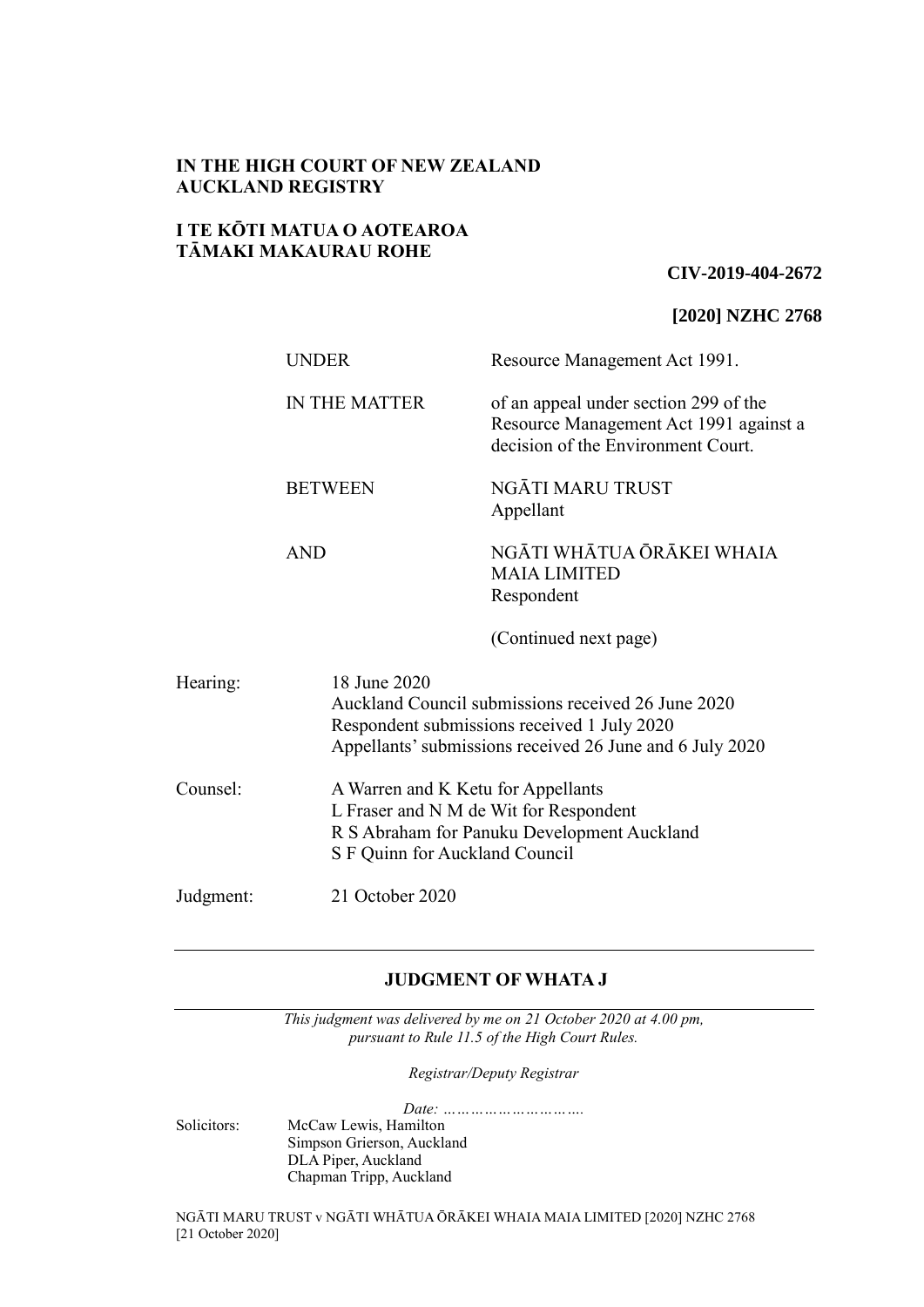# **CIV-2019-404-2673**

| <b>BETWEEN</b> | TE ĀKITA O WAIOHUA WAKA<br><b>TAUA INCORPORATED SOCIETY</b><br>Appellant |
|----------------|--------------------------------------------------------------------------|
| <b>AND</b>     | NGĀTI WHĀTUA NGĀTI WHĀTUA<br>ŌRĀKEI WHAIA MAIA LIMITED<br>Respondent     |

# **CIV-2019-404-2676**

| <b>BETWEEN</b> | TE PATUKIRIKIRI TRUST<br>Appellant |
|----------------|------------------------------------|
| .              | ママム テニマ ママママテニママナ ママム テニマ ママママテ    |

AND NGĀTI WHĀTUA NGĀTI WHĀTUA ŌRĀKEI WHAIA MAIA LIMITED Respondent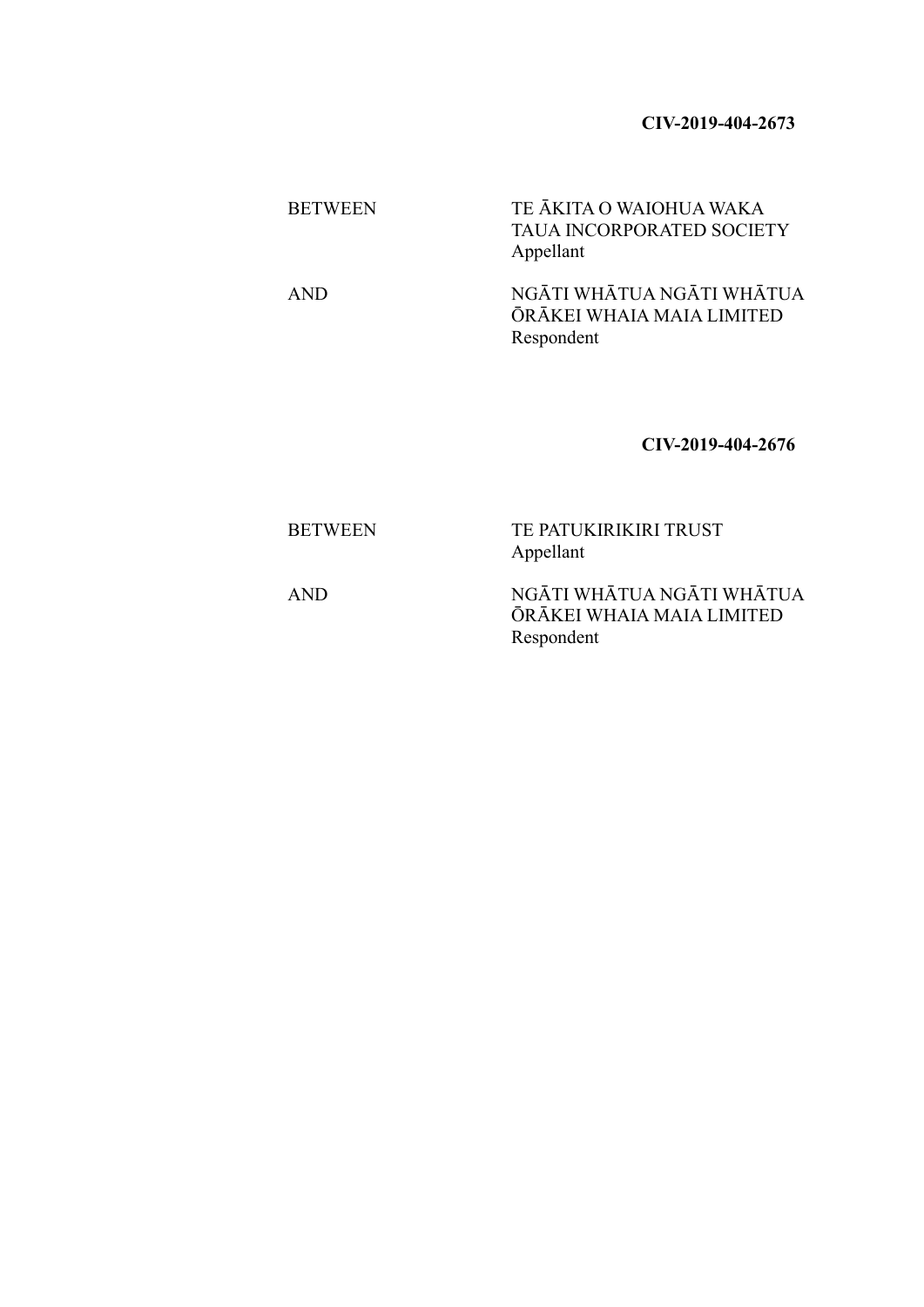[1] The Environment Court was asked to answer the following question (the Agreed Question):

Does the Environment Court have jurisdiction to determine whether any tribe holds primary mana whenua over an area the subject of a resource consent application:

- (a) generally; or
- (b) where relevant to claimed cultural effects of the application and the wording of resource consent conditions.

[2] The Court answered "no" to part (a) of the Agreed Question. The Court declined to answer part (b) of the Agreed Question, and instead "reframed" the question (the Reframed Question), namely:

When addressing the s6(e) RMA [Resource Management Act 1991] requirement to recognise and provide for the relationship of Māori and their culture and traditions with their ancestral lands, water, sites, waahi tapu and other taonga, does a consent authority including the Environment Court have jurisdiction to determine the relative strengths of the hapū/iwi relationships in an area affected by a proposal, where relevant to claimed cultural effects of the application and wording of the resource consent conditions.

- [3] The Court answered this Reframed Question in the affirmative.
- [4] The appellants contend:
	- (a) the Environment Court reframed the question unlawfully and unfairly;
	- (b) the Environment Court should have answered both parts of the Agreed Question "no"; and
	- (c) the Environment Court was wrong, in any event, to find jurisdiction to assess relative strengths of relationship insofar as that involved identifying an iwi pecking order.
- [5] Following argument, it was agreed I should resolve:
	- (a) whether the Environment Court erred in law and/or procedurally; and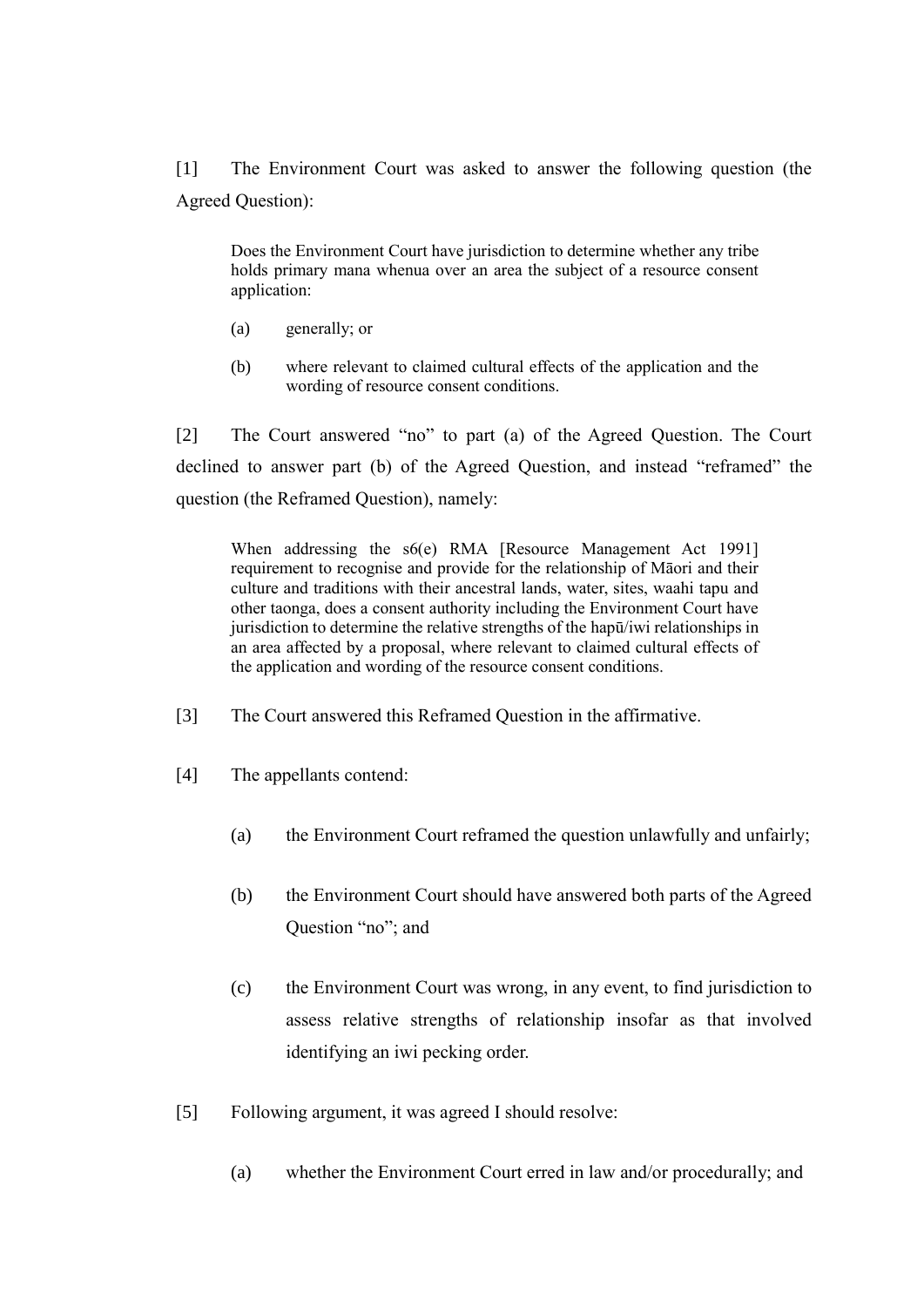- (b) if so, address part (b) of the Agreed Question; and/or
- (c) answer the Reframed Question.

### **Part 1 – Background**

[6] The appellants represent tribes with customary interests across Tāmaki Makaurau.

[7] Panuku Development Auckland (Panuku) sought and obtained was granted consent to:

- (a) extend the north-western breakwater and causeway (via land reclamation) at Westhaven Marina (the Westhaven proposal); and
- (b) construct two ship mooring dolphins and associated wharf access structures from the end of Queens Wharf in the coastal marine area and to undertake alterations to the existing Queens Wharf structure (the Queens Wharf proposal).

(Panuku Consents).

[8] Ngāti Whātua Ōrākei Waia Limited represents Ngāti Whātua Ōrākei, who claim to hold, what they call, "primary mana whenua" over the land which is subject to the Panuku consents. I describe what they mean by the phrase "primary mana whenua" below.

[9] Ngāti Whātua Ōrākei did not challenge the grants of the Panuku consents, but has filed appeals challenging the conditions dealing with mana whenua engagement, including the placement of 19 pou whenua as part of each proposal, as proposed by Panuku, to recognise the 19 iwi authorities in Tāmaki Makaurau (the Ngāti Whātua Ōrākei Appeal). The consent conditions require Panuku to invite all 19 iwi authorities to establish a Forum and prepare a Kaitiaki Engagement Plan with the assistance of the Forum to "assist Mana Whenua to express tikanga, fulfil their role as kaitiaki, and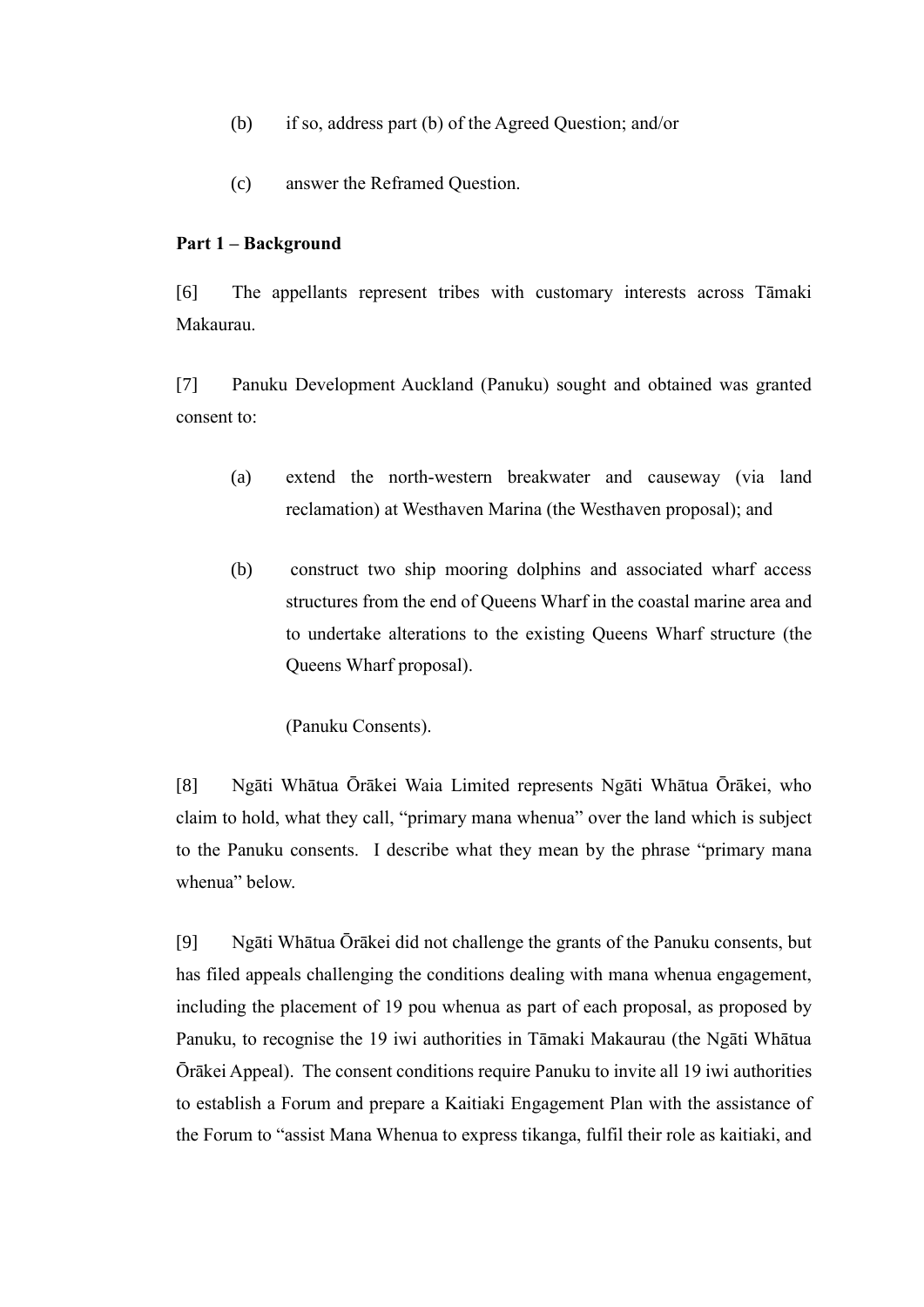establish the engagement process before, during, and after the completion of construction activities".

# *Grounds of appeal*

[10] The reasons for appeal specified by Ngāti Whātua Ōrākei set the frame for the Agreed Question. Ngāti Whātua Ōrākei contend the hearing panel erred in its findings at [166], [168] and [169] that:

- "[166]..the AUP-OP while recognising the Mana Whenua of these groups does not offer any guidance as to which group, if any, has primacy over any area within the Auckland Region."
	- "[166]..there is nothing in the RMA, or in the AUP-OP, requiring that a particular group be afforded priority status...neither the RMA nor the AUP-OP requires a consent authority to determine whether a particular group has priority or primacy over another.. this determination is best made by iwi themselves.."
		- "[168]..the two resource consent options offered by.. Ngāti Whātua Ōrākei..go too far given the neutral status adopted by the Council in the AUP-OP and its recognition of multiple, overlapping and interrelated Mana Whenua groups with regard establishing [sic] primary Mana Whenua status."
- "[169]..all iwi groups represented at the hearing have Mana Whenua status and their views are all valid and must be considered when considering cultural effects...any determination regarding whether any one Mana Whenua group has primacy to be best determined by the Mana Whenua groups themselves and as such we have amended the PMRKEP condition (Condition 12) to add this as a matter to be considered by that forum.."

[11] Ngāti Whātua Ōrākei also contends (among other things) that there is a duty to consider priority status when it is a material issue triggered by competing evidence of iwi and hapū authority submitters, under ss  $6(e)$ ,  $6(g)$  and 8 of the Resource Management Act 1991 (RMA) (or the related planning and policy framework). Alternatively, they contend, "assessment of the layers of interest asserted by each iwi submitter was a discretionary issue to be assessed by the decision-maker on its merits". Therefore, they say: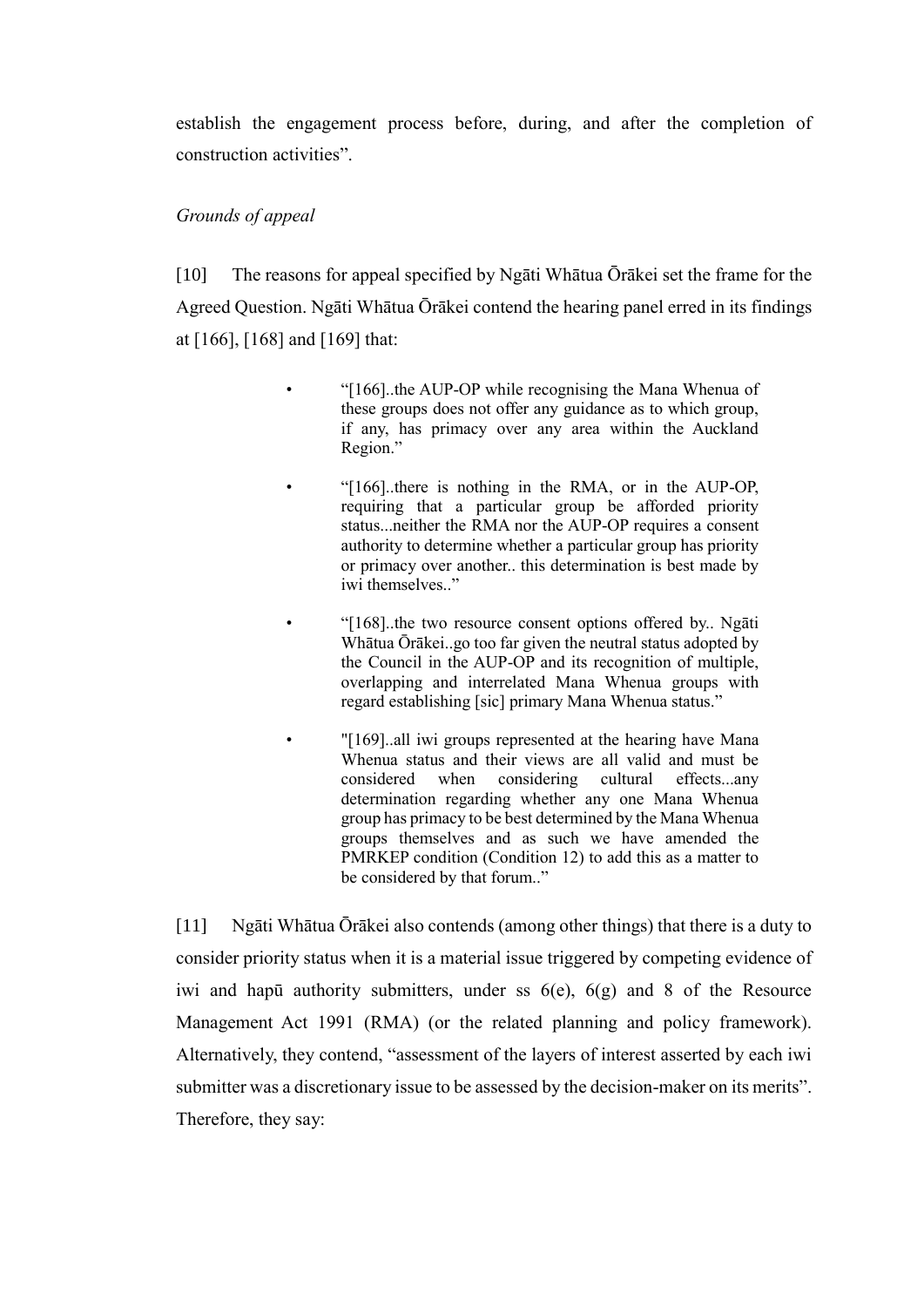It was error of law to say that the decision-maker has no jurisdiction to decide competing claims to recognition of relationships under  $s6(e)$ and s8 RMA. If all claims are equally valid, none are special. The decision claims not to "pick sides" but rejected the tikanga and evidence of Ngāti Whātua Ōrākei (primacy, based on its detailed evidence), and gave preference and priority to the tikanga of opposing iwi (putative equality of treatment).

### *Process followed*

[12] As there were no challenges to the grants of consent for the Westhaven proposal, the parties consented to an application to the Court on 19 March 2019 seeking a determination of early commencement, which was subsequently granted by the Court. Directions were also made consolidating the two appeals and inviting the parties to consider how to proceed, either by way of preliminary question of law or by declaratory proceedings. Ngāti Whātua Ōrākei then applied for declarations that the Environment Court has jurisdiction to determine which iwi holds primary mana whenua (customary authority) where relevant to the wording of the resource consent conditions and that "mana whenua" in the Auckland Unitary Plan (the AUP) is neutral and non-determinative as to the issues of primacy of customary authority.

[13] However, on 18 July 2019, the then-Principal Environment Court Judge: directed that the appeals be consolidated, adjourned the application for declarations made by the Ngāti Whātua Ōrākei and directed that a preliminary question proceed to hearing.

### *Agreed Question Factual Matrix*

[14] The parties then tabled the Agreed Question for adjudication as well as an agreed factual matrix. That factual matrix records the following:

### **Contested mana whenua**

- 9. There is a dispute between the parties in relation to proposed consent conditions relating to mana whenua engagement, and the extent to which (if at all) these can accord primacy to Ngāti Whātua Ōrākei. The issue is not limited to the Westhaven and Queens Wharf proposals, and includes other public projects in the Auckland CBD and waterfront.
- 10. Ngāti Whātua Ōrākei says that it has primary mana whenua in relation to the rohe or area that includes the subject proposals. This assertion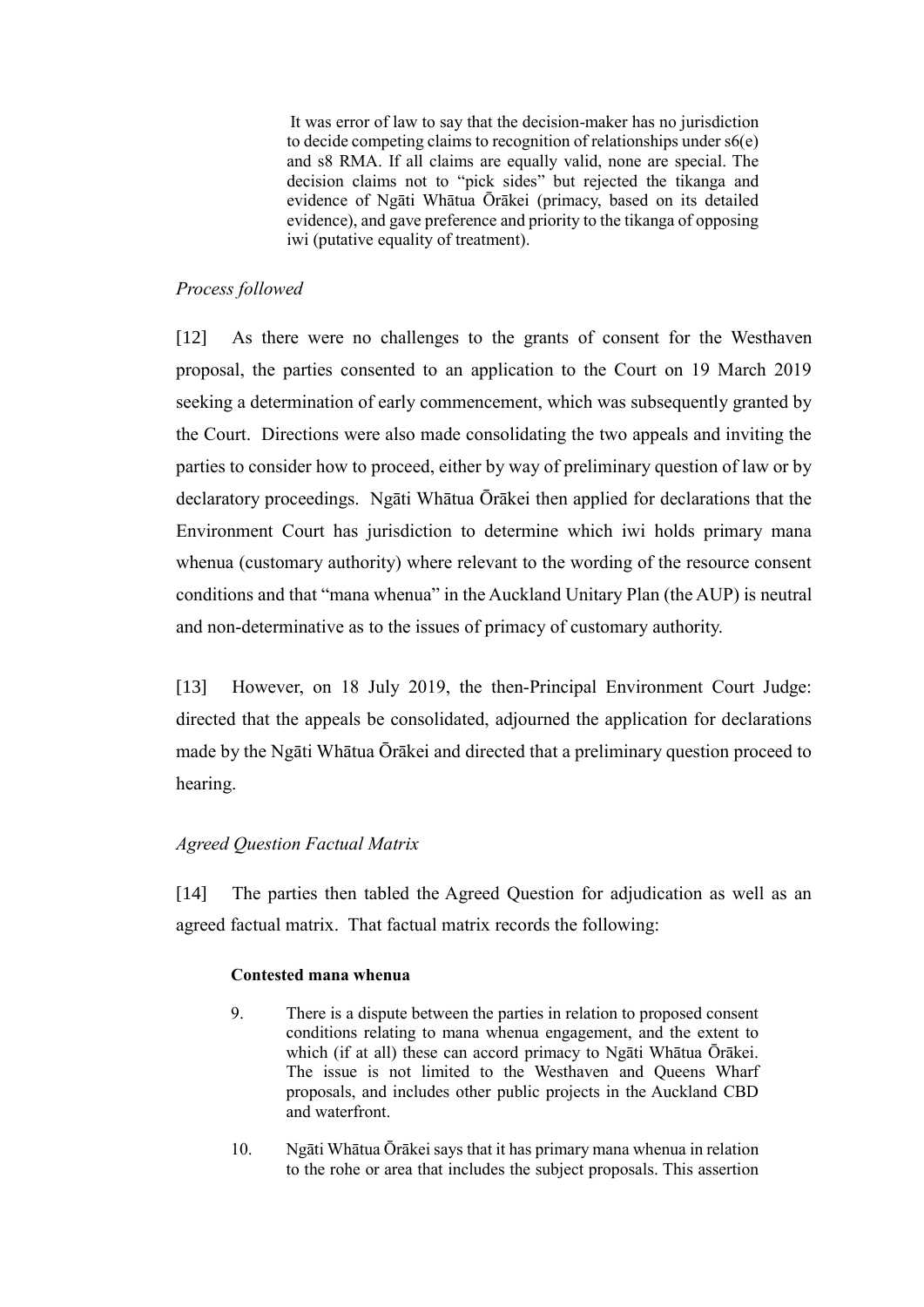of primary mana whenua is contested and opposed by the iwi at [4] above (other than Ngāi Tai ki Tāmaki which has adopted a neutral position). All of the above Mana Whenua tribes claim customary interests in the Waitematā including the project areas.

11. If the Court accepts jurisdiction, then the relevant iwi authorities will file evidence supporting or opposing the issue of primacy.

#### **Claimed cultural effects**

12. Ngāti Whātua Ōrākei says that the disputed mana whenua engagement conditions, including provision for pou whenua, breach Ngāti Whātua Ōrākei tikanga, and cause significant adverse cultural effects. This assertion is contested and opposed by the iwi at [4] above (other than Ngāi Tai ki Tāmaki which has adopted a neutral position). Both positions will be the subject of evidence (if jurisdiction exists).

#### **Other relevant matters**

#### *Location and Significance*

- 13. The location of the projects subject of these appeals are:
	- (a) Pile Mooring 31 Westhaven Marina Drive, Auckland Central; and
	- (b) Queens Wharf Dolphin Mooring Queens Wharf and water space of the Waitematā Harbour north of Queens Wharf, Auckland Central.
- 14. Both projects are located within the Waitematā/coastal marine area.
- 15. All Mana Whenua tribes participating in these appeals:
	- (a) Are parties to the Tāmaki Makaurau Collective Deed of Settlement between the Crown and Ngā Mana Whenua o Tāmaki Makaurau dated 5 December 2012 ("Deed"), that states at Part 10:
		- 10.1 Nga Mana Whenua o Tamaki Makaurau and the Crown acknowledge and agree that -
		- 10.1.1 the Waitemata and Manukau harbours are of extremely high spiritual, ancestral, cultural, customary and historical importance to Nga Mana Whenua o Tamaki Makaurau; and
		- 10.1.2 this deed does not
			- (a) provide for cultural redress in relation to those harbours, as that is to be developed in separate negotiations between the Crown and Nga Mana Whenua o Tāmaki Makaurau; nor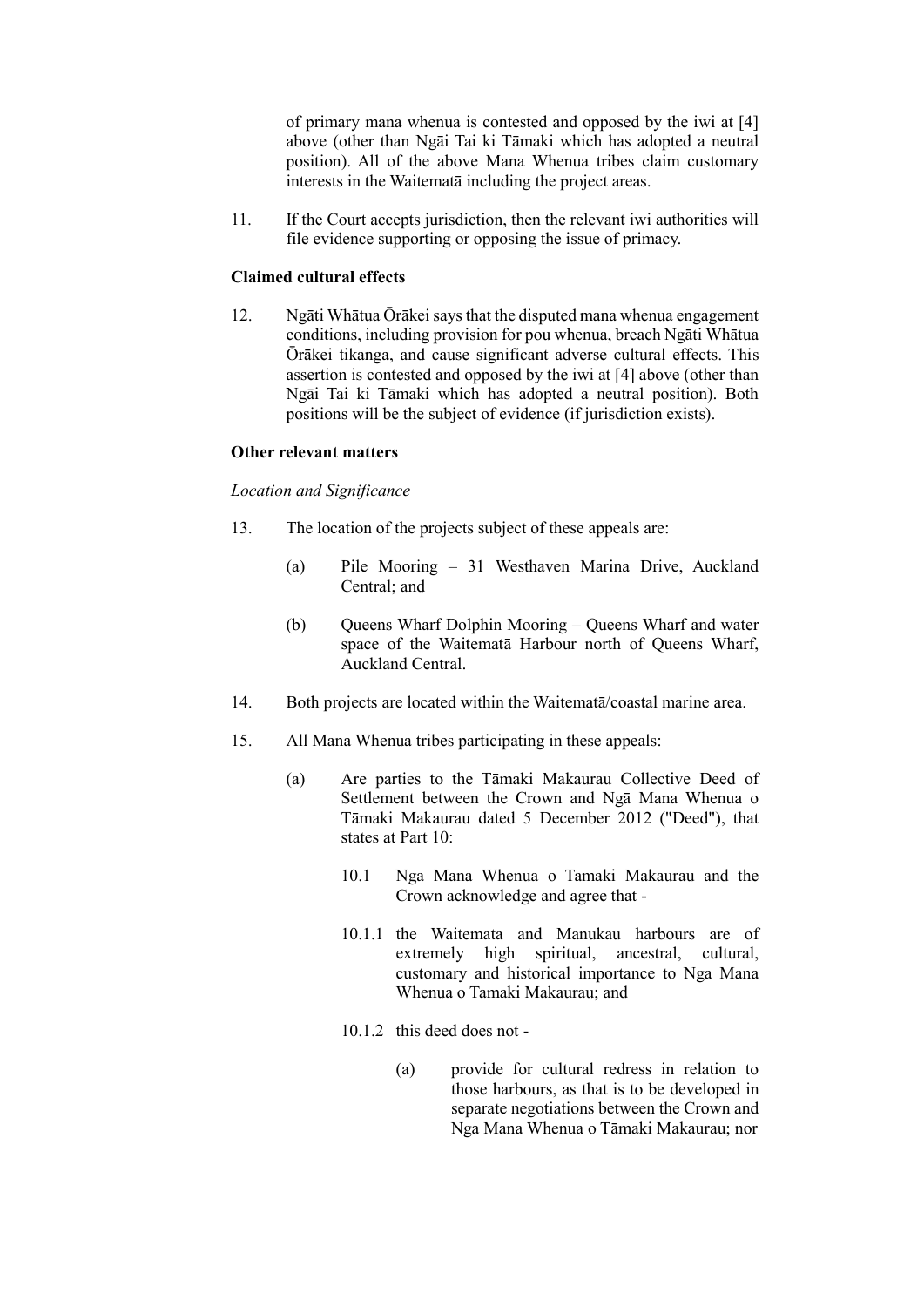- (b) prevent the development of cultural redress in relation to these harbours in those negotiations.
- 16. Section 3 of the Ngā Mana Whenua o Tāmaki Makaurau Collective Redress Act 2014 states the purpose of the Act:

*The purpose of this Act is to give effect to certain provisions of the collective deed, which provides shared redress to the iwi and hapū constituting Ngā Mana Whenua o Tamaki Makaurau, including by –*

- *(a) restoring ownership of certain maunga and motu of Tāmaki Makaurau to the iwi and hapū, the maunga and motu being treasured sources of mana to the iwi and hapū; and*
- *(b) providing mechanisms by which the iwi and hapū may exercise mana whenua and kaitiakitanga over the maunga and motu; and*
- *(c) providing a right of first refusal regime in respect of certain land of Tāmaki Makaurau to enable those iwi and hapū to build an economic base for their members.*
- 17. There are a number of outstanding Marine and Coastal Area (Takutai Moana) Act 2011 applications for that part of the Waitematā, subject to these appeals.
- 18. All Mana Whenua parties are members of and have the ability to participate in, the Panuku Mana Whenua Governance Forum; equally, all Mana Whenua parties have the option of engagement with Panuku direct, and not through the Forum. The two proposals subject to appeal include consent-specific mana whenua engagement forums imposed by consent conditions.

### *Ngāti Whātua Ōrākei view explained*

[15] In light of the agreed factual matrix, the parties did not consider it was necessary to provide evidence about other things, such as the tikanga-based meaning of mana whenua. But affidavits (included in the common bundle) were filed in respect of the application for declaration by Professor Emeritus David Vernon Williams and Deputy Chair of the Ngāti Whātua Ōrākei Trust, Ngarimu Alan Huiroa Blair. Professor Williams provides evidence of principles of tikanga Māori relied upon by Ngāti Whātua Ōrākei. The meanings of "mana whenua," "ahi kā" and "ahi kā roa," as described by Professor Williams, are applied where relevant by Mr Blair in his affidavit. While I make no findings about the claims made in this evidence, it helpfully provides context and definition to the assertion by Ngāti Whātua Ōrākei of "primary mana whenua".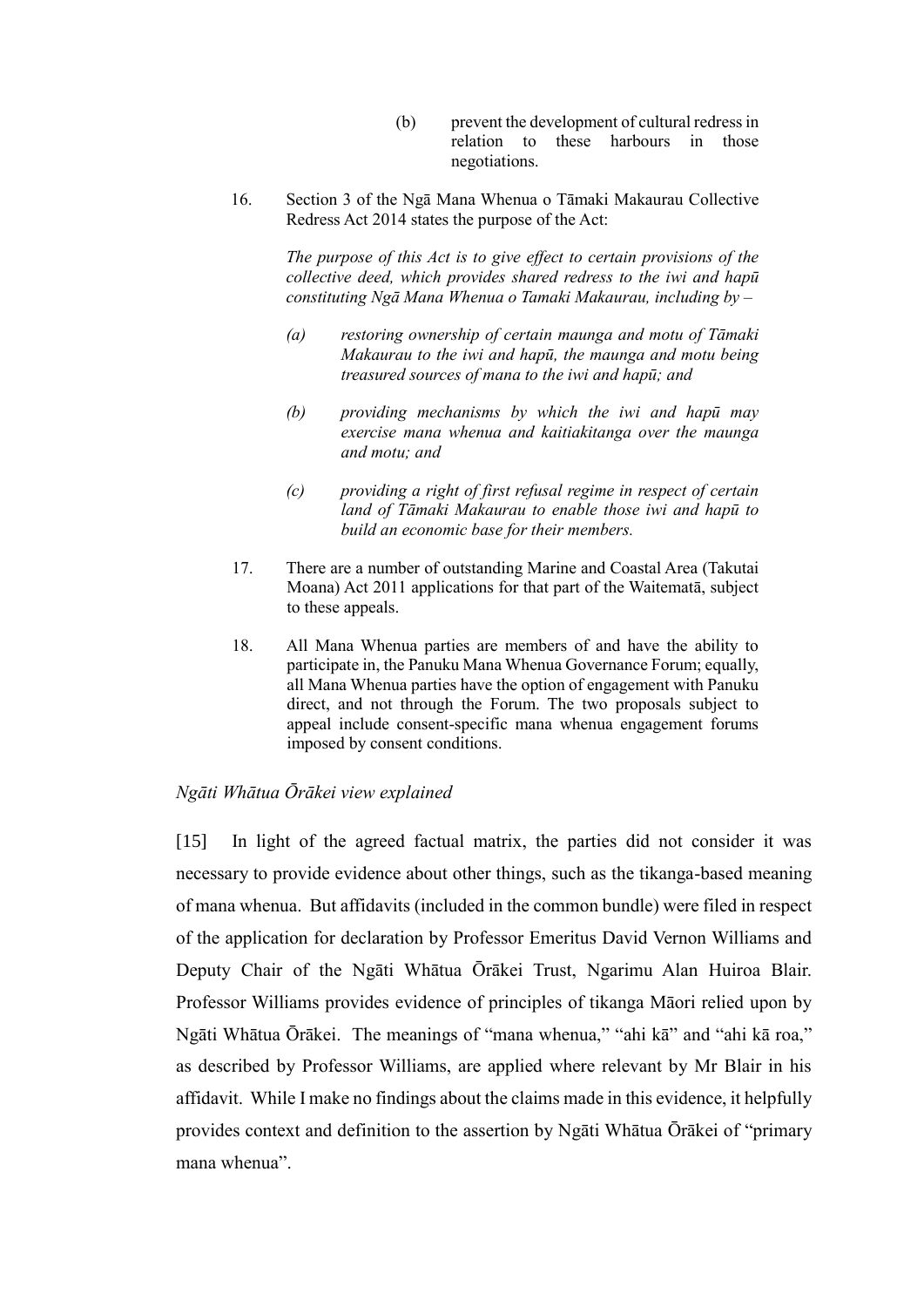[16] Professor Williams describes the concepts of "ahi kā or ahi kā roa," "mana whenua" and "take tuku, tuku whenua" as follows:

#### **Ahi kā or ahi kā roa**

Ahi kā or ahi kā roa means the long burning fires of occupation. This concept relates to the notion of title to land through occupation over a significant period of time and, importantly, through whakapapa. Ahi kā presupposes continuous occupation and use of the land by those groups who could whakapapa to it.

….

#### **Mana whenua**

Mana whenua is the notion of territorial rights or authority over land. The concept can loosely be equated with the Pākehā idea of jurisdiction.

Mana whenua and ahi kā are closely related. A group cannot have mana whenua without ahi kā, and losing ahi kā (through raupatu, for example) or failure to maintain it would erode a group's mana whenua.

Mana whenua through ahi kā gives "better" or "stronger" rights to land than, for example, rights acquired through raupatu.

….

### **Take tuku, tuku whenua**

Take tuku is a root of title to land akin to a gift. Unlike the Pākehā concept of a gift, for Māori the rights of the party transferring the land do not extinguish or cede to the other party receiving the land. On the contrary, there is a continuing relationship between the donor and donee. ….

For Ngāti Whātua Ōrākei, the Crown acquired take tuku rights in the 1840 Transfer Land. This is reflected in the Agreed Historical Account in the 2011 Deed of Settlement at clause 2.23, which says of the transfer:

> This transaction enabled the establishment of the town of Auckland, which soon became the main European settlement, the leading commercial port and the seat of government in the colony. **Ngāti Whātua and the Crown entered the transaction with a view to a mutually beneficial and enduring relationship**. [emphasis added]

Tuku whenua is the act of transferring land, in accordance with the principles of take tuku. A mutual and ongoing relationship between the donor and donee of land is central to tuku whenua as it is to take·tuku.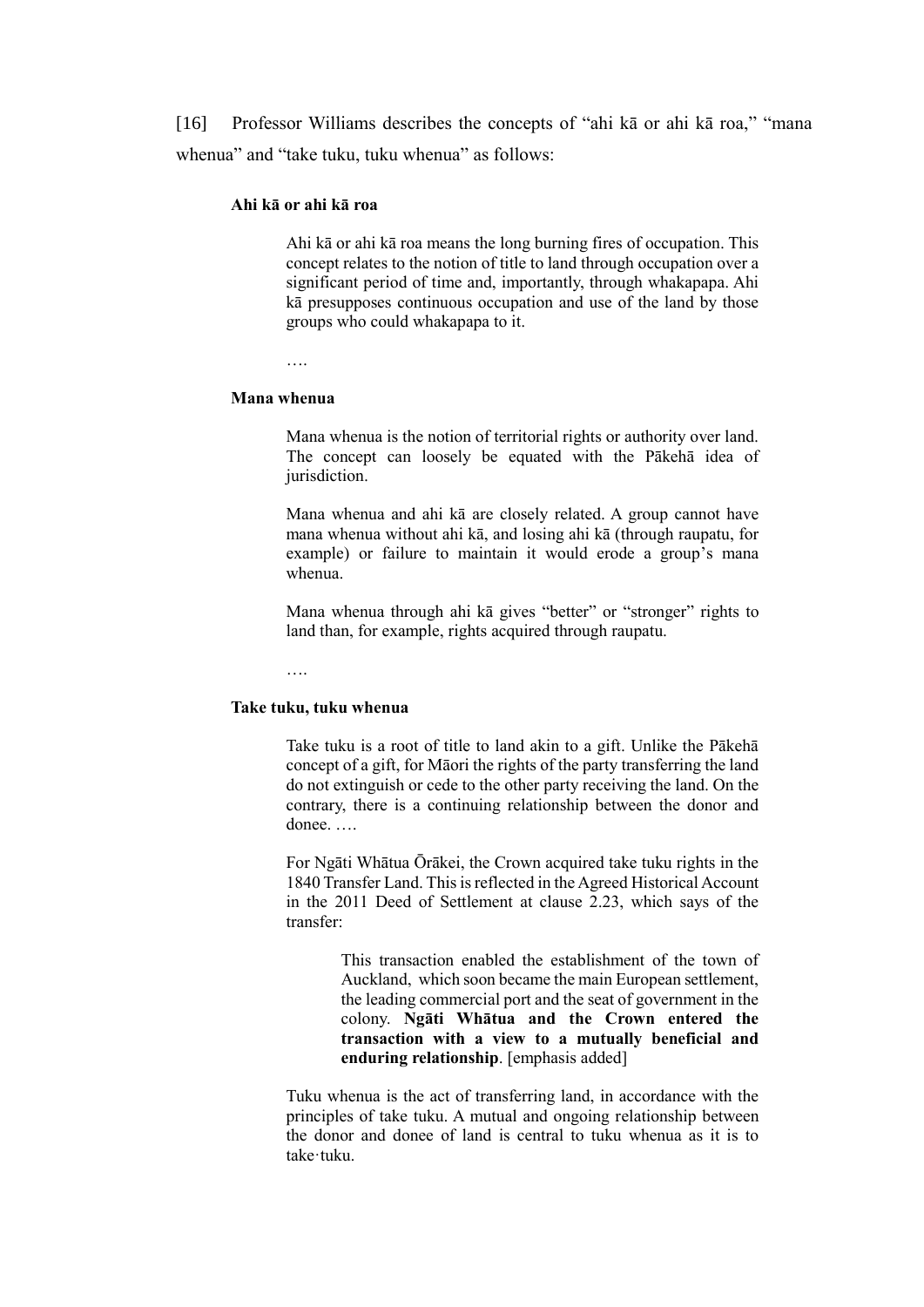[17] Professor Williams also addresses the concepts of "primacy" and "primary' in his evidence:

> When the Ngāti Whātua Ōrākei chiefs Apihai Te Kawau, Te Reweti and Te Tinana marked the Treaty of Waitangi on 20 March 1840, Ngāti Whātua Ōrākei had mana whenua through ahi kā in Tāmaki Makarau. In my view, it is important to note that while there may be overlapping claims from other iwi to mana whenua in some parts of Tāmaki Makaurau, there is also a core area of Tāmaki Makaurau over which Ngāti Whātua Ōrākei have, since the Treaty of Waitangi was signed, consistently had their mana, their customary rights gained through ahi kā in Tāmaki, and their role as mana whenua in Tāmaki, afforded. This core area is, to adopt Pākehā terminology, an area of primacy for Ngāti Whātua Ōrākei.

#### [18] Mr Blair refers to "primary mana whenua" in this way:

The meanings of mana whenua, ahi kā and ahi kā roa, as described by Professor Williams, apply where relevant in my affidavit. I note that the RMA definition of "mana whenua" includes "customary authority": my references to primacy of "mana whenua" should therefore be read as including the primacy of our "customary authority" and rangatiratanga.

[19] He also says:

Ngāti Whātua Ōrākei have maintained ahi kā, their 'fires of occupation', over the CBD waterfront from 1740 to this day. The CBD waterfront is bookended by two headland Pa sites being Te To (Beaumont Street in the west) and Taurarua (Judges Bay in the east). Ngāti Whātua Ōrākei continues to own approximately 20 hectares of CBD land, being the former Railways site at what is traditionally known as Te Toangaroa (the long dragging of waka) between Quay St East and Beach Road. This site was 're-acquired' from the Crown in 1996 through a commercial purchase following Ngāti Whātua Ōrākei's assertion of customary ownership to the reclaimed sea-bed.

### [20] And further:

Ngāti Whātua Ōrākei, as the iwi holding primary mana whenua interests in central Tāmaki Makaurau, agreed to join and participate in the Collective Arrangements as an exercise of its mana, but only to the extent of the express terms of the Collective Arrangements (and the other lawful rights of Ngāti Whātua Ōrākei).

It was a pragmatic compromise made by Ngāti Whātua Ōrākei in the context of a halt in Treaty settlement negotiations in Tāmaki Makaurau that had been in place since around 2007.

There was no suggestion or intention that, by joining the Tāmaki Collective, Ngāti Whātua Ōrākei or any other iwi, would abandon its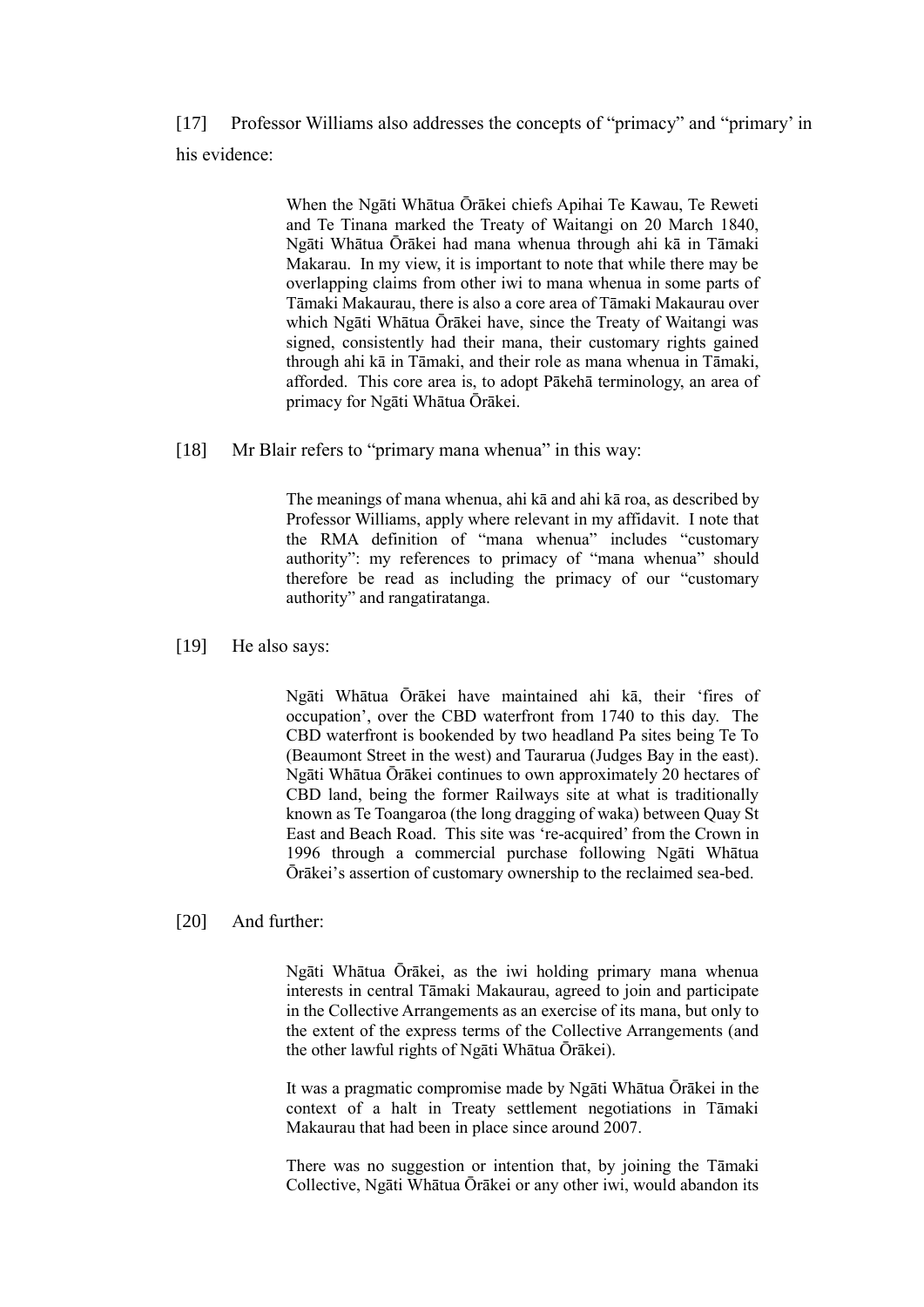mana whenua that it had established and maintained over the course of at least 250 years.

[21] Mr Blair also provides evidence about the concerns of Ngāti Whātua Ōrākei in relation to the consent conditions:

> Pou Whenua, or carved posts in their purist form, are statements of mana and authority akin to flag posts being stood and being flown in colonial history to claim rights to land. Pou Whenua can also be used to define tribal boundaries and to mark places of cultural significance. Placing Pou Whenua in this context would in cultural terms assign tribal mana and authority and be a signal of legitimate rights of an iwi to that particular place.

> Given the proposal was for 19 Pou Whenua, which reflects the Wider Iwi, Ngāti Whātua Ōrākei took this as another example of the erosion of our customary rights and the elevation of status of many other iwi who cannot claim any customary rights to the land in the Auckland CBD to the same extent as Ngāti Whātua Ōrākei. We had no choice but to object to the proposals in the strongest possible terms.

> In Māori terms a turangawaewae or 'place to stand', is a place that is indisputably your land and water and a place where your tikanga or world view prevailing is fundamental. If Ngāti Whātua Ōrākei has no turangawaewae or any place where its views matter the most (and more than any others at all), then it essentially is no longer Māori and it certainly is no longer Ngāti Whātua Ōrākei. If even in our very heartland, the central Auckland Isthmus and the CBD, we are simply accorded the same status as the Wider Iwi, then our very being as Māori and as Ngāti Whātua Ōrākei is undermined.

> If the Auckland Council as our Treaty Partner, whose Town Hall and head office sits on the very land we gave to the Crown in 1840, simply enables 18 iwi the opportunity to erect a 'Pou Whenua' and a statement of their mana then we had no option but to object. Further, given the continual treatment of Ngāti Whātua Ōrākei on our traditional lands as simply being one of many, we have determined to seek a declaration from this Court so that claimed interests can be weighed and so the Court can provide clarity and direction to those operating at local government level as to who they should be engaging with.

[22] According to Mr Blair, the claim by Ngāti Whātua Ōrākei to primacy is not be equated with claim of exclusivity. He says:

> The rights that go with being the ahi kā iwi also comes with obligations to manaaki our visitors and to also recognise those with legitimate customary interests.

…..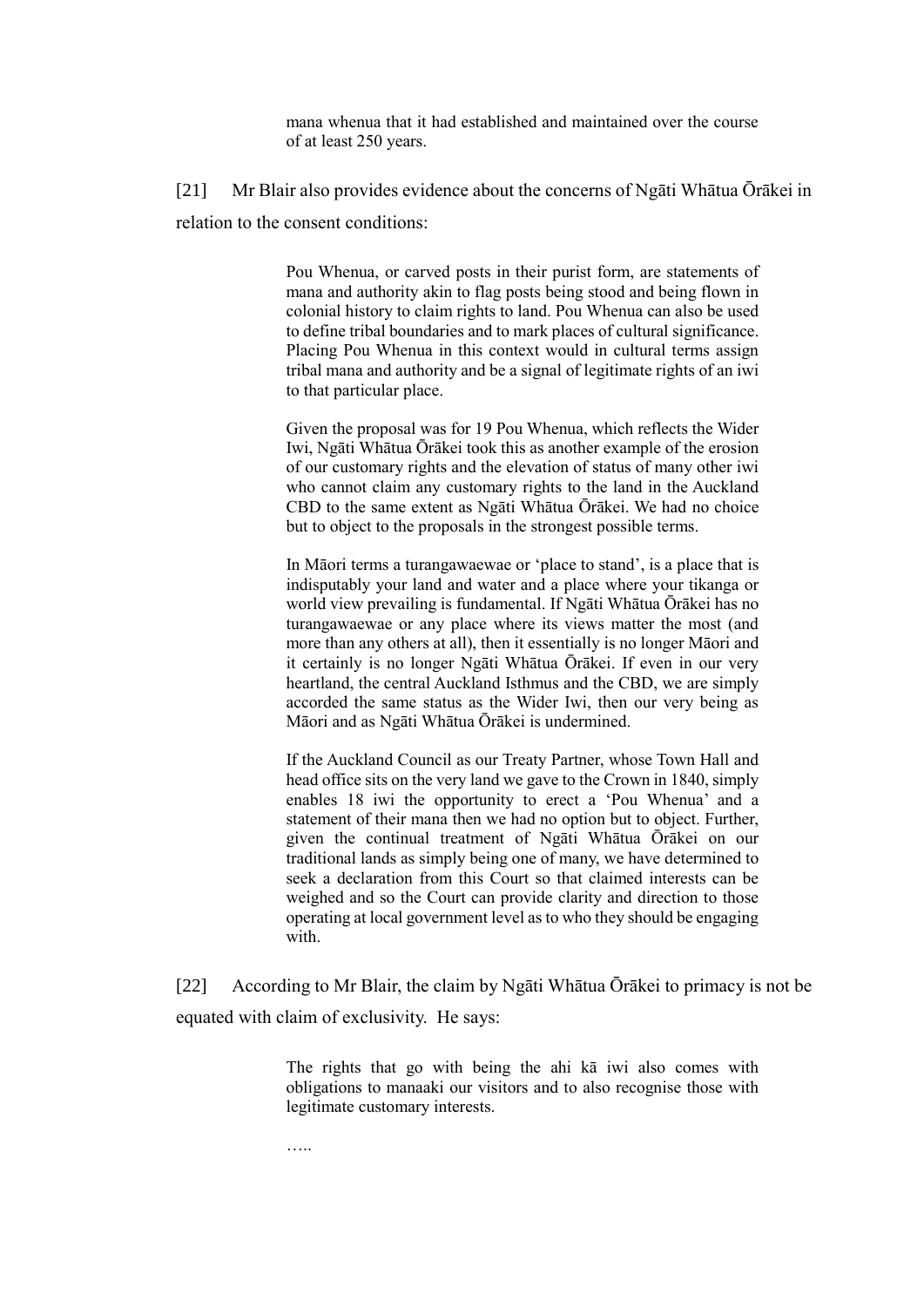Ngāti Whātua Ōrākei also recognises a number of the Wider Iwi have legitimate customary relationships with the Westhaven area. These include Ngāti Paoa and Te Waiohua (Akitai, Ngai Tai ki Tāmaki, Ngāti Te Ata and Kawerau a Maki). We have previously proposed that Ngāti Whātua Ōrākei would lead an arts project at the proposed marina and invite all iwi who claim a customary relationship into the korero to firstly demonstrate and have tested their claims to the area in accordance with our tikanga. To then collaborate and agree an appropriate artistic representation of the various iwi that reflects the varying levels of relationships to the site. That Ngāti Whātua Ōrākei would lead the project was a sufficient recognition of the customary, treaty and legal rights we firmly believe we have.

### [23] Mr Blair concludes:

In my opinion, Ngāti Whātua Ōrākei is the iwi with primary mana whenua status for the Auckland CBD Waterfront area and has longstanding ancestral and contemporary relationships with the CBD, Viaduct Harbour, and Waitematā. We recognise the legitimate relationships to our primary mana whenua interest area of other iwi particularly those of Te Waiohua and Ngāti Paoa. We reject however that all Tāmaki Collective and Wider Iwi have the same level of interest as Ngāti Whātua Ōrākei and that they be accorded the same status as ourselves for resource consent conditions relating to mana whenua engagement and related matters (such as pou whenua).

### **The Environment Court decision**

 $\overline{a}$ 

[24] The Environment Court found that the RMA does not invite decision-makers to identify "primacy" of mana whenua.<sup>1</sup> The Court also found the Agreed Question was misdirected, and that the Court's inquiry should not be into primacy of mana whenua because it does not reflect the potential for there to be many layers of differing interests among many parties (as is the case here). The Court thus resolved that part (a) of the Agreed Question was too broad and was not strongly argued for Ngāti Whātua Ōrākei. Jurisdiction was therefore declined concerning part (a).

[25] As noted in the introduction,<sup>2</sup> the Court considered that part (b) of the Agreed Question needed to be reframed. The Environment Court then answered the Reframed Question in the affirmative. It said:

[82] Our finding in this instance is that the AUP is relatively silent on the mana whenua and related cultural matters referred by the appellant, in the

<sup>1</sup> *Ngāti Whātua Ōrākei Whai Maia Ltd v Auckland Council* [2019] NZEnvC 184, (2019) 21 ELRNZ 447 at [82].

<sup>2</sup> *Ngāti Whātua Ōrākei Whai Maia Ltd v Auckland Council*, above n 1, at [84]-[89].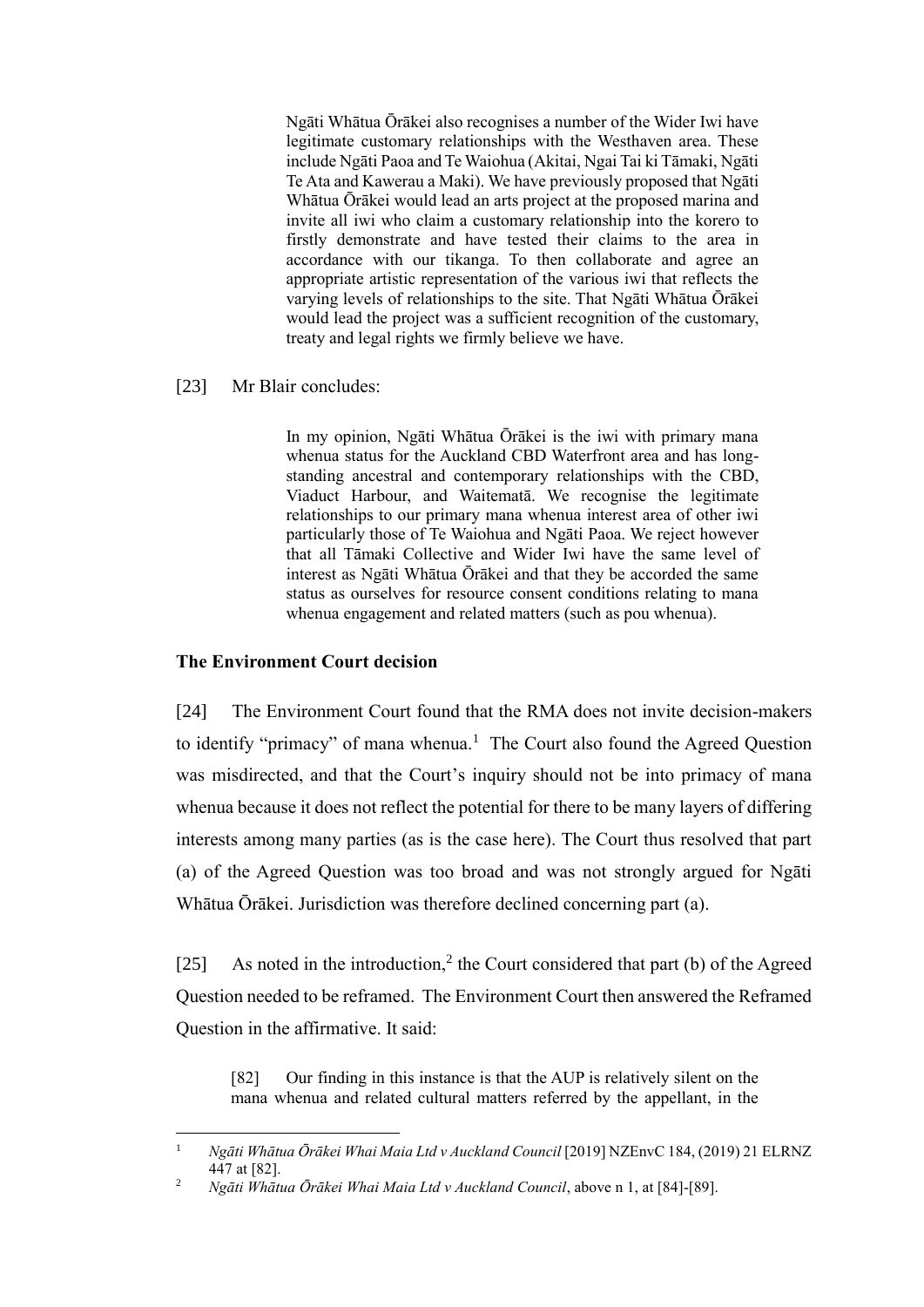sense as just held that they are non-determinative about overlapping or competing interests. We hold therefore that it is appropriate, indeed necessary, to resort to the provisions of Part 2 that we have listed in this decision. That said, we reiterate that while it is possible to conclude that a decision-maker might be required to consider evidence about multiple interests of multiple parties in any given place, we do not see any clear directive or encouragement in the Act to identify "primacy" in the sense of a general pre-eminence or dominance as argued on behalf of Ngāti Whātua. The conclusion we draw is that there is clearly jurisdiction to hear and determine competing claims as to relative status between Māori groups. We do not accept however that it would necessarily be correct to describe that jurisdiction as a power to determine that a particular tribe holds primary mana whenua over an area. These concerns highlight the problems arising in an attempt to answer such a broad question in the abstract.

[26] The Court also responded to the Council's submission that councils or their hearing commissioners were not equipped to make such inquiries. In doing so, the Court observed that consent authorities must face up to the complexity of issues in all facets of resource consenting, whether of a Māori cultural-nature or otherwise. The Court further observed that it was likely there would be few situations faced by consent authorities as complex as the present, in terms of the numbers of parties claiming to be affected, or the ways in which effects might be manifested. However, these complexities afforded no reason for not facing up to the task. $3$ 

[27] The Council, Te Ākitai o Waiohua, Te Patukirikiri, and Ngāti Maru all presently appeal the findings of the Environment Court on that preliminary question of law.

### **Part 2 - Legislative and Planning Scheme**

**[28]** The present appeal requires the interpretation of provisions of the RMA as they relate to the power to grant resource consents and to impose conditions of consent and as they relate to Māori, iwi and hapū. As with all interpretation, those provisions must be interpreted having regard to the text in light of purpose and context.<sup>4</sup>

[29] In this regard, there is comprehensive provision within the RMA for Māori and iwi interests, both procedurally and substantively. It is not possible to address all of

 $3$  At [90].

<sup>4</sup> *Commerce Commission v Fonterra Co-operative Group Ltd* [2007] NZSC 36, [2007] 3 NZLR 767 at [24]; *McQuire v Hastings District Council* [2002] 2 NZLR 577 (PC); and Interpretation Act 1999, s 5.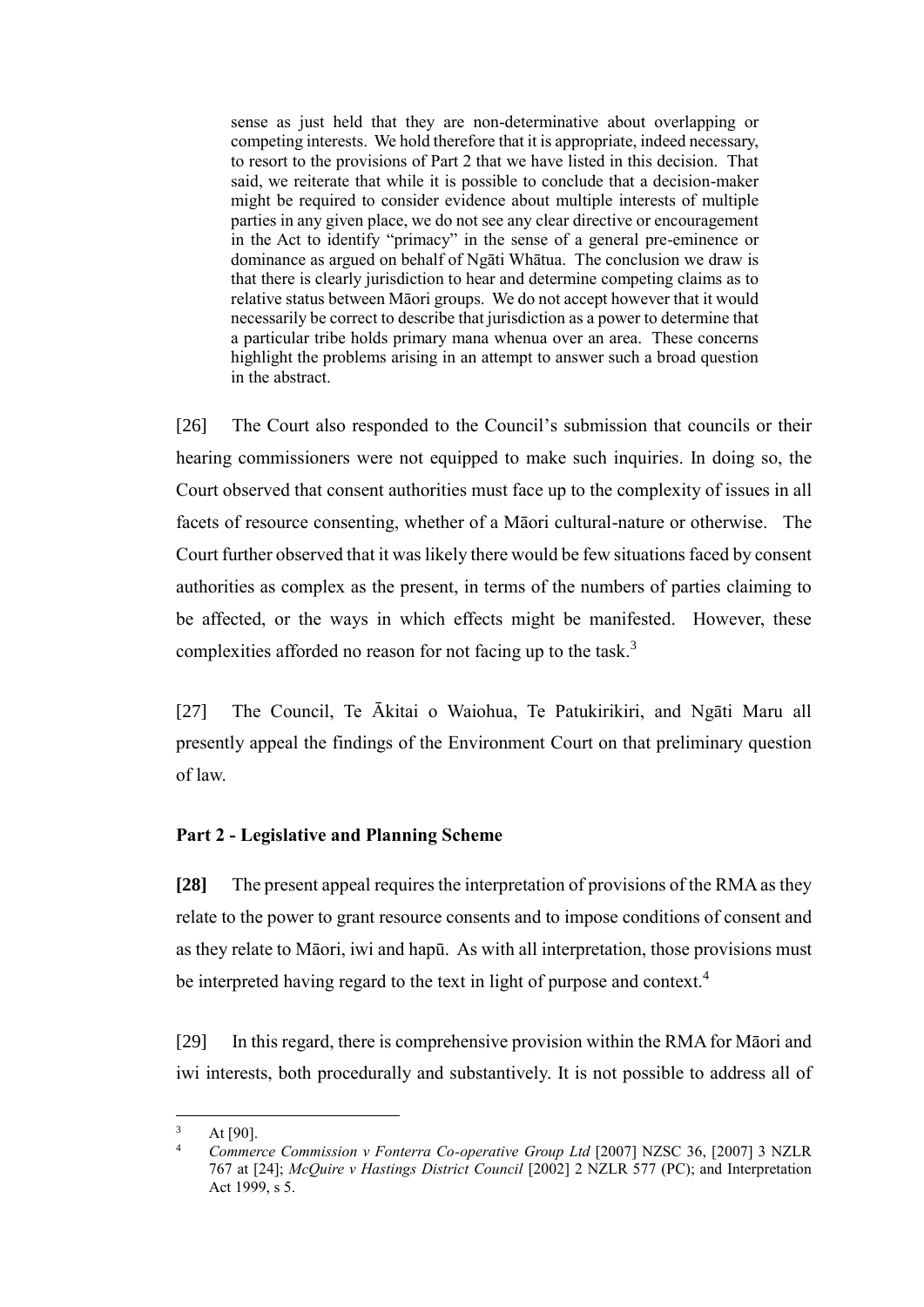those provisions in any depth. I have focused only on those provisions I consider are most relevant to resolving the central issues on appeal. I provide an overview of their significance below.

#### *Power to grant resource consents and impose conditions*

[30] The power to grant resource consents is conferred by s 104 of the RMA. The power to grant consent is expressly subject to Part 2. Section 104 also outlines numerous mandatory considerations concerning a wide range of matters, including adverse and positive effects of the proposed activities, environmental standards, the provisions of relevant policy or planning documents including those produced under the Marine and Coastal Area (Takutai Moana) Act 2011 and wāhi tapu conditions included in a customary marine title order. Part 2 and each mandatory consideration under s 104 provide scope for consideration of mana whenua.

[31] The power to impose conditions can be found at ss 108 and 108AA of the RMA. Section 108 provides:

#### **108 Conditions of resource consents**

(1) Except as expressly provided in this section and subject to section 108AA and any regulations, a resource consent may be granted on any condition that the consent authority considers appropriate, including any condition of a kind referred to in subsection (2).

[32] Subsection (2) identifies a range of matters for which conditions may be imposed, including financial contributions, bonds, requiring specific works and best practicable options in respect of discharges, provision for esplanade reserves and for monitoring or to meet the requirements of planning instruments.

[33] Section 108AA also states:

### **108AA Requirements for conditions of resource consents**

- (1) A consent authority must not include a condition in a resource consent for an activity unless—
	- (a) the applicant for the resource consent agrees to the condition; or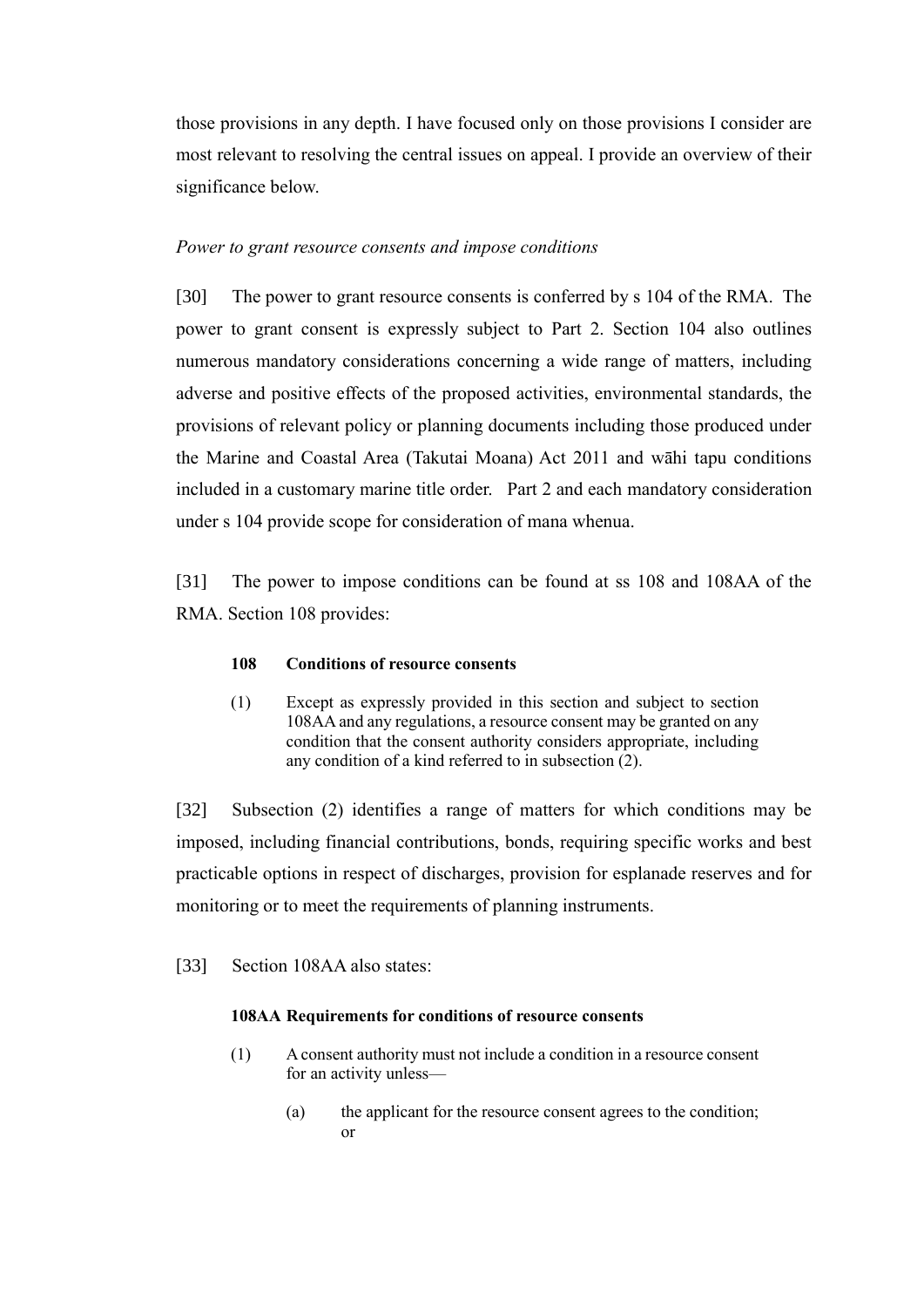- (b) the condition is directly connected to 1 or both of the following:
	- (i) an adverse effect of the activity on the environment:
	- (ii) an applicable district or regional rule, or a national environmental standard; or
- (c) the condition relates to administrative matters that are essential for the efficient implementation of the relevant resource consent.
- …
- (4) For the purpose of this section, a district or regional rule or a national environmental standard is **applicable** if the application of that rule or standard to the activity is the reason, or one of the reasons, that a resource consent is required for the activity.
- …

[34] The power to impose conditions is thus also widely framed. As with the power to grant consent, the power to impose conditions has broad scope for consideration of mana whenua where consented to by the applicant or where relevant to the management of adverse effects and/or the implementation of applicable planning rules and/or administrative matters.

### *Part 2*

[35] The reference to Part 2 at s 104 brings ss 5, 6, 7 and 8 of the RMA into the resource consenting process.<sup>5</sup> Section 5 states the sustainable management purpose of the RMA, namely:

### **5 Purpose**

- (1) The purpose of this Act is to promote the sustainable management of natural and physical resources.
- (2) In this Act, **sustainable management** means managing the use, development, and protection of natural and physical resources in a way, or at a rate, which enables people and communities to provide for their social, economic, and cultural well-being and for their health and safety while—

 $\sqrt{5}$ <sup>5</sup> *R J Davidson Family Trust v Marlborough District Council* [2018] NZCA 316, [2018] 3 NZLR 283 at [52].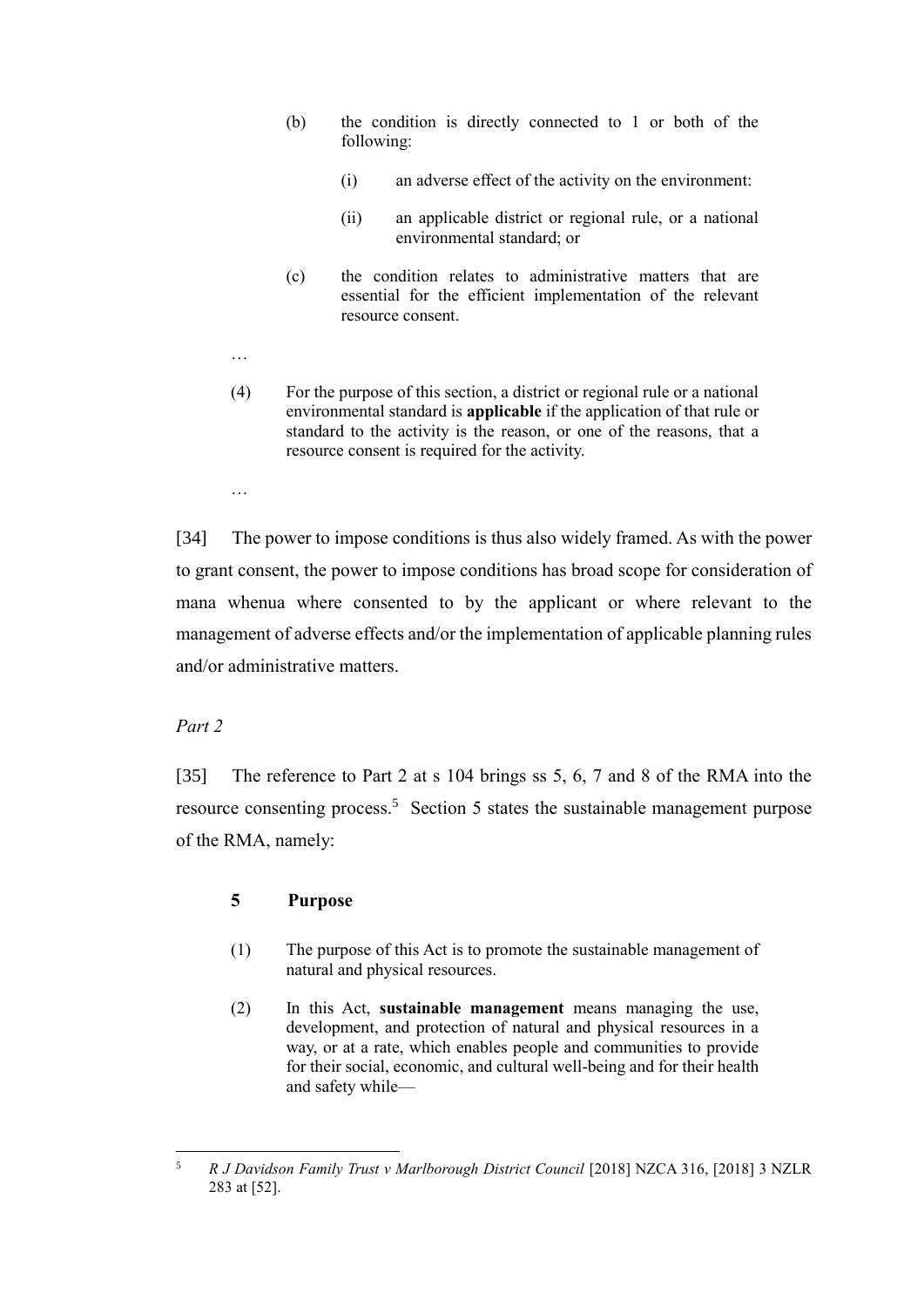- (a) sustaining the potential of natural and physical resources (excluding minerals) to meet the reasonably foreseeable needs of future generations; and
- (b) safeguarding the life-supporting capacity of air, water, soil, and ecosystems; and
- (c) avoiding, remedying, or mitigating any adverse effects of activities on the environment.
- [36] "Environment" is defined as:
	- (a) ecosystems and their constituent parts, including people and communities; and
	- (b) all natural and physical resources; and
	- (c) amenity values; and
	- (d) the social, economic, aesthetic, and cultural conditions which affect the matters stated in paragraphs (a) to (c) or which are affected by those matters

[37] Section 6 specifies "matters of national importance." It includes express reference to matters of national importance to Māori:

### **6 Matters of national importance**

In achieving the purpose of this Act, all persons exercising functions and powers under it, in relation to managing the use, development, and protection of natural and physical resources, shall recognise and provide for the following matters of national importance:

- …
- (e) the relationship of Maori and their culture and traditions with their ancestral lands, water, sites, waahi tapu, and other taonga:
	- …
- (g) the protection of protected customary rights:

[38] I return to the significance of s 6(e) below. A "protected customary right" means an activity, use or practice established by an applicant group in accordance with subpart 2 Part 3 of the Marine and Coastal Area (Takutai Moana Act 2011) and recognised by a customary marine title order of the High Court or an agreement.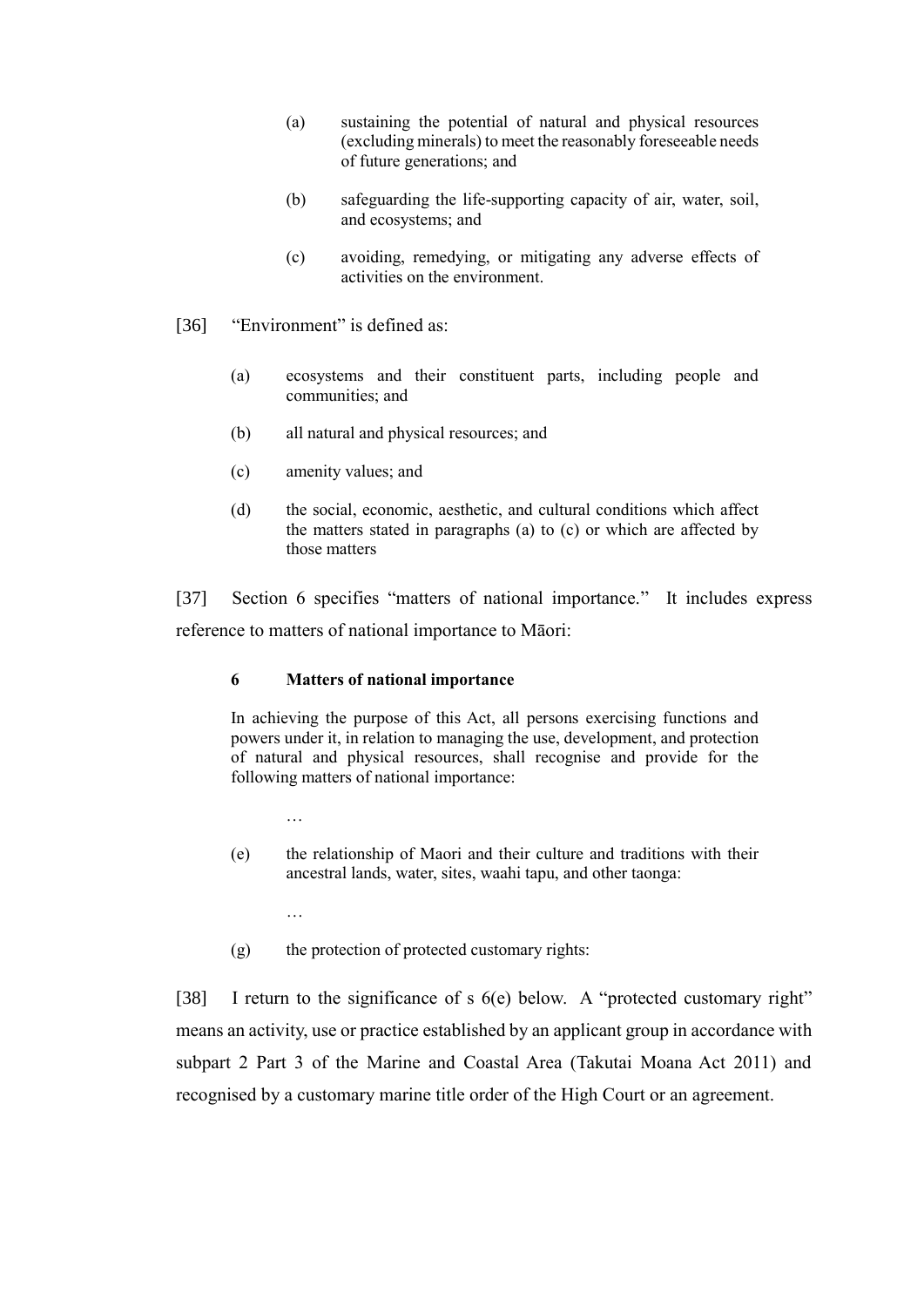[39] Section 7 of the RMA then deals with matters to which "particular regard" must be had. Most relevantly, it states:

# **7 Other matters**

In achieving the purpose of this Act, all persons exercising functions and powers under it, in relation to managing the use, development, and protection of natural and physical resources, shall have particular regard to—

(a) kaitiakitanga:

….

[40] "Kaitiakitanga" is defined to mean "the exercise of guardianship by tangata whenua of an area in accordance with tikanga Māori in relation to natural and physical resources, and includes the ethic of stewardship". "Tangata whenua" means "the hapū or iwi that holds mana whenua over a particular area". "Mana whenua" means "customary authority exercised by an iwi or hapū in an identified area". "Tikanga Māori" means "Māori customary values and practices".

[41] Section 8 of the RMA states:

# **8 Treaty of Waitangi**

In achieving the purpose of this Act, all persons exercising functions and powers under it, in relation to managing the use, development, and protection of natural and physical resources, shall take into account the principles of the Treaty of Waitangi (Te Tiriti o Waitangi).

 $[42]$  Sections 6(e), 7 and 8 of the RMA are focal points for the present appeal. Their special significance was affirmed by the Privy Council in *McQuire v Hastings District Council.* As Lord Cooke said:<sup>6</sup>

[21] Section 5(1) of the RMA declares that the purpose of the Act is to promote the sustainable management of natural and physical resources. But this does not mean that the Act is concerned only with economic considerations. Far from that, it contains many provisions about the protection of the environment, social and cultural wellbeing, heritage sites, and similar matters. The Act has a single broad purpose. Nonetheless, in achieving it, all the authorities concerned are bound by certain requirements and these include particular sensitivity to Maori issues. By s 6, in achieving the purpose of the Act, all persons exercising functions and powers under it, in relation to managing the use, development, and protection of natural and physical resources, shall recognise and provide for various matters of natural

 $\overline{a}$ <sup>6</sup> *McGuire v Hastings District Council*, above n 4, at [21].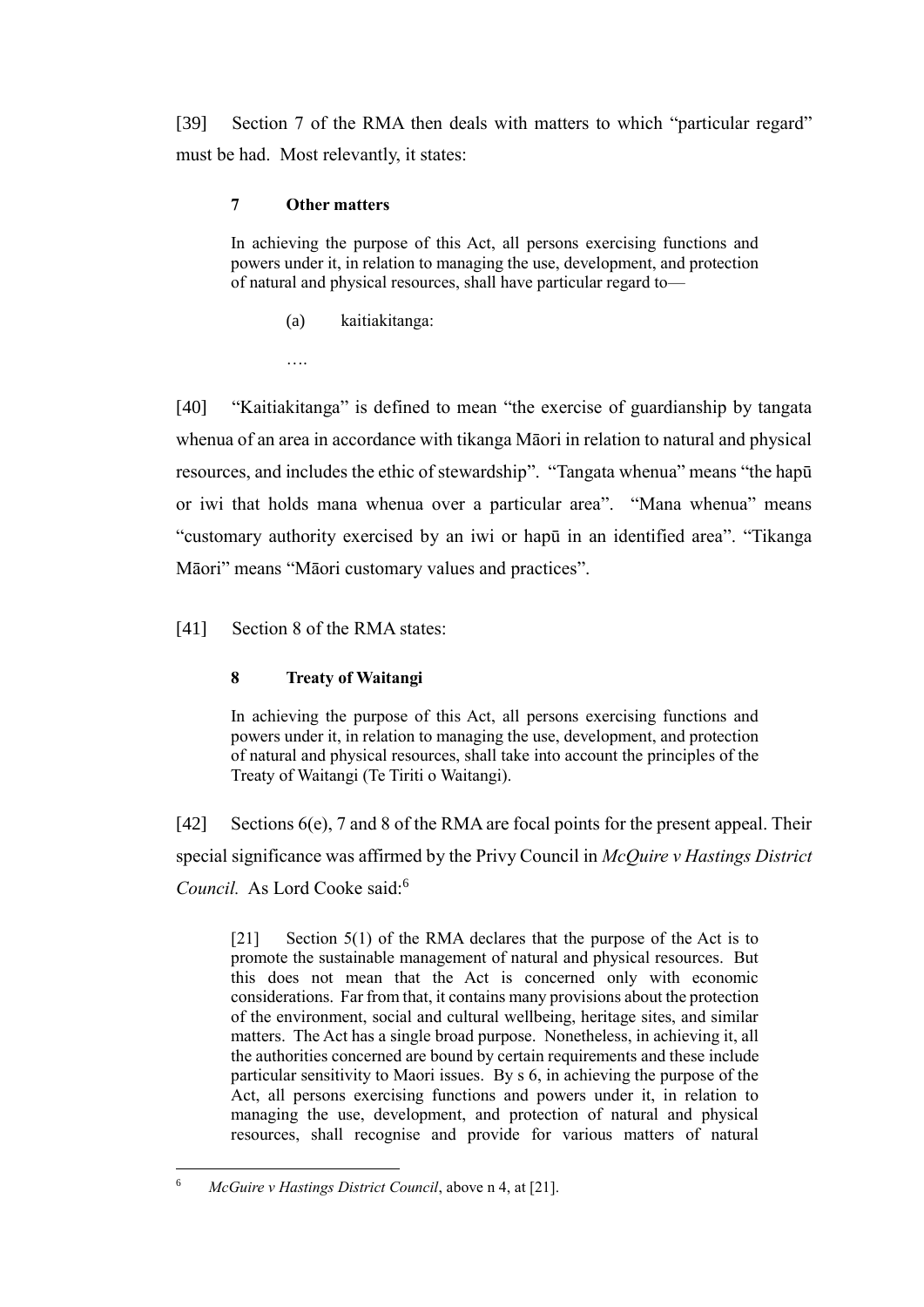importance, including "(e) The relationship of Maori and their culture and traditions with their ancestral lands, water, sites, waahi tapu [sacred places], and other taonga [treasures]". By s 7 particular regard is to be had to a list of environmental factors, beginning with "(a) Kaitiakitanga [a defined term which may be summarised as guardianship of resources by Mari people of the area]". By s 8 the principles of the Treaty of Waitangi are to be taken into account. These are strong directions, to be borne in mind at every stage of the planning process.

### [43] And further:

[22] … Hastings has in effect the dual role of requiring authority and territorial authority, so in a sense it could be in the position of adjudicating on its own proposal; but, by s 6(e), which Their Lordships have mentioned earlier, it is under a general duty to recognise and provide for the relationship of Maori with their ancestral lands. So, too, Hastings must have particular regard to kaitiakitanga (s 7) and it must take into account the principles of the Treaty (s 8). Note that s 171 is expressly made subject to Part II, which includes ss 6, 7 and 8. This means that the directions in the latter sections have to be considered as well as those in s 171 and indeed override them in the event of conflict.

[44] The majority in *Environmental Defence Society Inc v The New Zealand King Salmon Co Ltd* also described the interlocking nature of these directions in this way:7

- [26] Section 5 sets out the core purpose of the RMA the promotion of sustainable management of natural and physical resources. Sections 6, 7 and 8 supplement that by stating the particular obligations of those administering the RMA in relation to the various matters identified. As between ss 6 and 7, the stronger direction is given by s 6 — decision-makers "shall recognise and provide for" what are described as "matters of national importance", whereas s 7 requires decision-makers to "have particular regard to" the specified matters. The matters set out in s 6 fall naturally within the concept of sustainable management in a New Zealand context. The requirement to "recognise and provide for" the specified matters as "matters of national importance" identifies the nature of the obligation that decision-makers have in relation to those matters when implementing the principle of sustainable management. The matters referred to in s 7 tend to be more abstract and more evaluative than the matters set out in s 6. This may explain why the requirement in s 7 is to "have particular regard to" them (rather than being in similar terms to s 6).
- [27] Under s 8 decision-makers are required to "take into account" the principles of the Treaty of Waitangi. Section 8 is a different type of provision again, in the sense that the principles of the Treaty may have an additional relevance to decision-makers. For example, the Treaty principles may be relevant to matters of process, such as the nature of consultations that a local body must carry out when performing its

 $\overline{7}$ <sup>7</sup> *Environmental Defence Society Inc v The New Zealand King Salmon Co Ltd* [2014] NZSC 38, [2014] 1 NZLR 593 at [26] and [27].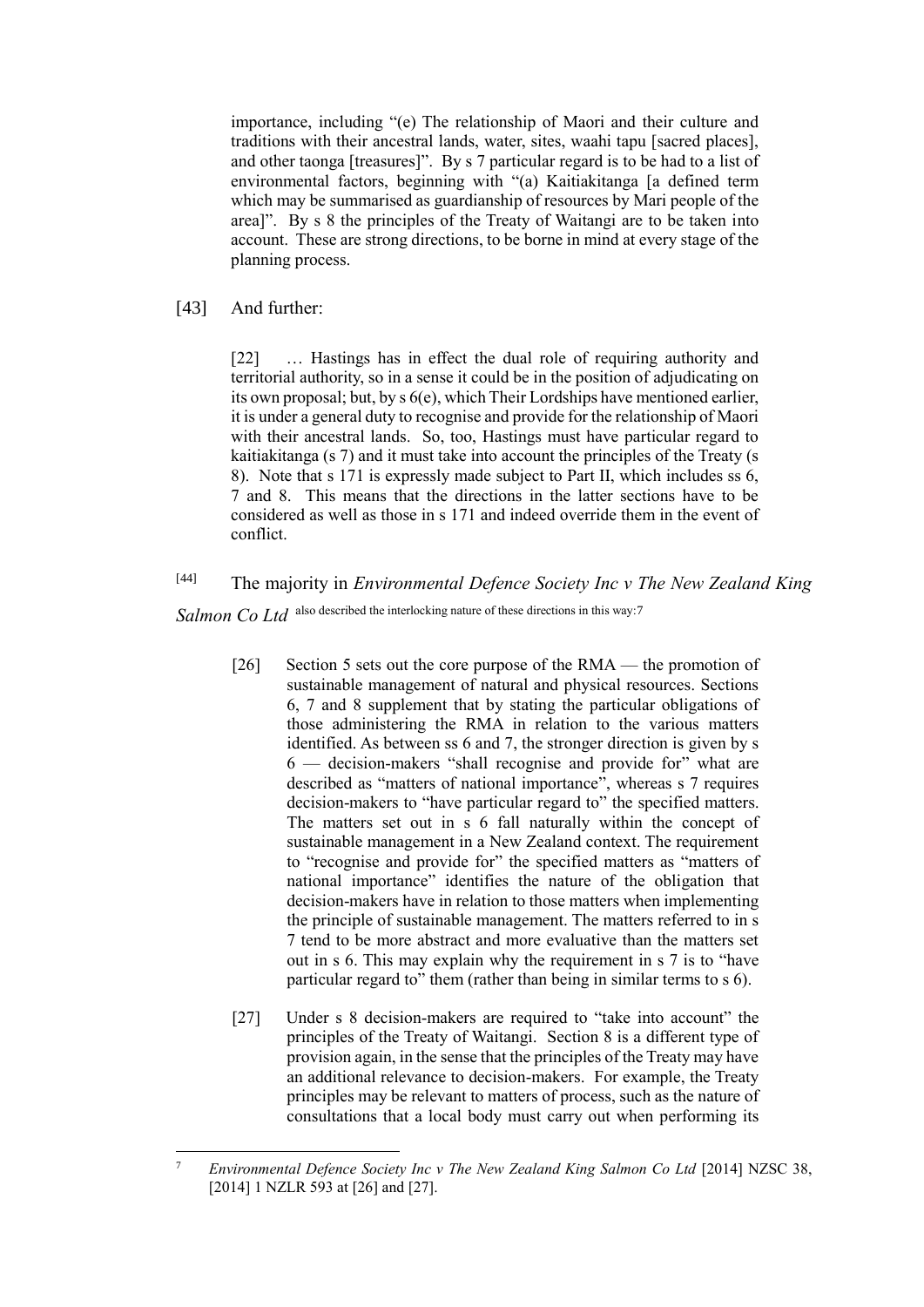functions under the RMA. The wider scope of s 8 reflects the fact that among the matters of national importance identified in s 6 are "the relationship of Maori and their culture and traditions with their ancestral lands, water, sites, waahi tapu, and other taonga" and protections for historic heritage and protected customary rights and that s 7 addresses kaitiakitanga

(footnotes omitted)

# *Standards, Policy statements and plans*

[45] Part 5 of the RMA deals with statutory planning instruments, including national standards, national policy statements, regional policy statements and regional and district plans. As stated by the Supreme Court in *The New Zealand King Salmon Co Ltd*, planning instruments may set the frame for resource management decisionmakers without further need to refer to Part 2.<sup>8</sup>

[46] Except for national standards, involvement of "iwi authorities" in the promulgation of these instruments is expressly envisaged by the RMA.<sup>9</sup> There is also express provision for dealing with regulations relating to taiapure, mahinga mataitai, non-commercial fishing rights, as well as customary marine title.<sup>10</sup>

[47] Subpart 2 of Part 5 of the RMA contains detailed provision for initiation of Mana Whakahono a Rohe or iwi participation agreements. The purpose of a Mana Whakahono a Rohe is:

### **58M Purpose of Mana Whakahono a Rohe**

The purpose of a Mana Whakahono a Rohe is—

- (a) to provide a mechanism for iwi authorities and local authorities to discuss, agree, and record ways in which tangata whenua may, through their iwi authorities, participate in resource management and decision-making processes under this Act; and
- (b) to assist local authorities to comply with their statutory duties under this Act, including through the implementation of sections  $6(e)$ ,  $7(a)$ , and 8.
- [48] The guiding principles in developing a Mana Whakahono a Rohe are:

<sup>8</sup> *Environmental Defence Society Inc v The New Zealand King Salmon Co Ltd*, above n 7, at [85]. See also *R J Davidson Family Trust v Marlborough District Council*, above n 5.

<sup>9</sup> Sections 58D, 58H, 61(2), (2A)(a) and (b), 62(1)(b); Schedule 1, 1A, 1B and 3B.<br>Section 61(2)(iii) and 61(2A)

Section  $61(2)$ (iii) and  $61(2)$ .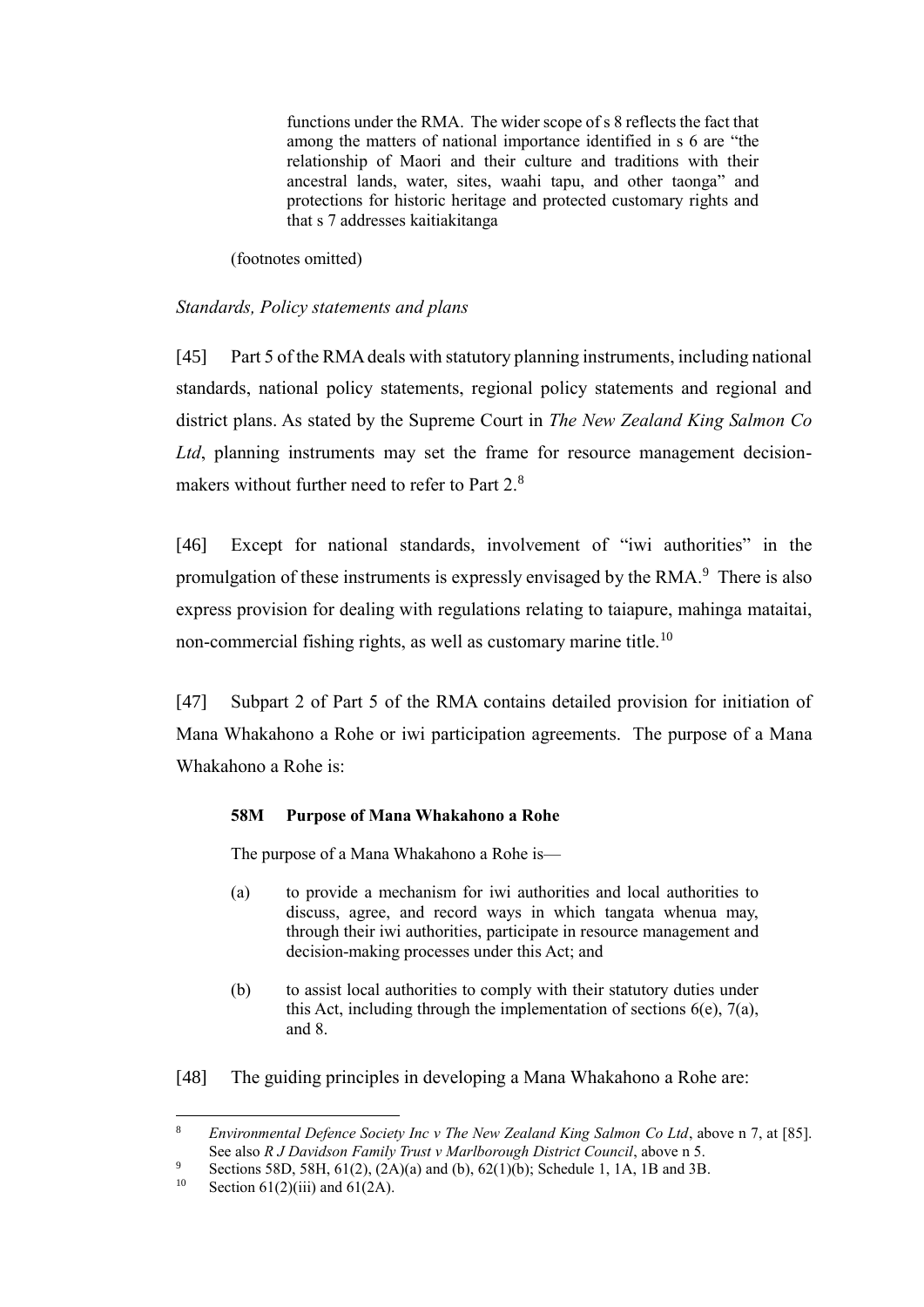### **58N Guiding principles**

In initiating, developing, and implementing a Mana Whakahono a Rohe, the participating authorities must use their best endeavours—

- (a) to achieve the purpose of the Mana Whakahono a Rohe in an enduring manner:
- (b) to enhance the opportunities for collaboration amongst the participating authorities, including by promoting—
	- (i) the use of integrated processes:
	- (ii) co-ordination of the resources required to undertake the obligations and responsibilities of the parties to the Mana Whakahono a Rohe:
- (c) in determining whether to proceed to negotiate a joint or multi-party Mana Whakahono a Rohe, to achieve the most effective and efficient means of meeting the statutory obligations of the participating authorities:
- (d) to work together in good faith and in a spirit of co-operation:
- (e) to communicate with each other in an open, transparent, and honest manner:
- (f) to recognise and acknowledge the benefit of working together by sharing their respective vision and expertise:
- (g) to commit to meeting statutory time frames and minimise delays and costs associated with the statutory processes:
- (h) to recognise that a Mana Whakahono a Rohe under this subpart does not limit the requirements of any relevant iwi participation legislation or the agreements associated with that legislation.

[49] This subpart then provides a detailed framework for reaching agreement between one or more iwi authorities and one or more local authorities in respect of a wide range of resource management matters, including (in summary):  $11$ 

- (a) how an iwi authority may participate in plan promulgation processes;
- (b) how participating authorities will undertake consultation participating authorities are iwi authorities and local authorities that are able to agree at a hui of those authorities how they will develop a Mana Whakahono a Rohe;

<sup>11</sup> Section 58R.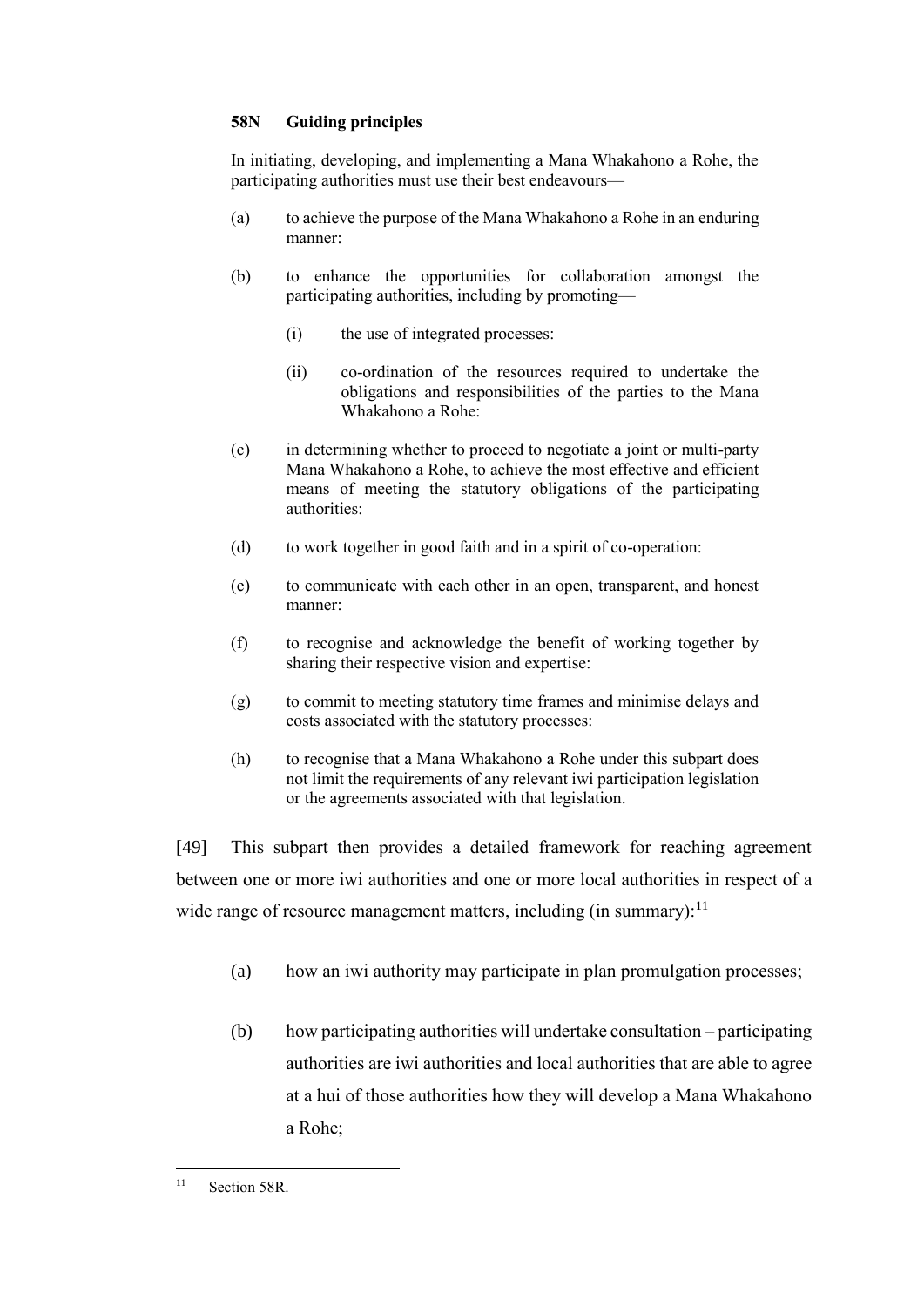- (c) how participating authorities will work together to agree methods for monitoring;
- (d) how participating authorities will give effect to requirements of any relevant iwi participation legislation;
- (e) a process for identifying and managing conflicts of interest; and
- (f) a process for resolving disputes about the implementation of the Mana Whakahono a Rohe.

[50] A Mana Whakahono a Rohe may also specify, among other things, how two or more iwi authorities will work collectively together to participate with local authorities. It also provides a definition of "area of interest", namely, the area that the iwi and hapū represented by an iwi authority identify as their traditional hapū.

[51] The statutory process involves an invitation by one or more iwi authorities (initiating iwi) to relevant local authorities to enter into a Mana Whakahono a Rohe with one or more iwi authorities. After receiving the invitation, the local authorities may advise relevant iwi authorities and relevant local authorities that an invitation has been received and must convene a hui of the initiating iwi and any other relevant iwi authorities and relevant local authorities. "Relevant iwi authority" means "an iwi authority whose area of interest overlaps with, or is adjacent to, the area of interest of an initiating iwi authority."<sup>12</sup>

# *Resource management decision-making*

[52] The RMA also contains numerous provisions that seek to provide for Māori, iwi and hapū input into resource management decision-making, including:

(a) Express provision for engagement with "iwi authorities" in the plan promulgation process (s32(4A), Schedule 1). "Iwi authority" means

 $\overline{a}$ <sup>12</sup> Resource Management Act 1991, s 58L.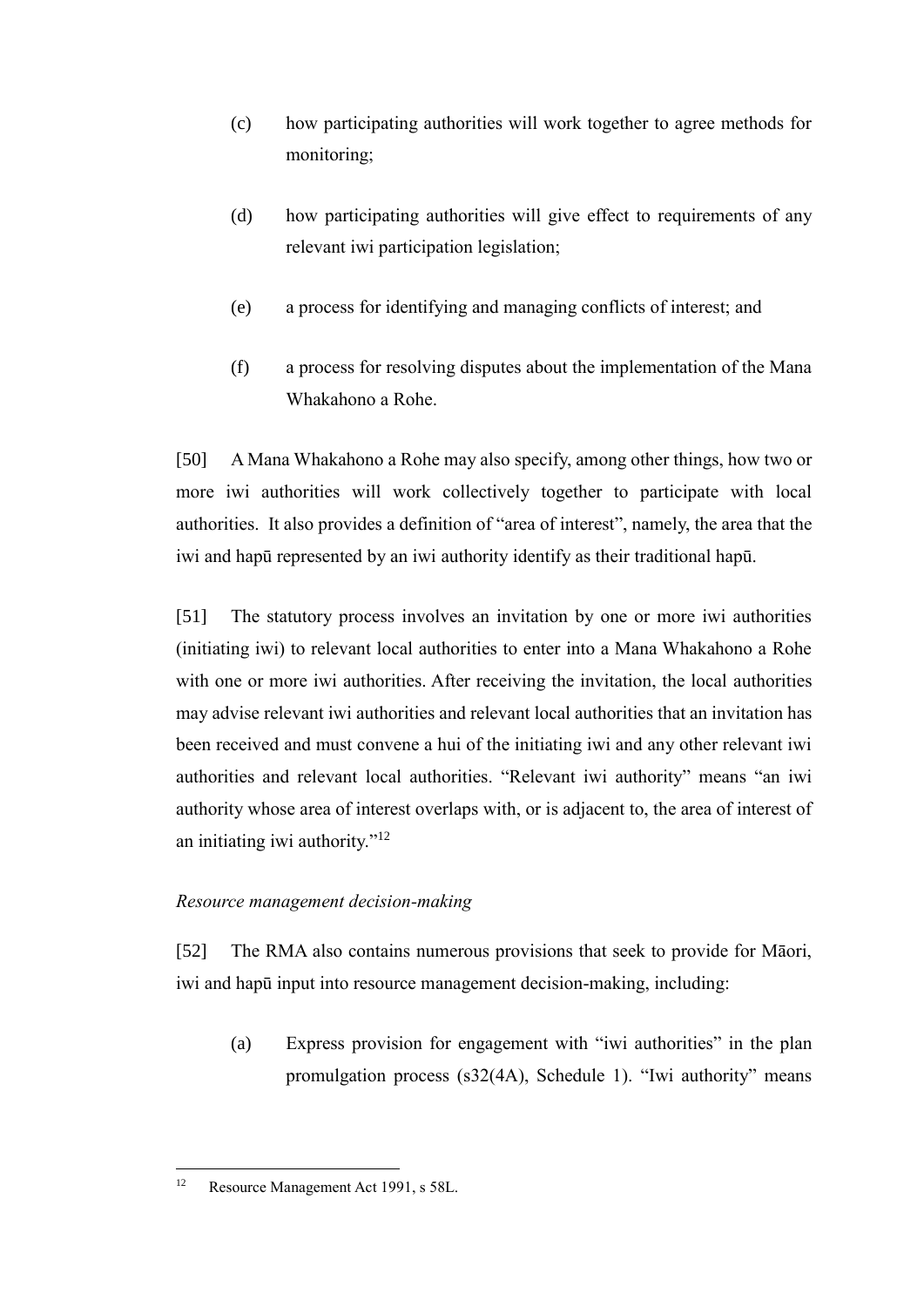"the authority which represents an iwi and which is recognised by that iwi as having authority to do so".<sup>13</sup>

- (b) Transfer of functions, powers or duties of local authorities to an "iwi authority" (section 33).
- (c) A duty to keep records about iwi and hapū, including about "iwi authorities" and the areas over which one or more iwi or hapū exercise kaitiakitanga within a region or district (section 35A).
- (d) The power to make a joint management agreement and for that purpose, satisfying itself that each iwi authority and group that represents hapū, represents the relevant community of interest (section 36B).
- (e) Recognition of tikanga Māori where appropriate in hearing procedures (section 39).
- (f) Provision for iwi authorities to submit on draft national policy standards (section 58D).
- (g) The appointment of Environment Court Commissioners with knowledge and expertise in matters relating to the Treaty of Waitangi and kaupapa Māori as well as the appointment of alternate Environment Court judges in consultation with the Chief Māori Land Court Judge (ss 251-255).
- (h) An express direction that the Environment Court shall recognise tikanga where appropriate in terms of its powers.

# **The AUP**

 $\overline{a}$ 

[53] The AUP contains express references to "Mana Whenua". It defines "Mana Whenua" as follows:

<sup>13</sup> Resource Management Act 1991, s 2(1).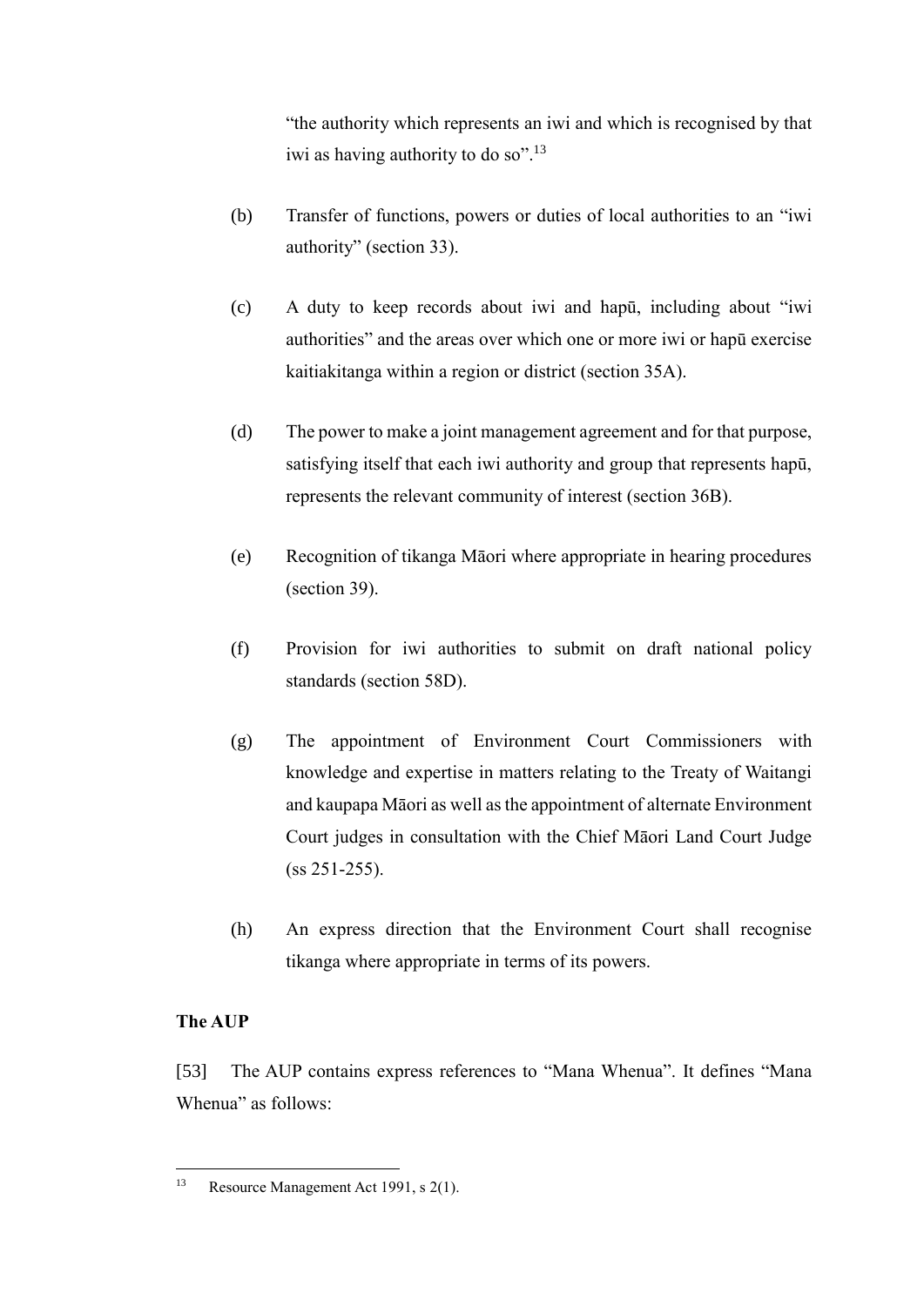Māori with ancestral rights to resources in Auckland and responsibilities as kaitiaki over their tribal lands, waterways and other tāonga. Mana whenua are represented by iwi authorities.

[54] Part B6 of the AUP addresses Mana Whenua. It commences with the following whakatauki:

### *Ngā take matua a ngā ahikā-roa mai i tawhiti*

The original inhabitants from afar

[55] B6.1 states:

Mana Whenua participation in resource management decision making and integration of mātauranga Māori and tikanga into resource management are of paramount importance to ensure a sustainable future for Mana Whenua and for Auckland as a whole.

[56] It also identifies the issues of significance to Māori and to iwi authorities in the region include:

…

(4) recognising the interests, values and customary rights of Mana Whenua in the sustainable management of natural and physical resources, including integration of mātauranga and tikanga in resource management processes;

[57] B6.2.1 specifies objectives relating to recognition of Treaty of Waitangi/Te Tiriti o Waitangi partnerships and participation. Objectives in B6.2.1 include:

- (1) The principles of the Treaty of Waitangi/Te Tiriti o Waitangi are recognised and provided for in the sustainable management of natural and physical resources including ancestral lands, water, air, coastal sites, wāhi tapu and other taonga.
- (2) The principles of the Treaty of Waitangi/Te Tiriti o Waitangi are recognised through Mana Whenua participation in resource management processes.

…

[58] B6.2.2 specifies related polices, including:

(1) Provide opportunities for Mana Whenua to actively participate in the sustainable management of natural and physical resources including ancestral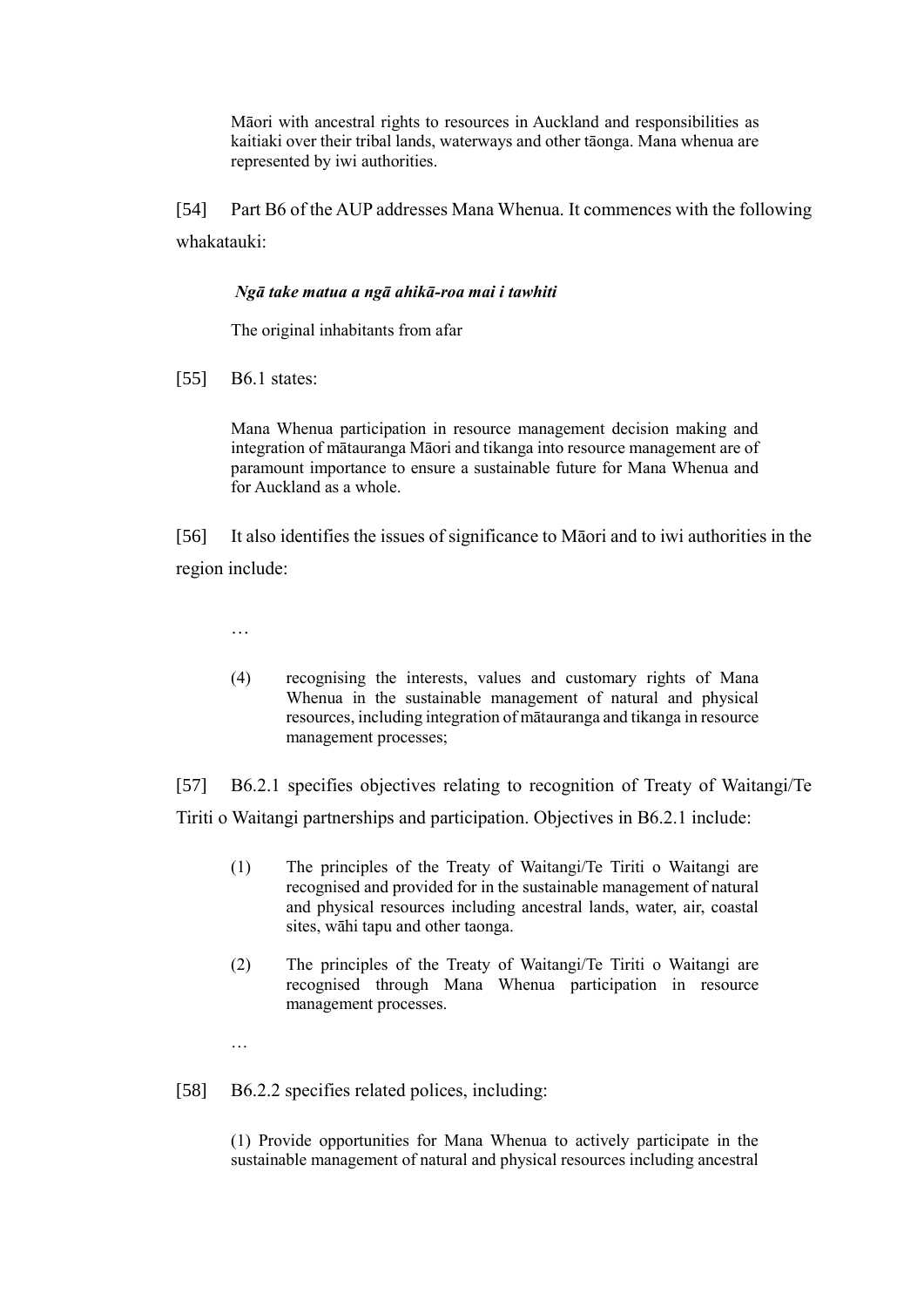lands, water, sites, wāhi tapu and other taonga in a way that does all of the following:

- (a) recognises the role of Mana Whenua as kaitiaki and provides for the practical expression of kaitiakitanga;
- (b) builds and maintains partnerships and relationships with iwi authorities;
- (c) provides for timely, effective and meaningful engagement with Mana Whenua at appropriate stages in the resource management process, including development of resource management policies and plans;
- (d) recognises the role of kaumātua and pūkenga;
- (e) recognises Mana Whenua as specialists in the tikanga of their hapū or iwi and as being best placed to convey their relationship with their ancestral lands, water, sites, wāhi tapu and other taonga;
- (f) acknowledges historical circumstances and impacts on resource needs;
- (g) recognises and provides for mātauranga and tikanga; and
- (h) recognises the role and rights of whānau and hapū to speak and act on matters that affect them.

[59] B6.3.1 states objectives relating to recognising Mana Whenua values, including:

#### **B6.3.1. Objectives**

- (1) Mana Whenua values, mātauranga and tikanga are properly reflected and accorded sufficient weight in resource management decisionmaking.
- [60] Corresponding policies include:

### **B6.3.2. Policies**

- (1) Enable Mana Whenua to identify their values associated with all of the following:
	- (a) ancestral lands, water, air, sites, wāhi tapu, and other taonga;

….

- (2) Integrate Mana Whenua values, mātauranga and tikanga:
	- (a) in the management of natural and physical resources within the ancestral rohe of Mana Whenua, including: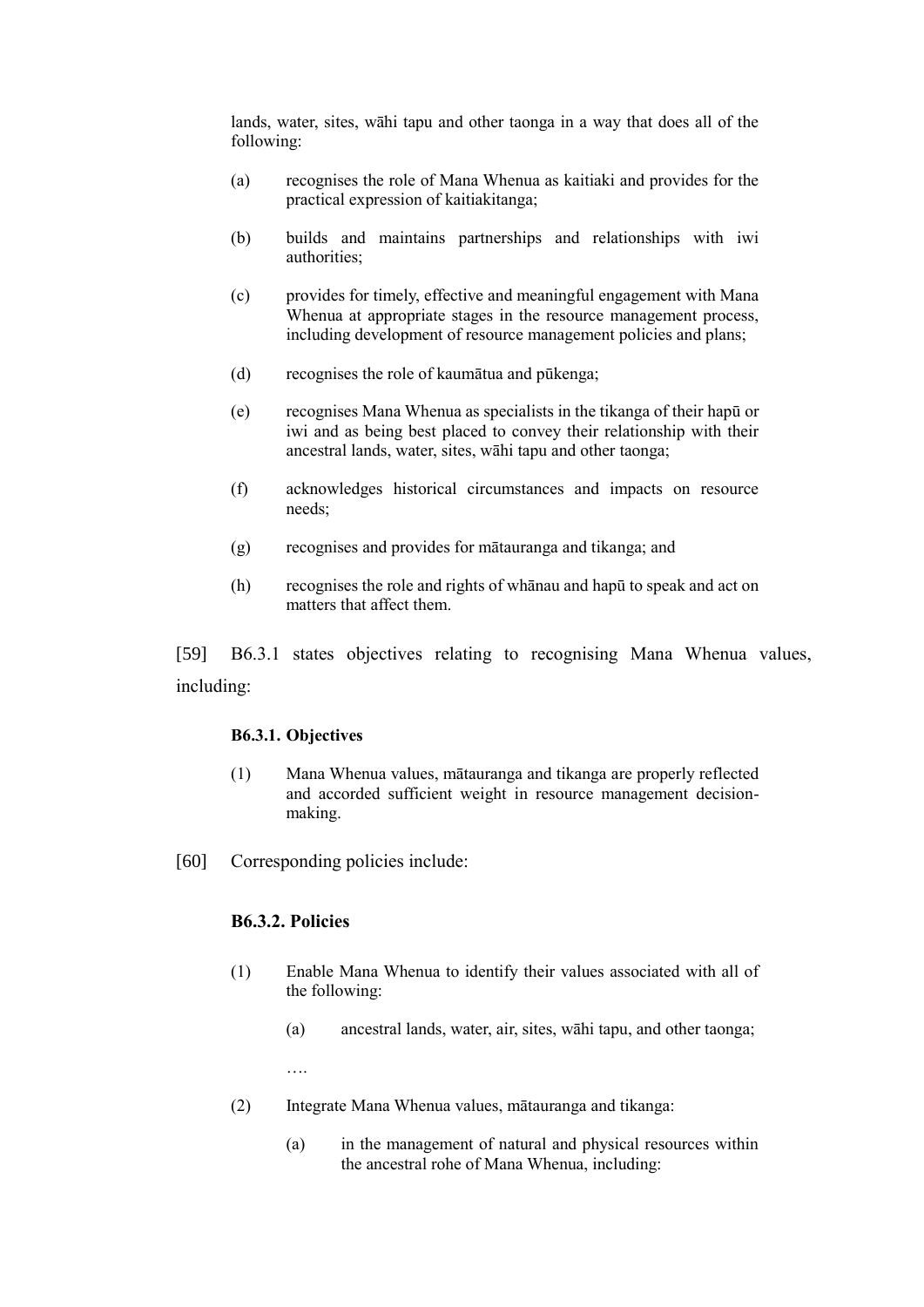(i) ancestral lands, water, sites, wāhi tapu and other taonga;

….

- (4) Provide opportunities for Mana Whenua to be involved in the integrated management of natural and physical resources in ways that do all of the following:
	- (a) recognise the holistic nature of the Mana Whenua world view;
	- (b) recognise any protected customary right in accordance with the Marine and Coastal Area (Takutai Moana) Act 2011; and
	- …
- (6) Require resource management decisions to have particular regard to potential impacts on all of the following:
	- (a) the holistic nature of the Mana Whenua world view;
	- (b) the exercise of kaitiakitanga;
	- …

[61] The AUP also includes objectives and policies relating to Mana Whenua cultural heritage at B6.5.1 and 6.5.2. This includes an objective that the association of Mana Whenua values with local history and whakapapa is recognised, protected and enhanced. It also includes a policy requiring decision-makers to identify and evaluate mana whenua cultural and historic heritage sites, places and areas considering Mauri, Wāhi tapu, Kōrero Tūturu, Rawa Tūturu, Hiahiatanga Tūturu and Whakaaronui o te Wā.

[62] The AUP outlines, in detail, the reasons for the adoption of the abovementioned objectives and policies, including the Council's ss 6(e), 7(a) and 8 obligations and the objective to recognise the relationship of Mana Whenua with the Hauraki Gulf. This part of the AUP also notes:

In policies relating to Mana Whenua values, the Unitary Plan seeks to ensure that resource management processes in Auckland are informed by Mana Whenua perspective, including their values, mātauranga and tikanga.

[63] The AUP also identifies that a number of iwi and hapū in Auckland have developed iwi planning documents which articulate their specific resource management issues, noting also that they are a valuable source of information for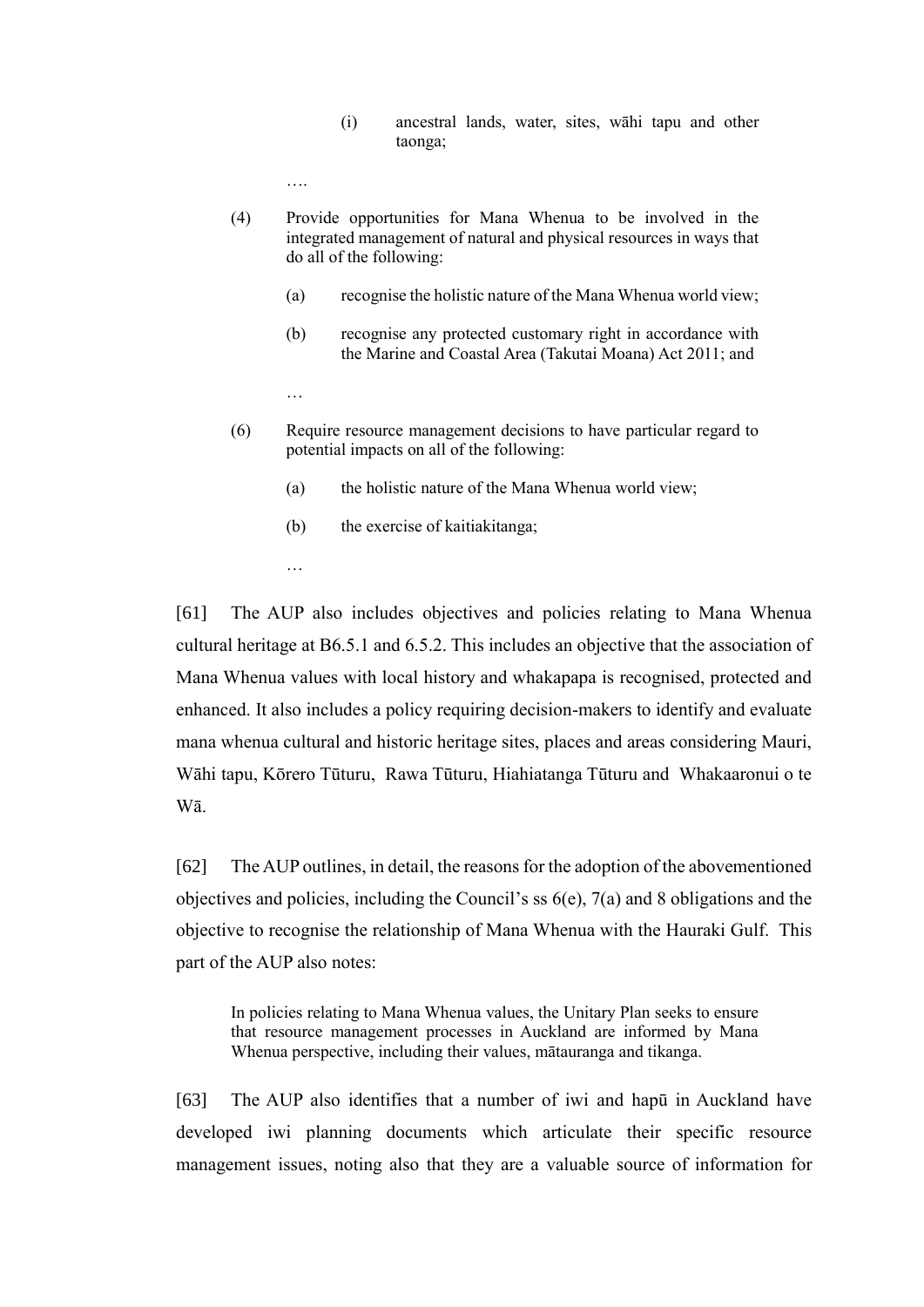integrating mātauranga and tikanga into resource management in Auckland. The AUP also states that the policies seek to give certainty to, and enhance, the involvement of Mana Whenua in resource management processes.

### *Overview of legislative and planning context*

[64] The RMA is replete with references to kupu Māori, including Māori, iwi, hapū, kaitiakitanga, tangata whenua, mana whenua, tāonga, taiapure, mahinga mataitai and tikanga Māori. Parliament plainly anticipated that resource management decisionmakers will be able to grasp these concepts and where necessary, apply them in accordance with tikanga Māori.<sup>14</sup> In this regard, local authorities and the Environment Court regularly deal with these concepts and their application, and have done so for nearly 30 years. What can be seen from even a cursory a review of that case law over that time span is an evolving understanding and application of mātauranga Māori and tikanga Māori. While tikanga Māori is defined in the RMA as "customary values and practices" it has come to be understood as a body of principles, values and law that is cognisable by the Courts.<sup>15</sup>

[65] The AUP is an apt illustration of the stage reached in this evolution. It defines mana whenua by reference to their ancestral rights and kaitiaki responsibilities. It expressly identifies mana whenua participation in decision-making and integration of mātauranga Māori and tikanga into resource management as of "paramount importance" and seeks to ensure that resource management processes in Auckland are informed by mana whenua perspective, including their values, mātauranga and tikanga. It expressly refers to "mauri", "wāhi tapu" and "kōrero tuturu".

[66] The RMA also anticipates that iwi will be involved in policy and plan promulgation and may have delegated to them decision-making functions; that there

<sup>&</sup>lt;sup>14</sup> See discussion in *McQuire v Hastings District Council*, above n 4, from [26].<br><sup>15</sup> See Christian Whata "Mētauranga Mēqri' knowledge, comprehension as

See Christian Whata "'Mātauranga Māori' knowledge, comprehension and understanding: Reflection of lessons learnt and contemplation of the future" (2016) RM Theory & Practice 21 and cases cited therein. Some judgments were arguably well ahead of their time – see *Ngāti Hokopu Ki Hokowhitu v Whakatane District Council* (2002) 9 ELRNZ 111 (EnvC). As to the cognisability of tikanga Māori as a body of principles, values and law see: *Takamore v Clarke*  [2012] NZSC 116, [2013] 2 NZLR 733; *Ngāi Tai Ki Tāmaki Tribal Trust v Minister of Conservation* [2018] NZSC 122, [2019] 1 NZLR 368*; Ngāti Whātua Ōrākei Trust v Attorney-General* [2018] NZSC 84, [2019] 1 NZLR 116.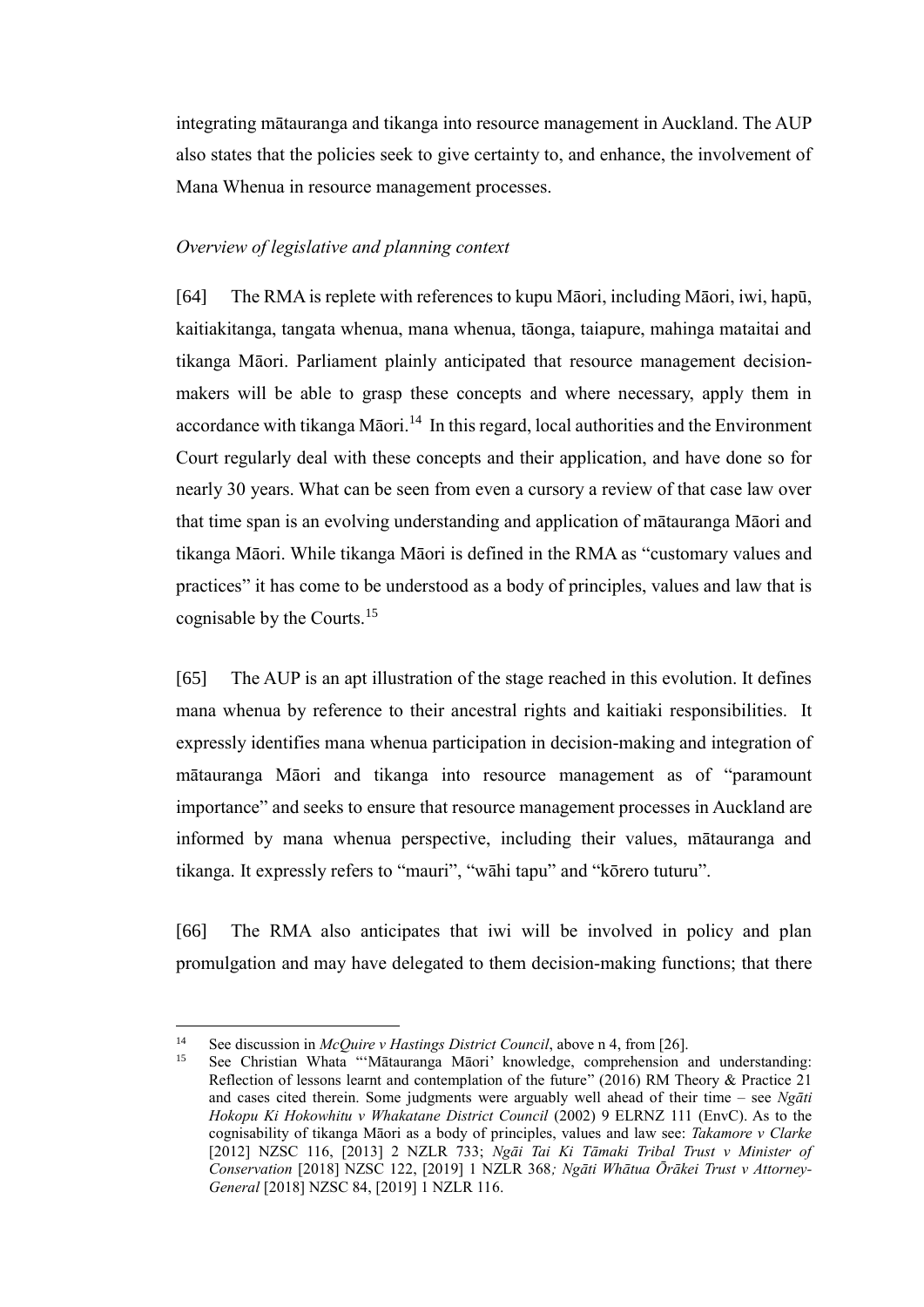will be cases where different iwi or hapū may have overlapping areas of interest; and that iwi and hapū with defined customary rights will be specifically provided for where relevant. The Mana Whakahono a Rohe process also enables agreement to be reached about competing iwi claims in respect of overlapping areas of interest. The AUP also recognises the existence of multiple iwi and iwi authorities in Auckland and their respective planning documents. All of this necessarily demands that resource management decision-makers are able to identify, involve and provide for iwi and their mana whenua in accordance with mātauranga Māori and tikanga Māori. $^{16}$ 

[67] However, when making resource management decisions, local authorities and the Environment Court are not engaged at Part 2 of the RMA in a process of conferring, declaring or affirming tikanga-based rights, powers or authority per se whether in State law or tikanga Māori.<sup>17</sup> Similarly, Part 2 does not expressly or by necessary implication empower resource management decision-makers to confer, declare or affirm the jural status of iwi (relative or otherwise) and there is nothing in the RMA's purpose or scheme which suggests that resource management decision-makers are to be engaged in such decision-making. The jurisdiction to declare and affirm tikanga based rights in State law rests with the High Court and/or the Māori Land Court.

[68] Nevertheless, the Environment Court is necessarily engaged in a process of ascertainment of tikanga Māori where necessary and relevant to the discharge of express statutory duties.<sup>18</sup> To elaborate, as the Privy Council asseverated in *McQuire*, ss 6(e), 7(a) and 8 contain strong directions that must be observed at every stage of the planning process. Where iwi claim that a particular outcome is required to meet those directions in accordance with tikanga Māori, resource management decision-makers must meaningfully respond to that claim. That duty to meaningfully respond must apply when different iwi make divergent tikanga-based claims as to what is required to meet those obligations. This may involve evidential findings in respect of the applicable tikanga and a choice as to which course of action best discharges the

<sup>&</sup>lt;sup>16</sup> Derek Nolan (ed) *Environmental and Resource Management Law* (7<sup>th</sup> ed, LexisNexis, Wellington, 2020) at [14.24].

<sup>&</sup>lt;sup>17</sup> I use the term "State law" in reference to both the law of the State and common law.

<sup>18</sup> As to the relevance of tikanga Māori to the exercise of statutory powers see: *Ngāi Tai Ki Tāmaki Tribal Trust v Minister of Conservation* [2018] NZSC 122, [2019] 1 NZLR 368*.*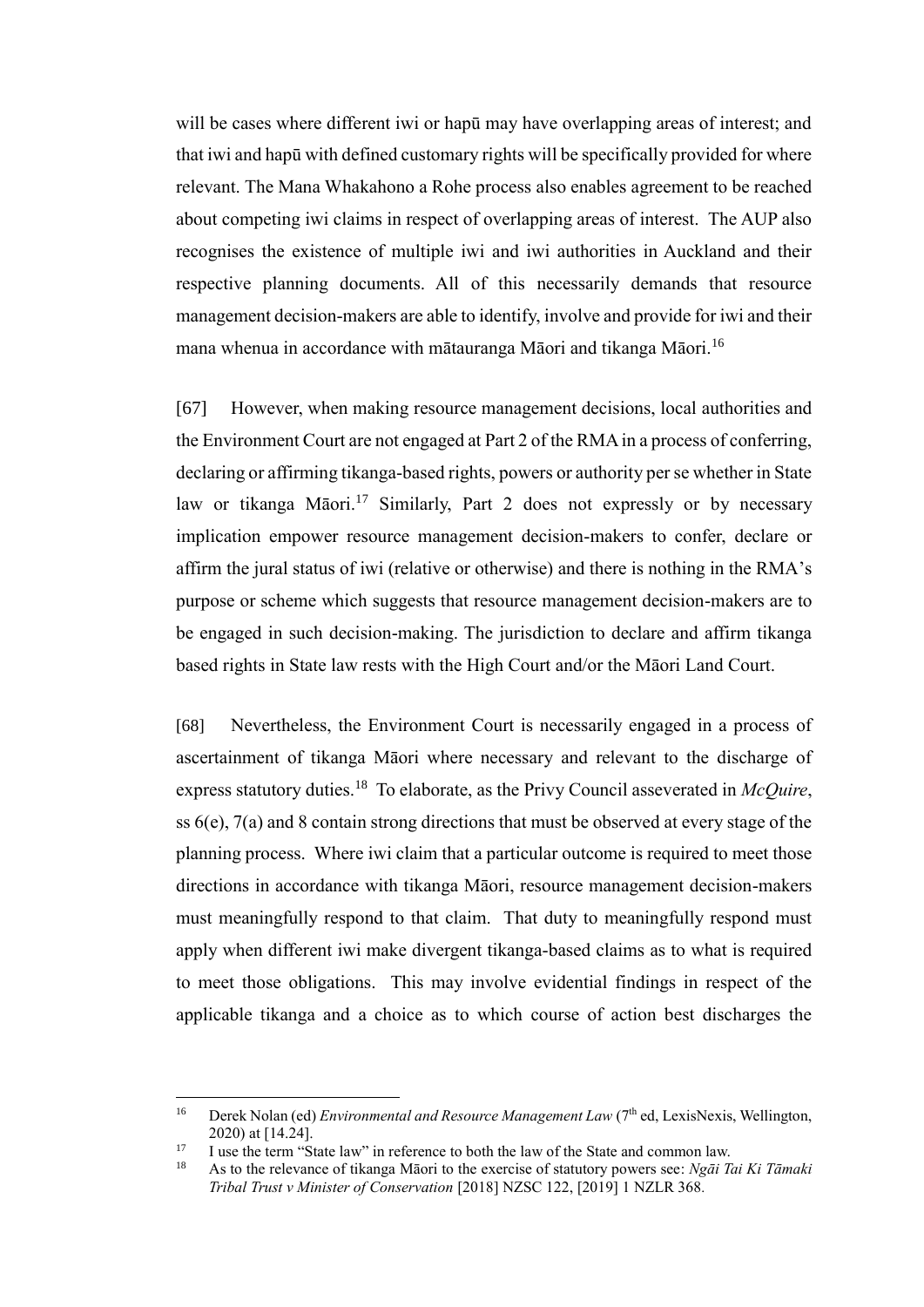decision-makers statutory duties. To hold otherwise would be to emasculate those directions of their literal and normative potency insofar as concerns iwi.

[69] It is not possible to be definitive about the scope of the jurisdiction to respond to iwi tikanga-based claims, including claims based on asserted mana whenua, in the abstract. But the operation of s 7(a) dealing with kaitiakitanga is illustrative. Kaitiakitanga is exercised by the hapū or iwi that holds mana whenua over a particular area. As the RMA anticipates, and as this case exemplifies, there will be occasions when there are overlapping iwi interests in the same whenua. Nevertheless, s 7(a) directs that regard must be had to their respective kaitiakitanga. Where the views of those iwi diverge as to the responsibilities of kaitiaki, a decision may need to be made as to which of those views is to apply in the context of that particular application and that may involve evidential findings as to what the iwi consider is required in tikanga Māori. *Ngāi Te Hapū Inc v Bay of Plenty Regional Council*<sup>19</sup> provides a recent example of this dynamic. The Court in that case said:

[82] Under s 7 we must provide for kaitiakitanga and the ethic of stewardship. "Kaitiakitanga" is defined in s 2 as the exercise of guardianship by the tangata whenua of an area in accordance with tikanga Māori in relation to natural and physical resources, and includes the ethic of stewardship. Under the same section, "tangata whenua" in relation to a particular area means the iwi, or hapū, that holds mana whenua over that area. "Mana whenua" means customary authority exercised by an iwi or hapū in an identified area, and "tikanga Māori" means Māori customary values and practices. Sir Wira Gardiner considered that we should identify who has mana whenua over the island and the reef, and given s 2 of the RMA and the contestability between the tribes on the mainland over the issue, we have no choice but to do so. We should stress that, normally, this Court is not required to undertake such an analysis.

[70] In that case, the Court had to determine whose claim to kaitiakitanga should be recognised, and whose rangatiratanga or customary authority and tikanga should be applied in the context of the case before the Court. The Court resolved that Ngāi Te Hapū – Te Patuwai and Te Whānau a Tauwhao are tangata whenua, and therefore, they are the kaitiaki of Ōtāiti with mana whenua over Motiti and its associated islands and reefs. The basis for this finding was explained as follows:

[85] We make this finding based upon the recognition of their status by all parties and witnesses who appeared before us and based on:

<sup>19</sup> <sup>19</sup> *Ngāi Te Hapū Inc v Bay of Plenty Regional Council* [2017] NZEnvC 73 at [82].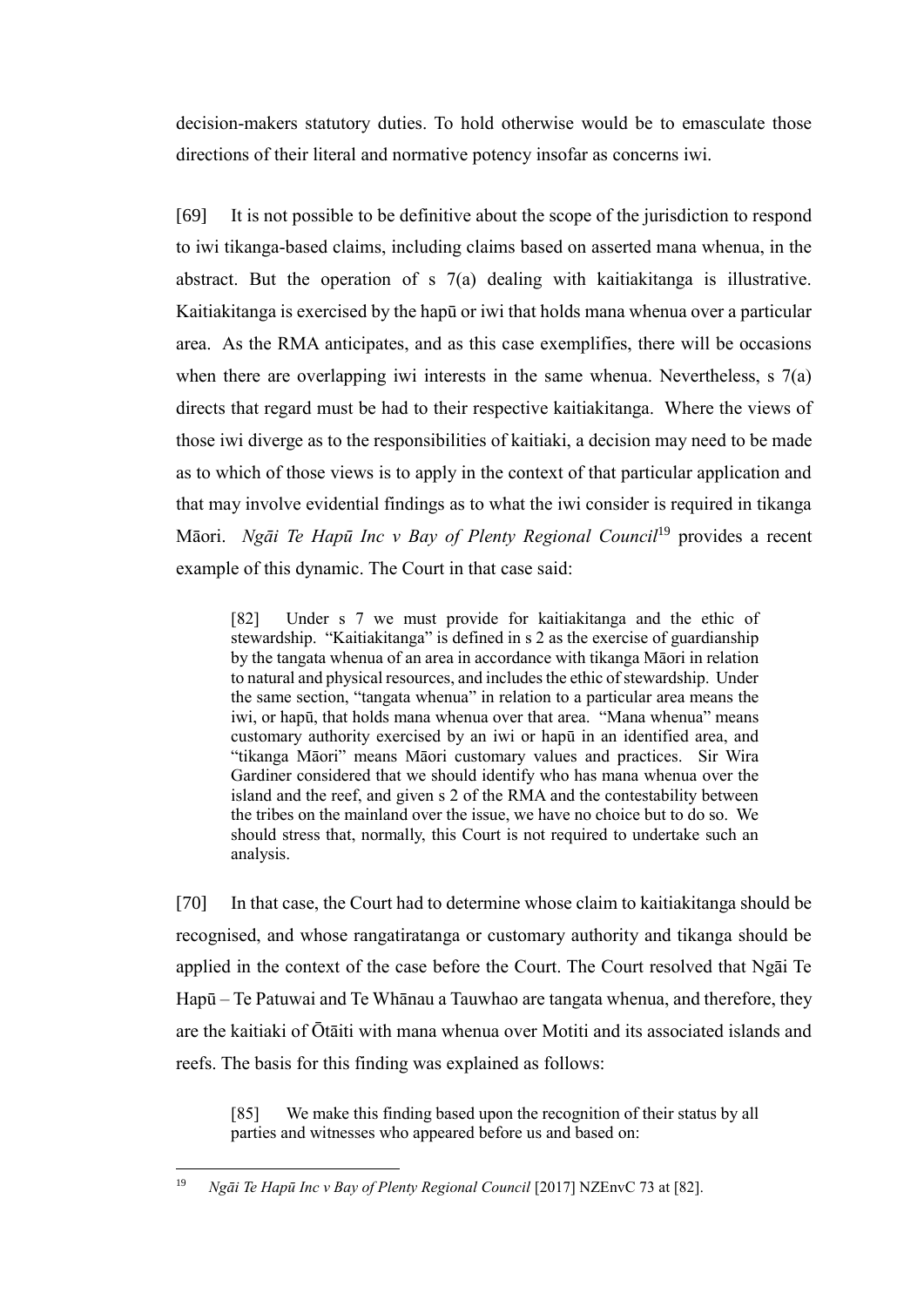- Their ancestral connections;
- Their continuous occupation;
- Their proximity to the reef:
- The nature of their cultural and customary associations with the reef;
- Their traditional use of the area as a fishing ground; and
- The matter in which they have exercised their kaitiakitanga including through the use of tikanga, their customary values and practices pre and post the Rena disaster.

[86] It logically follows that Ngāi Te Hapū – Te Patuwai and Te Whānau a Tauwhao have the right to exercise rangatiratanga or customary authority over the reef. Mr Mikaere stated that this position is unchallenged in terms of Motiti and Ōtāiti. The position of Te Whānau a Tauwhao is equally unequivocal. As a result of this finding, it is the tikanga of these hapū that should be applied to Ōtāiti, a matter that becomes important in our consideration of how the mauri of the reef is recovering, if at all.

[71] The Court then acknowledged the different interests of other iwi with relationships to Motiti and the different forms of kaitiaki responsibilities they have and that their connections also required recognition. In the result, the Court resolved that the proposed Kaitiaki Reference Group included membership that recognised their customary association, while ensuring that Ngāi Te Hapū had numerical majority on it. The Court also recognised the different relationships each of the iwi had to Motiti and its associated Islands, while acknowledging the stronger mana whenua and thus kaitiaki status of Ngāi Te Hapū.

[72] The need for caution when making these types of assessments is obvious, as was noted by the Waitangi Tribunal in *The Tāmaki Makaurau Settlement Process Report*.<sup>20</sup> That Tribunal relevantly noted:<sup>21</sup>

Where there are layers of interests in a site, all the layers are valid. They derive from centuries of complex interaction with the whenua, and give all the groups with connections mana in the site. For an external agency like The Office of Treaty Settlements to determine that the interests of only one group should be recognised, and the others put to one side, runs counter to every aspect of tikanga we can think of. It fails to recognise the cultural resonance of iconic

<sup>&</sup>lt;sup>20</sup> Waitangi Tribunal *The Tāmaki Makaurau Settlement Process Report* (Wai 1362, 2007). See also Rekohu: A report on Moriori and Ngāti Mutunga claims in the Chatham Islands (Wei 64, 2001) at [2], [4] and [13].

 $21$  At 97.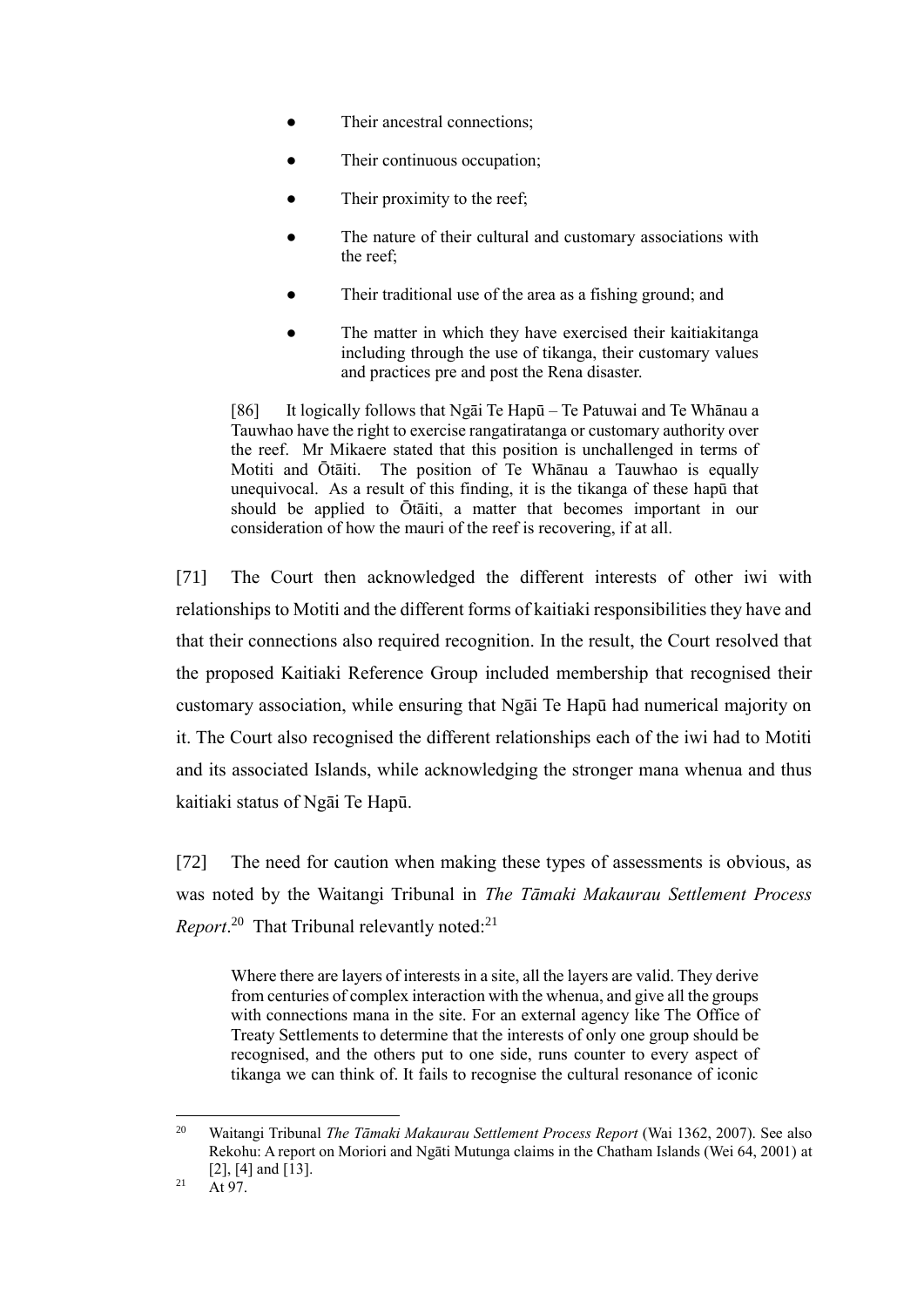sites, and the absolute imperative of talking to people directly about what is going on when allocation of exclusive rights in maunga is in contemplation.

[73] But the statutory obligation to recognise and provide for the relationship of Māori and their culture and traditions with their whenua and tāonga, to have regard to their kaitiakitanga and to take into account the principles of the Treaty of Waitangi, does not permit indifference to the tikanga-based claims of iwi to a particular resource management outcome.<sup>22</sup> On the contrary, the obligation "to recognise and provide for" the relationship of Māori and their culture and traditions with their whenua and other tāonga must necessarily involve seeking input from affected iwi about how their relationship, as defined by them in tikanga Māori, is affected by a resource management decision. To ignore or to refuse to adjudicate on divergent iwi claims about their relationship with an affected tāonga (for example) is the antithesis of recognising and providing for them and an abdication of statutory duty.

[74] I am fortified in this view in the present context, given the clear policy of the AUP to require resource management decision-making to be informed by "Mana Whenua" perspective, including their mātauranga Māori and tikanga. That must inevitably include divergent claims by more than one iwi claiming mana whenua to a particular outcome based on mātauranga Māori and their tikanga.

# **Part 3 - Procedural Error**

[75] The first ground of appeal concerns the decision of the Environment Court to reframe the preliminary question. This engages consideration r 10.21 of the District Court Rules 2014 (DCR) which states:

#### **10.21 Orders for decision**

The court may, whether or not the decision will dispose of the proceeding, make orders for –

- (a) the decision of any question separately from any other question, before, at, or after any trial or further trial in the proceeding; and
- (b) the formulation of the question for decision and, if thought necessary, the statement of a case.

 $\overline{a}$ 22 *McQuire v Hastings District Council*, above n 4.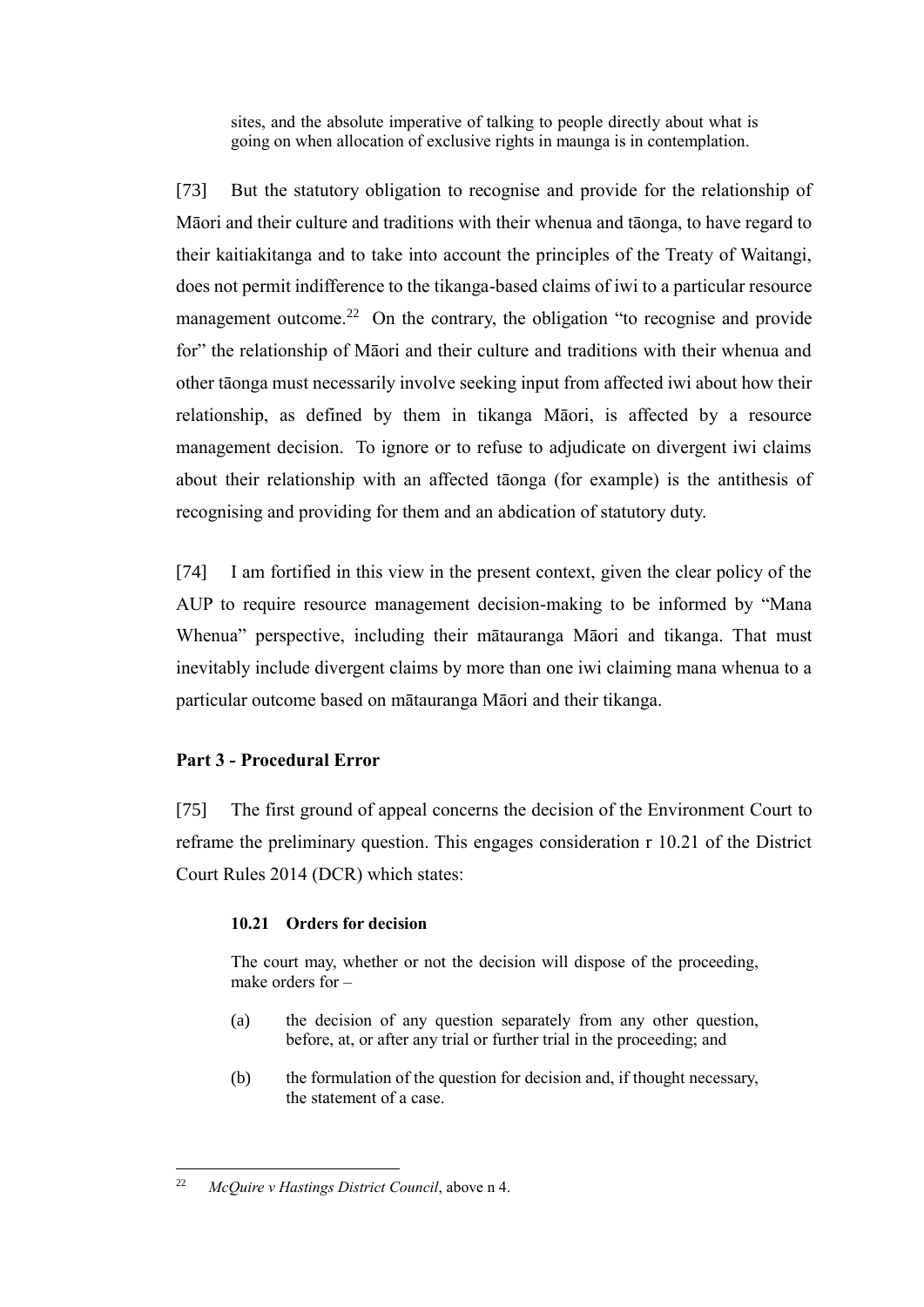[76] Mr Warren for the appellants (supported by Mr Quinn for the Council) makes four main contentions about the approach taken by the Environment Court:

- (a) The Reframed Question does not achieve the object of the preliminary question process, that is, to resolve the key issue raised by the Ngāti Whātua Ōrākei, namely whether the Environment Court has jurisdiction to determine whether any tribe holds primary mana whenua over an area.
- (b) The Court's decision to modify the question to "assist in the resolution of the dispute" was not a lawful exercise of the Court's judicial function.
- (c) The Court did not have jurisdiction per DCR 10.21 to reframe the question because the parties did not ask for it and the question does not address the key issue raised in the Ngāti Whātua Ōrākei Appeal.
- (d) The Court acted unfairly, because it deprived the parties of a proper opportunity to submit on a question that has potentially far greater implications than the Agreed question.<sup>23</sup>
- [77] Ms Fraser responds, in short, that:
	- (a) The answer to the Reframed Question resolves a key pleaded issue, namely the jurisdiction of the Court to take into account relative or layered iwi interests.
	- (b) The Court's function extends to assisting the parties to resolve the dispute, referring to (among other things) the powers of the Court to govern its own procedure.

 $23$ <sup>23</sup> Citing: *Te Whare o Te Kaitiaki Ngahere Inc v West Coast Regional Council* [2015] NZHC 2769; *Schmuck v Northland Regional Council* [2020] NZHC 590; *Ngāti Apa Ki Te Waipounamu Trust v Attorney-General* [2004] 1 NZLR 462 (CA).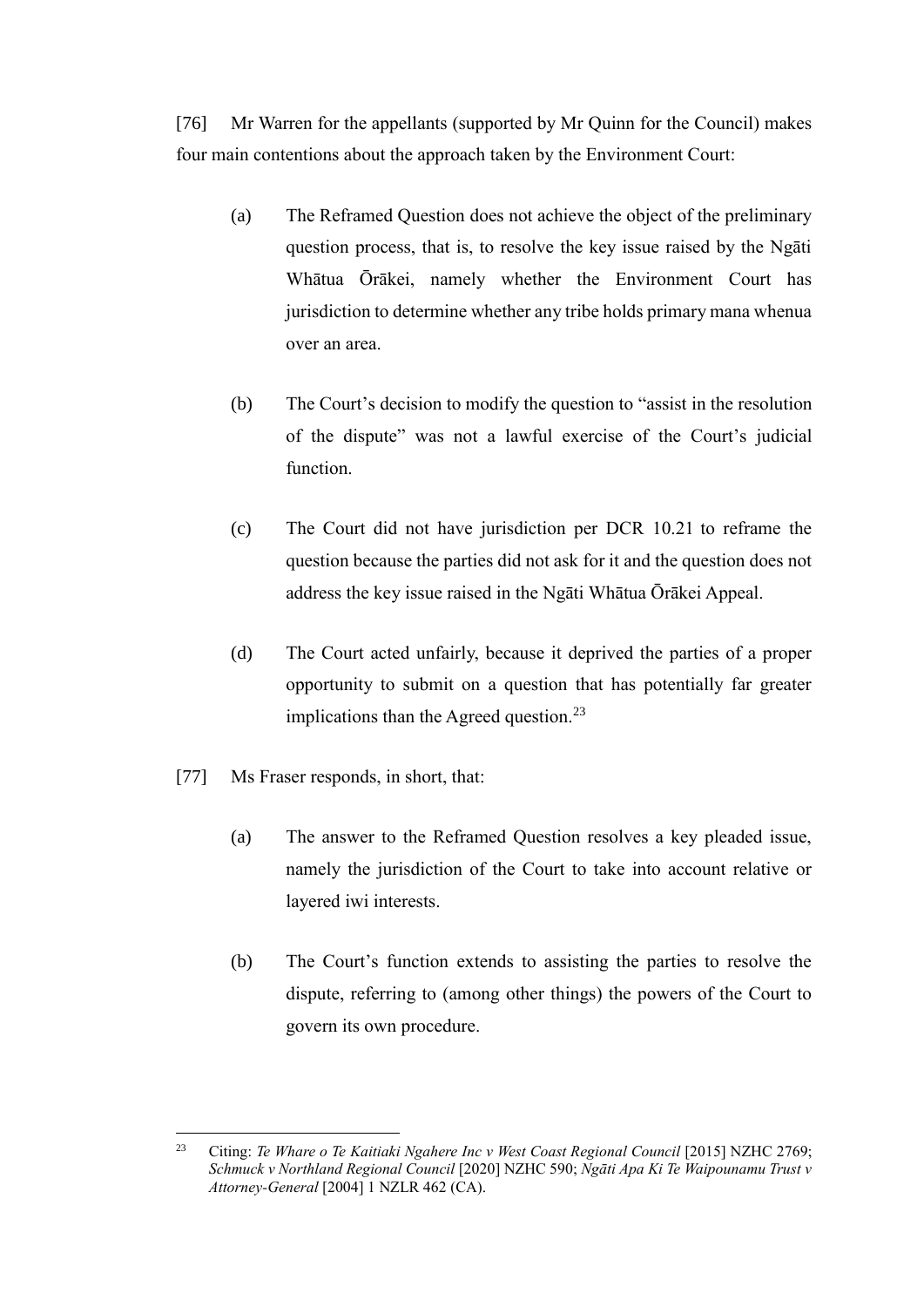- (c) The Court's jurisdiction per DCR 10.20 is sufficiently wide to allow a reframed question of law.
- (d) There was no substantive unfairness to the appellants because they were given the opportunity to make submissions on the Reframed Question or a preliminary version of it.

### *Assessment*

[78] I do not agree with the first contention by Mr Warren that the Reframed Question (and its answer) does not achieve the objective of the preliminary question process. The Court, in substance, achieved the objective of the Agreed Question; just not in a way sought by the parties. The Court rejected jurisdiction to make generalised statements about the "primacy" of mana whenua (a finding not appealed), but affirmed the Court's jurisdiction to assess their relative interests by reference to the relative strength of the relationship of iwi to the affected area and to make determinations in light of that relative strength.

[79] I also disagree with the second contention about the Court's lack of power to assist the parties to resolution. The Environment Court is purpose-built to assist parties to find (often non-binary) resolution of their disputes. Procedurally, the Court is mandated to achieve cost-effective resolution, avoid undue formality and receive any evidence it considers appropriate.<sup>24</sup> Subject to issues of scope,<sup>25</sup> it is empowered to find solutions that achieve sustainable management (a notoriously broad concept), and it performs a public function, in accordance with the Part 2 directives and in light of community led statutory planning instruments.

[80] As to the third contention, I accept that DCR 10.21 does not expressly envisage modification of the question mid-hearing. Rather, a two-step process is envisaged, first the formulation of the question and second the determination of the question itself.<sup>26</sup> But, as has often been said about statutory interpretation, "context is

<sup>&</sup>lt;sup>24</sup> Resource Management Act 1991, ss 269 and 276.<br><sup>25</sup> Section 5. For example, in the context of plan t

<sup>25</sup> Section 5. For example, in the context of plan promulgation see *Albany North Landowners v Auckland Council* [2017] NZHC 138, especially from [114].

<sup>26</sup> *Innes v Ewing* (1986) 4 PRNZ 10 at 18.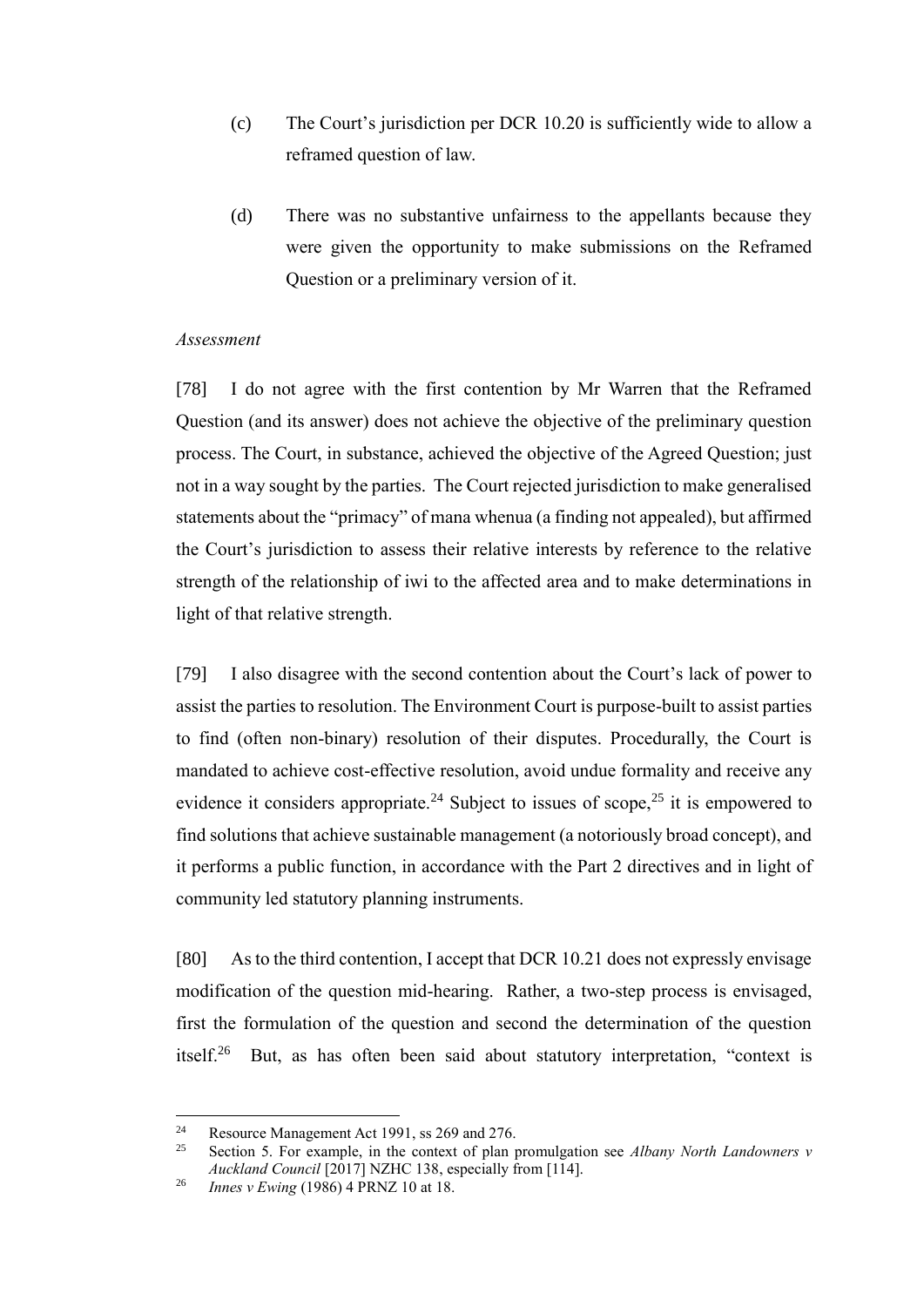everything".<sup>27</sup> Given the very broad remit of the Environment Court to achieve sustainable management, I see no reason (subject to fairness considerations) why the Court could not reformulate a question if that is going to better achieve the object of the preliminary question process, that is, the resolution of part or of all of the appeal; bearing in mind also, that it remained open to the Court to refuse to answer the question. Furthermore, as Ms Fraser submits, the main grounds of appeal expressly engage concepts of relative interests and/or layers of interests and how those relative, or layers of, interests are to be factored into RMA decision-making in accordance with ss 6(e), (g) and 8 RMA. The answer to the Reframed Question responds directly to these pleaded grounds.

[81] Turning, then, to the fourth contention – the claim of unfairness. While the Reframed Question was discussed in argument and mooted as a potential approach, the Court did not formally invite submissions on it. The parties were entitled to be heard on a reformulated question, the resolution of which bears on their substantive rights.<sup>28</sup> Also, on such an important matter, dealing with the complex concept of "mana whenua," the parties should have had a full opportunity to be heard on an outcome which was not sought by them. More so, given that, by answering the Reframed Question in the affirmative, the outcome favoured Ngāti Whātua Ōrākei.

[82] But this is not a clear case of substantive unfairness. First, the Environment Court engaged with Counsel on the idea of a "lower grade question" and invited comment on the prospect of it. Second, as Mr Warren conceded, he would not have advanced any materially different argument had the Court invited him to make further submissions directly on point. In short, he would have submitted that, for the same reasons already advanced by him on the issue of primacy, the Court does not have jurisdiction to assess relative strengths of iwi relationships to a particular place and then make RMA decisions based on who had the stronger relationship.

[83] Initially, I was going to dismiss this ground of appeal. But on reflection, and with the benefit of reviewing more carefully the exchanges between Counsel and the

<sup>27</sup> <sup>27</sup> McQuire *v* Hastings District Council, above n 4, at [9].<br><sup>28</sup> The ricks of not doing so were exemplified in Tainui

<sup>28</sup> The risks of not doing so were exemplified in *Tainui Māori Trust Board v Treaty of Waitangi Fisheries Commission* [1997] 1 NZLR 513 at 521-522.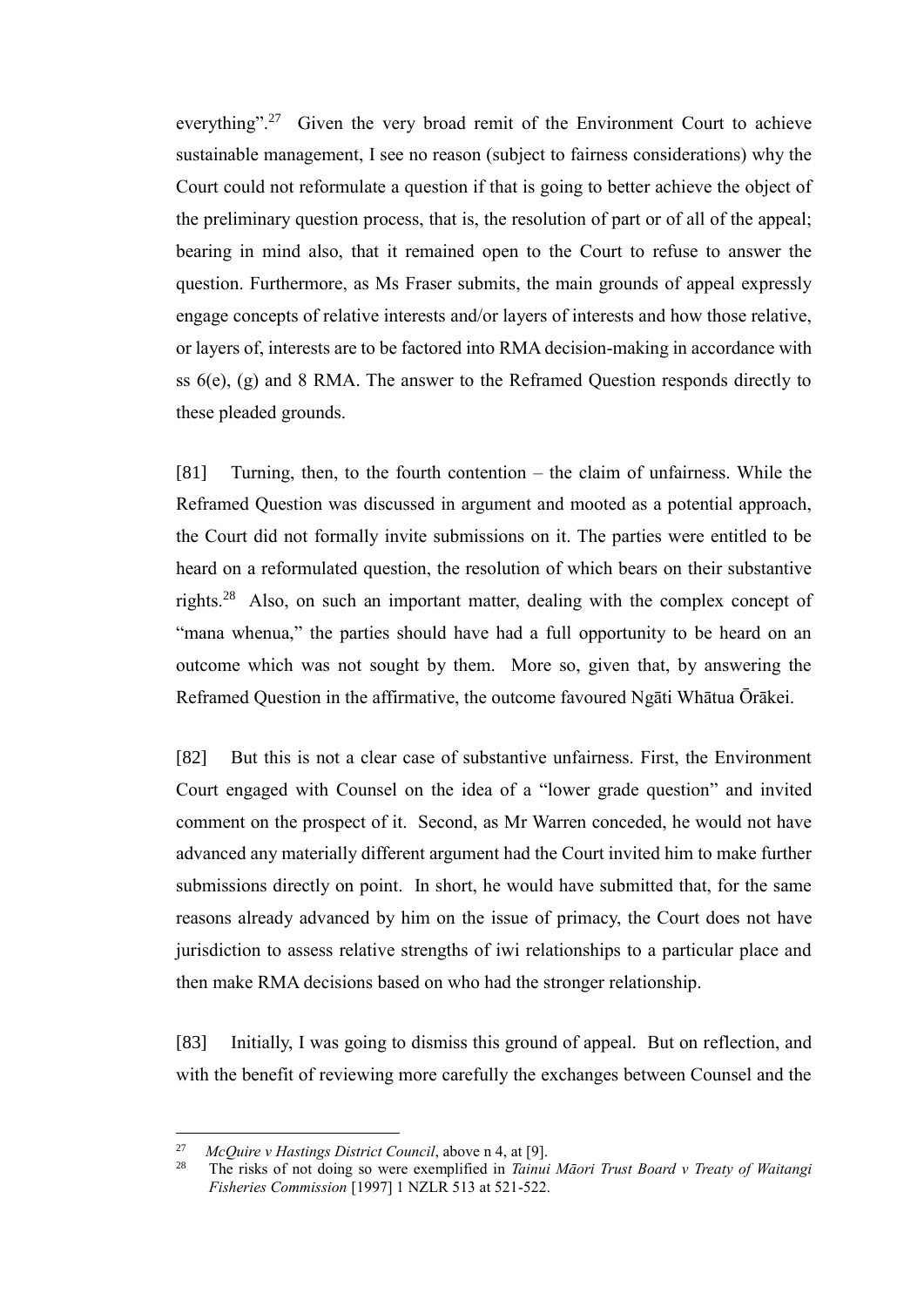Court, I have come to the view that a clearer opportunity should have been afforded to the appellants and Ngāti Whātua Ōrākei to be heard on the Reframed Question and its answer, given the importance of the underlying subject matter. This first part of the appeal is therefore allowed.

[84] In terms of relief, Mr Warren submitted that if I answered this part of the appeal in its favour I must set aside the Court's decision on the Reframed Question and then answer part (b) of the Agreed Question, no. But that belies the fact that the parties have had a full opportunity to be heard on the Reframed Question in this Court, so any procedural unfairness has been remedied. Moreover, if Mr Warren is correct, my preference would have been to refer the matter back for reconsideration to the Environment Court, being the specialist Court. The parties, however, do not want the matter to be referred back and invited me to address the jurisdictional issue with finality. As no party is seeking now to challenge the Environment Court's answer to part (a) of the Agreed Question, I am invited to address part (b) of the Agreed Question (the second issue), and then, if necessary, the Reframed Question (the third issue).

### **Part 4 – the questions and some answers**

### *The key arguments*

[85] Before I address the questions, it is helpful to set out the key arguments for the parties as they relate to both of them.

[86] The appellants and the Council say that there is no jurisdiction to make findings on relative iwi mana whenua. Ngāti Whātua Ōrākei disagree, though they now adopt the approach taken by the Environment Court, that is, a "relative strength of relationship" approach. I will therefore summarise the submissions of parties on both aspects together before moving to answer the Reframed Question.

[87] Mr Quinn led the argument of the issue of jurisdiction and his submissions were adopted by Mr Warren. He submitted that the Environment Court does not have express or implied jurisdiction to determine primacy or the relative strengths of hapū and iwi relationships in an area affected by a proposal. Such an exercise is not necessary to fulfil the Council's regulatory role under the RMA, and it is not the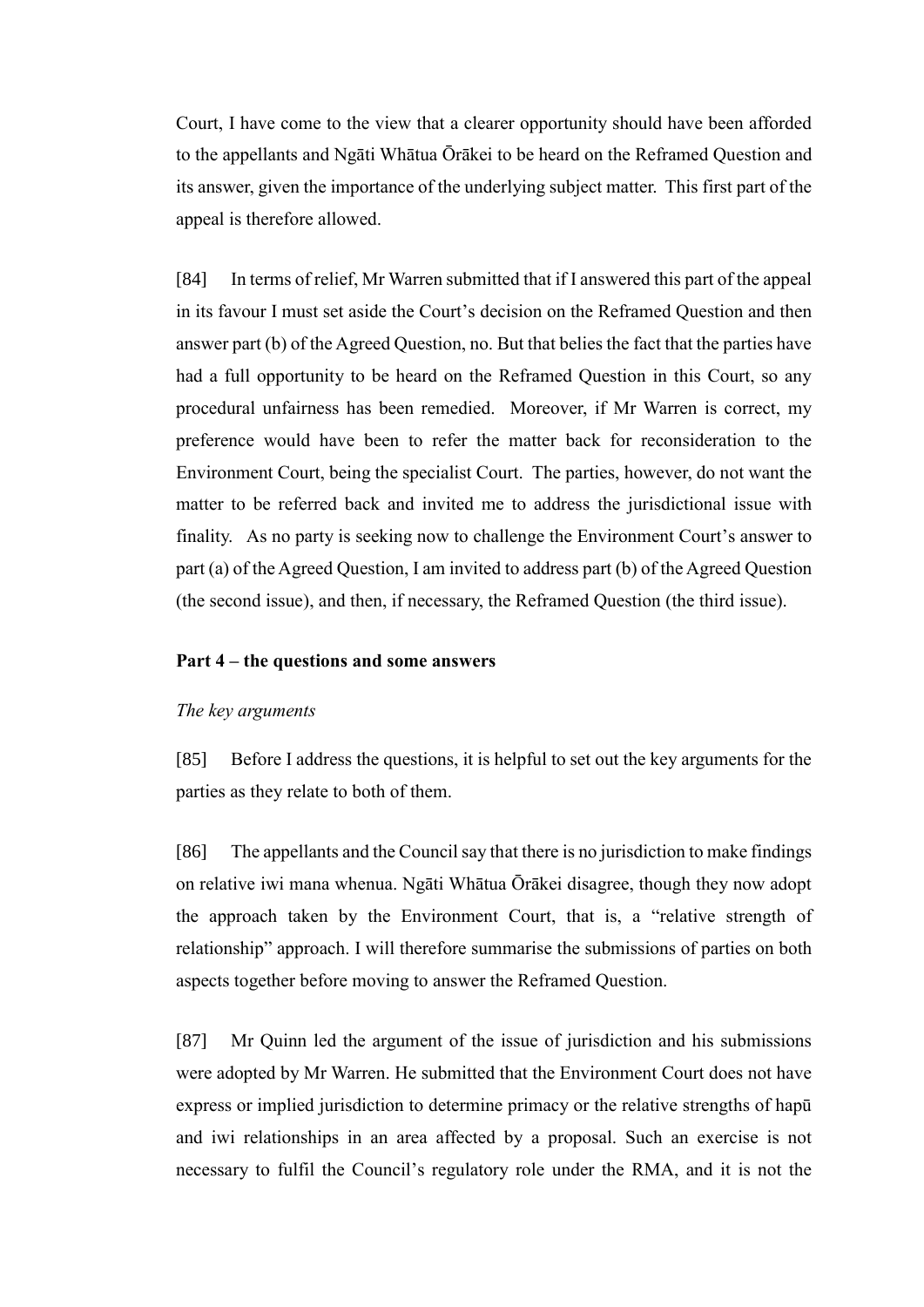appropriate forum to determine such disputes. The Council's view is that cultural effects of activities can and should be recognised through resource consent conditions without ranking iwi or hapū relative to one another.

[88] Mr Quinn also argued there is nothing in the RMA or any subordinate instrument that requires or expressly enables the determination of primacy or relative strengths of customary associations in different areas,<sup>29</sup> and that if such a jurisdiction was contemplated by Parliament, one would expect that to be made express in the RMA. He also contrasts the express powers of the Māori Land Court under the Te Ture Whenua Māori Act 1993 to determine the relative strengths of iwi and hapū relationships, which the RMA does not enjoy.

[89] Mr Quinn also referred to the provisions of the AUP. He contends the AUP was competently and recently prepared, having regard to Part 2 of the RMA, making it unnecessary to have direct regard to Part 2 in determining consent applications.<sup>30</sup> The thrust, then, of his submission, is that the AUP enables and envisages consideration of tangata whenua views without any need, or provision for, ranking of relative relationships among iwi and hapū to a particular area. He further submits that tangata whenua are best placed to assert their relationship with their whenua and that competing views as to who has customary authority are not matters to be resolved by the Environment Court.

[90] While Mr Quinn accepts that the Council must "face up" to the complex issues it now faces, he emphasised the Council discharges that obligation in ensuring the decision-making process is properly informed by the views of those groups affected by the process, not by ranking the strength of their relative interests, especially as consent conditions in these circumstances can be crafted to address cultural effects without one particular group being adversely affected.<sup>31</sup>

<sup>29</sup> <sup>29</sup> Citing the observations to this effect in *Minhinnick v Minister of Corrections* EnvC Auckland A043/2004, 6 April 2004 at [117]-[118].

<sup>30</sup> See *R J Davidson Family Trust v Marlborough District Council*, above n 5*.* 

<sup>31</sup> Citing *Auckland City Council (formerly Auckland Regional Council) and others v Auckland Council (formerly Manukau City Council) and others* [2011] NZEnvC 77, [2011] NZRMA 347 at [35]-[37].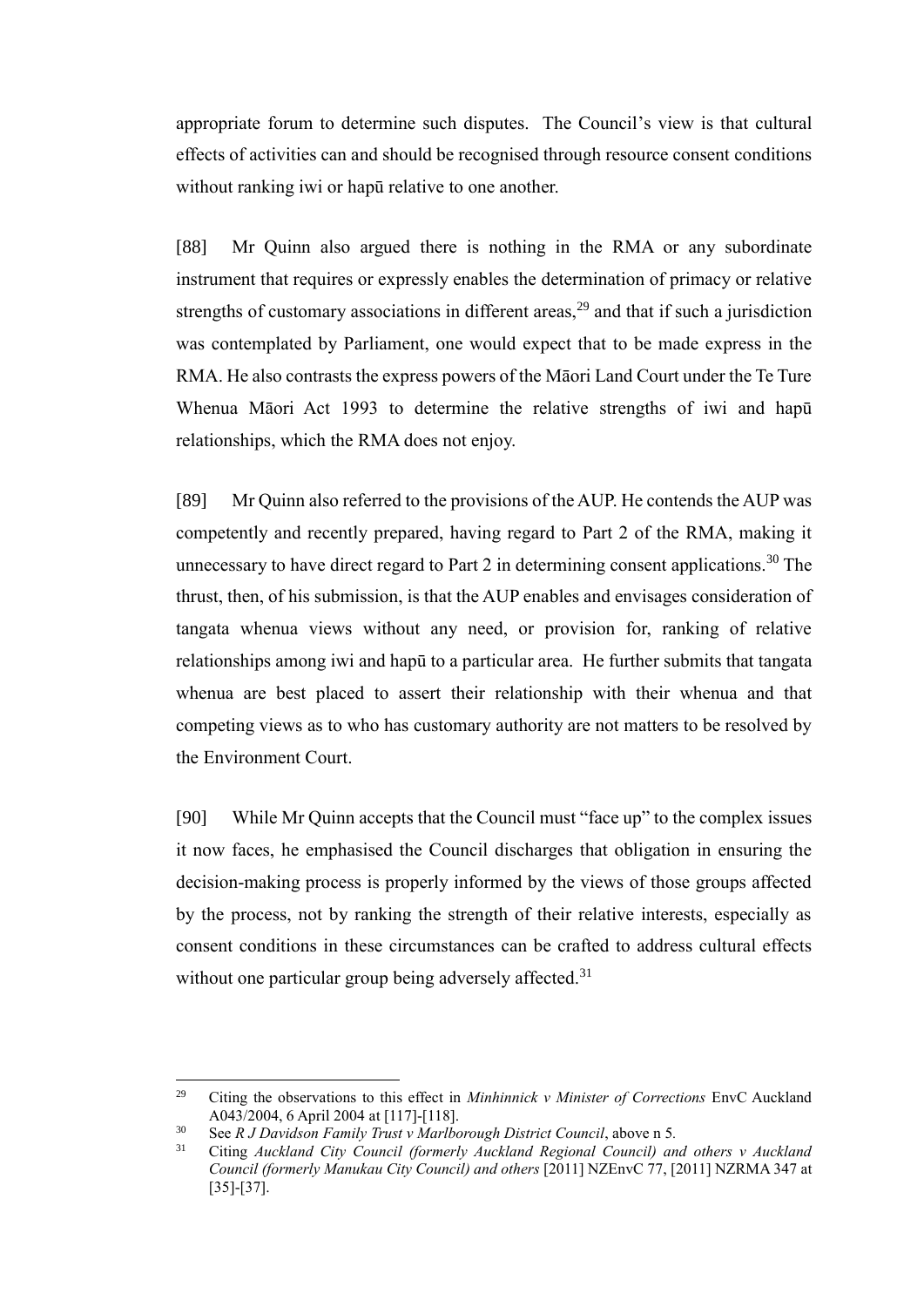[91] He also maintains, however, that "it is not practically possible for the Council or the Environment Court, to quantify relative to other iwi and hapū, the customary authority of Ngāti Whātua Ōrākei". He referred to *The Tāmaki Makaurau Settlement Process Report*, who noted that the layers of interest are complex and intense, and to the decision of the Environment Court in *Tuwharetoa Māori Trust Board v Waikato Regional Council*, wherein the Court stated that it was "not the commissioners' task to resolve "mana whenua status" and nor is it ours."<sup>32</sup> He referred also to the difficulties inherent in applying Māori concepts and the reluctance of the Courts to apply them in a way that is based more on phrasing of the English than the customary understanding, and that the concept needs to be considered in its broader cultural context, rather than taking a Pākehā compartmentalised approach.

[92] Mr Quinn also submits that the purpose of resource consent conditions is not to determine the relative strengths of hapū/iwi relationships. He says that a condition must be directly connected to an adverse effect on the environment. He then submits that a condition stating or implying that a particular group holds primary mana whenua to address cultural effects would not be directly connected to an adverse effect of the activity on the environment, because it is not necessary to determine relative status to address any customary effects of an activity. He adds that conditions can be crafted to address cultural effects arising from the proposed activity without the conditions themselves adversely affecting Ngāti Whātua Ōrākei.

[93] Mr Warren also contends that the RMA does not give councils, consent authorities, or the courts any jurisdiction to determine the primacy or relative strengths of iwi relationships within any rohe. He submitted that those decision-makers can only look at the relationships each iwi or hapū entity has individually to a certain area or resource, and grant resource consent conditions which accord with the nature of those relationships. He says that the combined effect of ss 6,7 and 8 of the RMA is that any Māori group (or individual for that matter) that has a requisite interest in the application, is entitled to be heard and to have that interest and their relationship recognised and provided for. He says it would be wrong to read them as requiring primacy or relative strength of relationship.

<sup>32</sup> *Tūwharetoa Māori Trust Board v Waikato Regional Council* [2018] NZEnvC 93 at [128].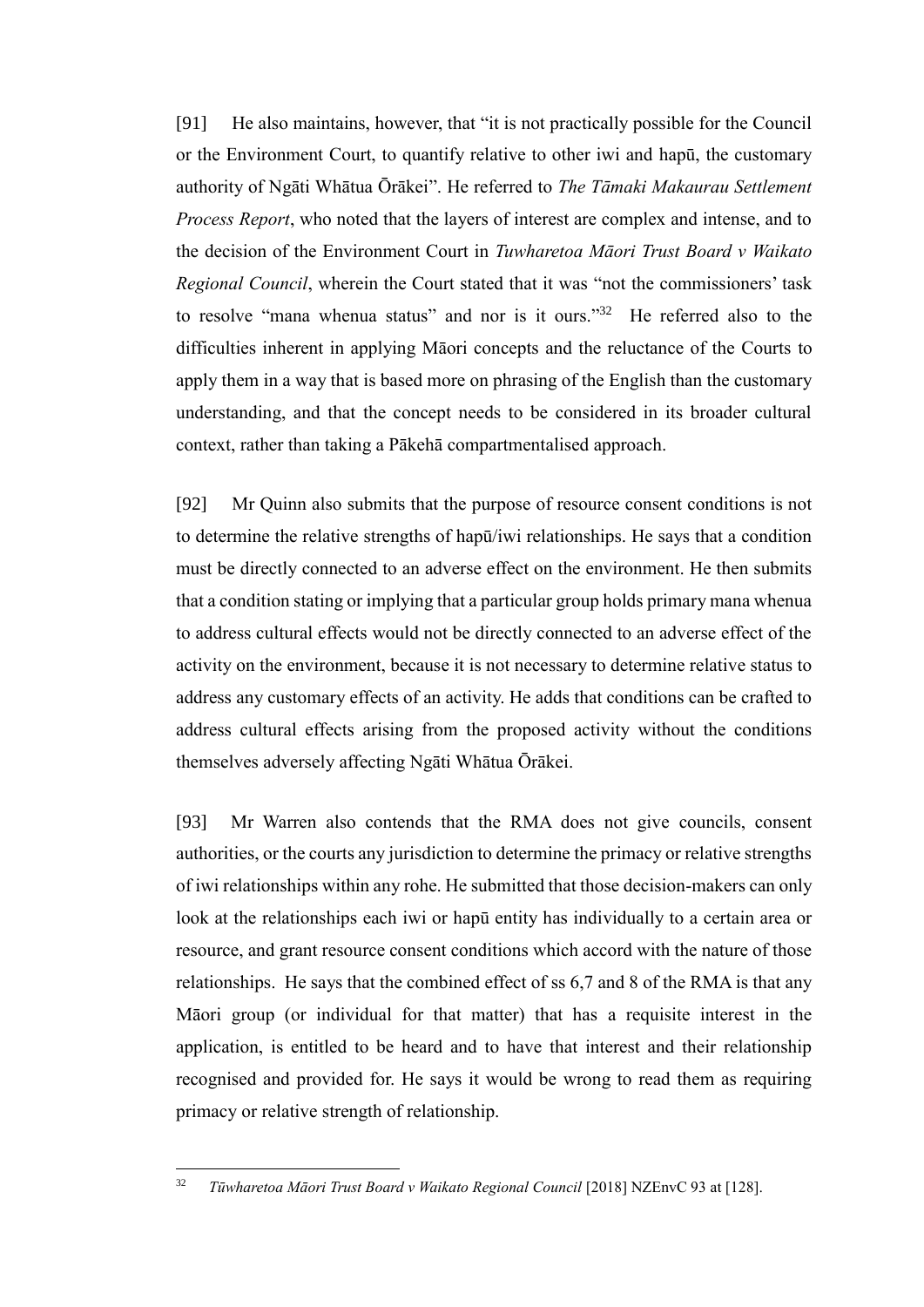[94] Mr Warren also cites a number of cases as examples of judicial reluctance in the past to make mana whenua determinations where competing interests exist,  $33$  as well as the Waitangi Tribunal's report – *The Tāmaki Makaurau Settlement Process Report*, which heavily criticised the Crown's actions in giving primacy to certain iwi interests over others in settling historic grievance claims in this rohe.<sup>34</sup>

[95] Panuku took a neutral position in these proceedings. It will abide by the decision of this Court. The only point counsel wished to make was, if this Court was to find a material error of law in the Environment Court's decision, it would prefer this Court to decide the issue of jurisdiction, as opposed to reverting the decision back for redetermination.

[96] Ms Fraser responded that the RMA framework, under Part 2 in particular, sets out a number of directions relating to Māori issues.<sup>35</sup> She submitted that the RMA does give explicit jurisdiction to make determinations as was envisaged by the Environment Court. She notes that the RMA expressly requires decision-makers to assess the cultural effects of resource consent applications, which must include the effect on the different relationships that individual iwi and hapū have with natural and physical resources. Ms Fraser also emphasised that the jurisdiction as framed is not a general one, and can only be invoked in circumstances such as the present, where there are competing interests and the relative strengths of iwi and hapū relationships are relevant to assessing cultural effects and imposing conditions to manage such effects.

[97] Moreover, Ms Fraser submitted consent authorities are frequently required to consider and determine complex issues that involve competing evidence, and that it is part of their role to engage with complexity and resolve competing evidence where relevant to resource consent proposals (including consent conditions). In this regard, she submitted cultural effects are no different from other environmental effects.

<sup>33</sup> See for example *Paihia and District Citizens Assn Inc v Northland Regional Council* Planning Tribunal Decision A77/95; *Tawa v Bay of Plenty Regional Council* Planning Tribunal Decision A18/95; *Kaiawha v Bay of Plenty Regional Council* [2010] NZRMA 193 (EnvC); *Hokio Trusts v Manawatu-Wanganui Regional Council* [2016] NZEnvC 185; *Hokio Trusts v Manawatu-Wanganui Regional Council* [2017] NZHC 1355, (2017) 20 ELRNZ 426; *Luxton v Bay of Plenty Regional Council* Planning Tribunal Decision *A49/94*; *Tūwharetoa Māori Trust Board v Waikato Regional Council*, above n 32.

<sup>&</sup>lt;sup>34</sup> Waitangi Tribunal, above n 20, at 2 and 109.<br><sup>35</sup> Namely  $\mathcal{L} \in \mathcal{L}$   $\mathcal{L}(\alpha)$  and  $\mathcal{L}(\alpha)$  and  $\mathcal{L}(\alpha)$ 

Namely, ss 5,  $6(e)$  and (g),  $7(a)$ , and 8.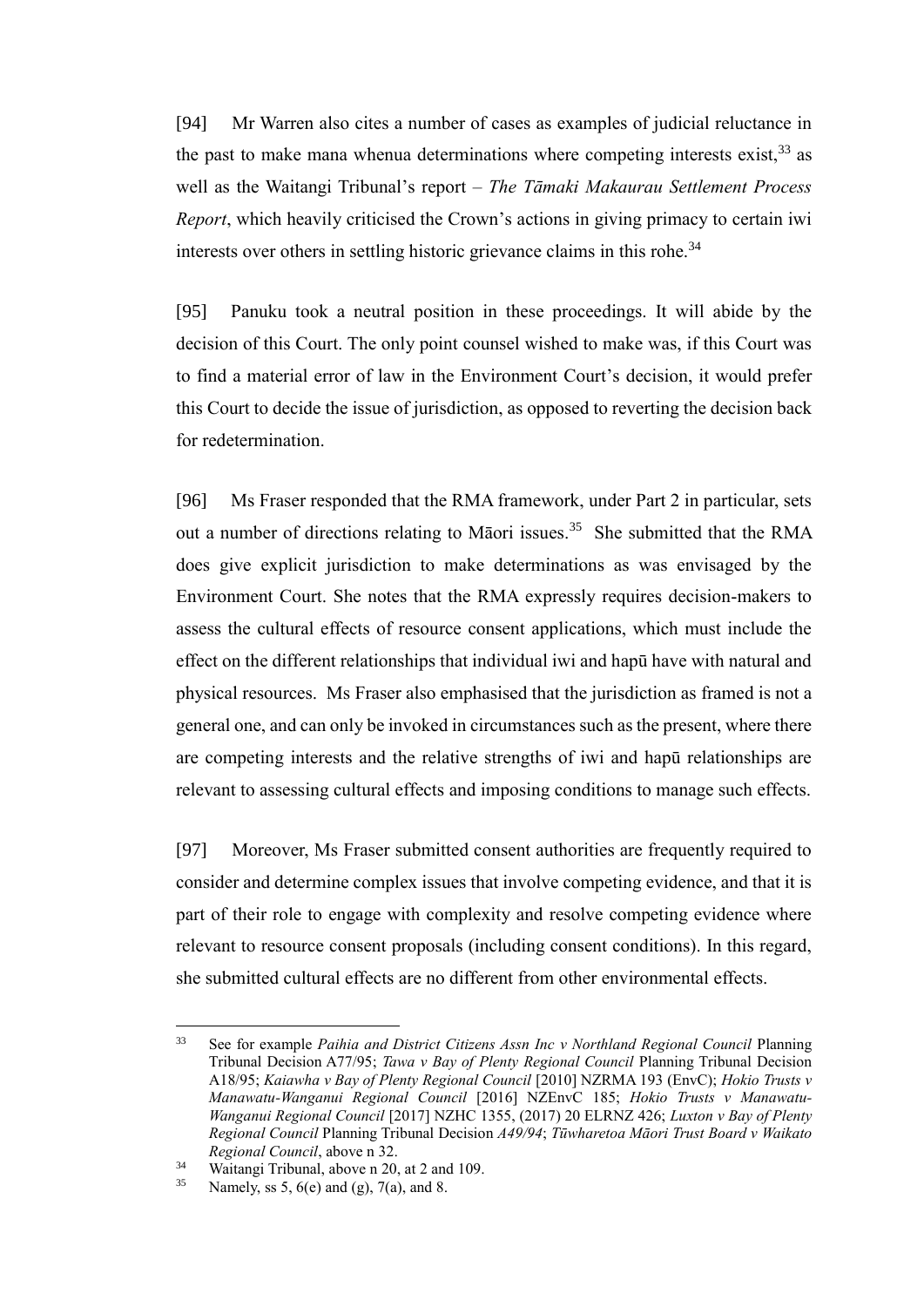[98] In addition to that point, Ms Fraser pointed out that iwi and hapū can and will have different relationships within an area that therefore require different forms of recognition and provision, and like other submitting groups, cannot all agree on certain conditions. Thus, if decision-makers are confined to giving equal weight to evidence from iwi and hapū submitters, they will be unable to appropriately resolve issues which are squarely before them. The primary point of Ms Fraser's submissions is that the notion of varying relationships is (or should be) uncontentious, and there is no reason why consent conditions should not recognise and provide for the different levels of association, when raised by relevant evidence as to cultural effects of a proposal. She also submitted that the Environment Court is in fact well-equipped to consider and weigh competing evidence on environmental effects, including tikanga evidence on cultural effects.

[99] After the hearing, the parties also filed detailed submissions on other parts of the RMA relating to Māori, including the provisions I have addressed in Part 2 of this judgment. They were of considerable assistance to me but it is necessary only to observe that the parties maintain that their respective positions on the jurisdiction of the resource management decision-makers to make decision about relative mana whenua are unaffected or reinforced by these other provisions.

### *Primary mana whenua – Agreed Question part (b)*

[100] To repeat, Agreed Question part (b) states:

Does the Environment Court have jurisdiction to determine whether any tribe holds primary mana whenua over an area the subject of a resource consent application:

- …
- (b) where relevant to claimed cultural effects of the application and the wording of resource consent conditions.

[101] As I have said, there is nothing in Part 2 of the RMA that empowers resource management decisions-makers, including the Environment Court to confer, declare or affirm tikanga based rights, powers and/or authority per se. As Messrs Warren and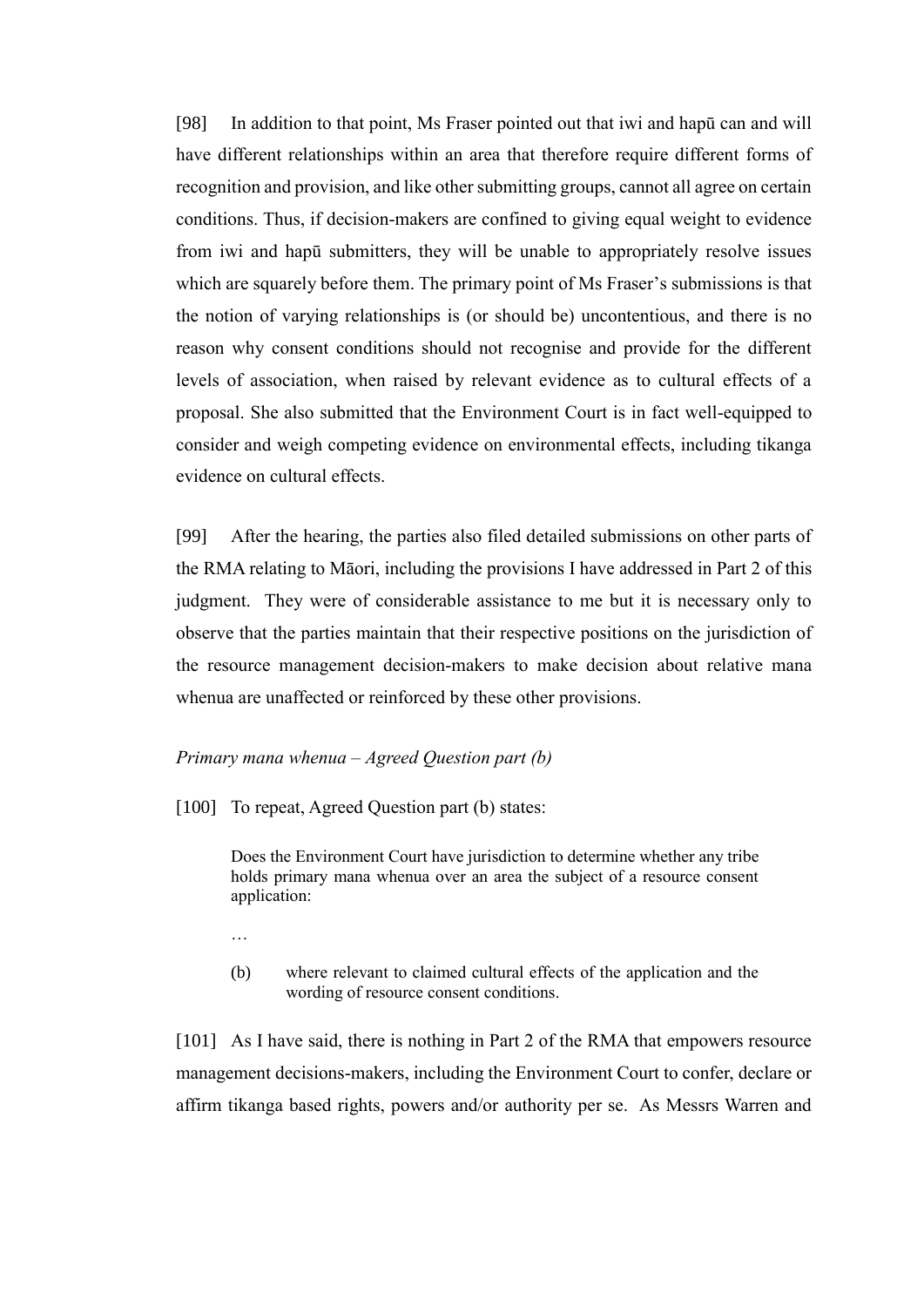Quin submitted, the jurisdiction to undertake that important task for the purposes of State law sits with the High Court and the Māori Land Court.<sup>36</sup>

[102] However, as I have also explained, when exercising functions under the RMA, the Environment Court is necessarily engaged in a process of ascertainment of tikanga Māori in order to discharge express statutory duties to Māori. Thus, where an iwi claims that a particular resource management outcome is required to meet the statutory directions at ss  $6(e)$ , (g)  $7(a)$  and 8 (or other obligations to Māori), resource management decision-makers must meaningfully respond to that claim. That duty to meaningfully respond still applies when different iwi make divergent claims as to what is required to meet those obligations, and this may mean a choice has to be made as to which of those courses of action best discharges the statutory duties under the RMA. As *Te Ngai Hapu* aptly illustrates, that may (for example) require evidential findings about who, on the facts of the particular case, are kaitiaki of a particular area and how their kaitiakitanga, in accordance with tikanga Māori, is to be provided for in the resource manage outcome.

[103] That does not mean the answer to part (b) of the Agreed Question is "yes", even if it is recalibrated to address whether the Environment Court has jurisdiction to make evidential findings about "primary mana whenua" status for the purpose of meeting the statutory directions at ss 6(e), 7(a) and 8 or other obligations to Māori. As the Waitangi Tribunal made clear in *The Tāmaki Makaurau Settlement Process Report*, the concept of primary mana whenua is highly controversial, and a preliminary question concerning jurisdiction based on it is ill-conceived, or as the Environment Court found, "misdirected". What that concept means in tikanga Māori or in State law is not settled and so provides an uncertain reference point for a preliminary question about jurisdiction.

[104] To illustrate, in the present case, "primary mana whenua" is not defined by the parties. I was not assisted by the agreed factual matrix which simply refers to "primacy" and to "primary mana whenua (customary authority)" without further

<sup>36</sup> The affirmation of tikanga Māori per se in Te Ao Māori is for Māori.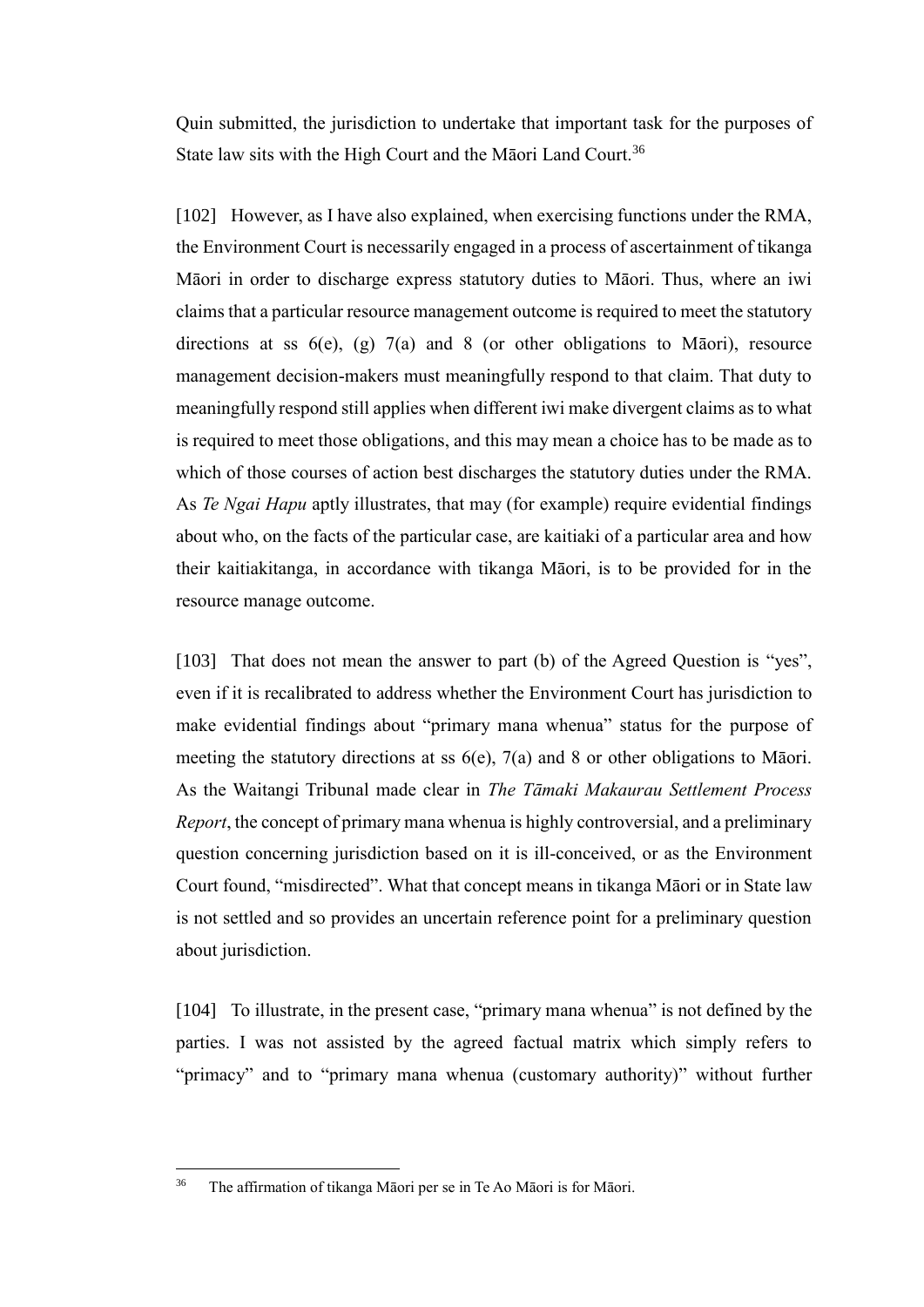explanation or clarification as to what is meant by "primary" "mana whenua" or primary "customary" authority in tikanga Māori.

[105] I (unfairly on reflection) invited counsel for Ngāti Whātua Ōrākei to assist me on what was meant by "primary mana whenua" in tikanga Māori. She, responsibly, did not attempt to offer an inexpert opinion on that difficult subject matter. So, I have considered whether this problem is addressed by adopting Professor Williams' definition of "mana whenua" – that is:

… the notion of territorial rights or authority over land. The concept can loosely be equated with the Pākehā idea of jurisdiction.

[106] He notes that mana whenua and ahi kā are closely related, and that a group cannot have mana whenua without ahi kā, and losing ahi kā (through raupatu, for example) or failure to maintain it would erode a group's mana whenua. Mr Blair also says that primacy of "mana whenua" should to be read as including "the primacy of our customary authority and rangatiratanga", but it does not mean exclusive, and "the rights that go with being the ahi kā iwi also comes with obligations to manaaki to visitors."

[107] "Primary mana whenua" and rights of ahi kā might then be said to mean the iwi that hold the primary jurisdiction over land with concomitant obligations of manaakitanga. But, with respect to the evident clarity of Professor Williams' learned opinion, the transferability and applicability of Pākehā jural concepts such as "jurisdiction" and "primacy" to "mana whenua" still needs to be worked out at the finer grain, in light of the applicable tikanga Ngāti Whātua Ōrākei and to the extent that there are other iwi are affected, the applicable tikanga of those iwi, before the recalibrated preliminary question can be meaningfully answered.

[108] The problem of cross-cultural definition is referred to in Mr Quinn's submissions as an added reason to exclude jurisdiction.<sup>37</sup> But that would rarely, if ever, be a reason to exclude jurisdiction while at the same time purporting to discharge the RMA's express obligations to, among other things, recognise and provide for the

<sup>37</sup> <sup>37</sup> Mr Quinn cited a helpful article on this issue: Catherine Iorns Magallanes "The Use of Tangata Whenua and Manu Whenua in New Zealand legislation: Attempts at Cultural Recognition" (2011) 42 VUWLR 259.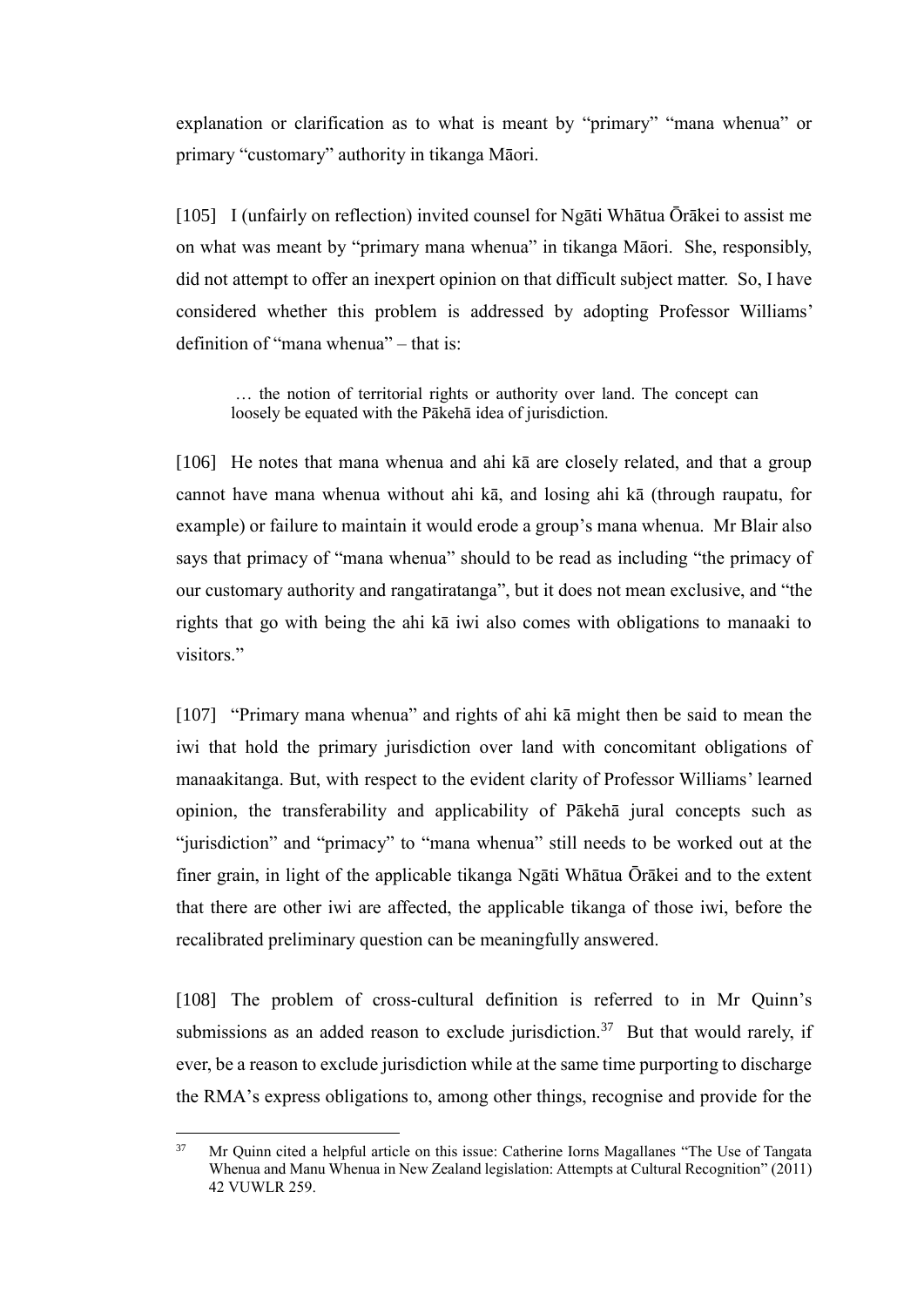relationship of Māori and their culture and traditions with their taonga. However, I think it is a reason to require clarity as to the meaning of the tikanga concept in issue before resolving the issue of jurisdiction. Furthermore, as the Environment Court suggested, resolution of issues of the present kind will normally require evidence, for example, about mana whenua rights and interests according to tikanga Māori.<sup>38</sup>

[109] It appears that the parties proceeded before the Environment Court on the basis that "primary mana whenua" means "pre-eminence or dominance".<sup>39</sup> But what that means in a resource management context is also ambiguous. Does it mean Ngāti Whātua Ōrākei has a power of veto in terms of recognition of other iwi interests in resource management matters? Does it mean that Ngāti Whātua Ōrākei is to be regarded as authoritative in terms of effects on iwi and Māori, including the appellants? Or does it mean, as it did in *Te Ngai Hapu*, that Ngāti Whātua Ōrākei tikanga applies in relation to the affected area? It may even be a combination of all of these interpretations, or none of them at all. The answer to the jurisdictional question is likely to be different depending on which of these (or other innumerable possible) outcomes is envisaged. It could not extend to a right of veto given the longstanding principle that Part 2 does not confer a right of veto.<sup>40</sup> It might, on the facts of a particular case, mean that the views of iwi could be authoritative in terms of adverse cultural effects,<sup>41</sup> or that the tikanga of that iwi ought to be applied.<sup>42</sup>

[110] All of this serves to emphasise that when iwi make mana whenua-based claims, those claims must be clearly defined according to tikanga Māori, directed to the discharge of the RMA's obligations to Māori and to a precisely articulated resource management outcome. In this regard, I apprehend that the largely unqualified claim to pre-eminent mana whenua status per se by Ngāti Whātua Ōrākei diverted the decision-makers from their primary task of ascertainment of the applicable tikanga Māori for the purpose of discharging the RMA's duties to Māori. In fairness to Ngāti Whātua Ōrākei, Mr Blair has articulated the claim, the duty and the resource

<sup>38</sup> *Ngāti Whātua Ōrākei Whai Maia Ltd v Auckland Council*, above n 1, at [91].

At  $[81]$ .

<sup>40</sup> *Minhinnick v Minister of Corrections*, above n 29.

<sup>41</sup> See for example: *Ngāti Hokopu Ki Hokowhitu v Whakatane District Council*, above n 15*.* 

<sup>42</sup> *Ngāi Te Hapū Inc v Bay of Plenty Regional Council*, above n 19.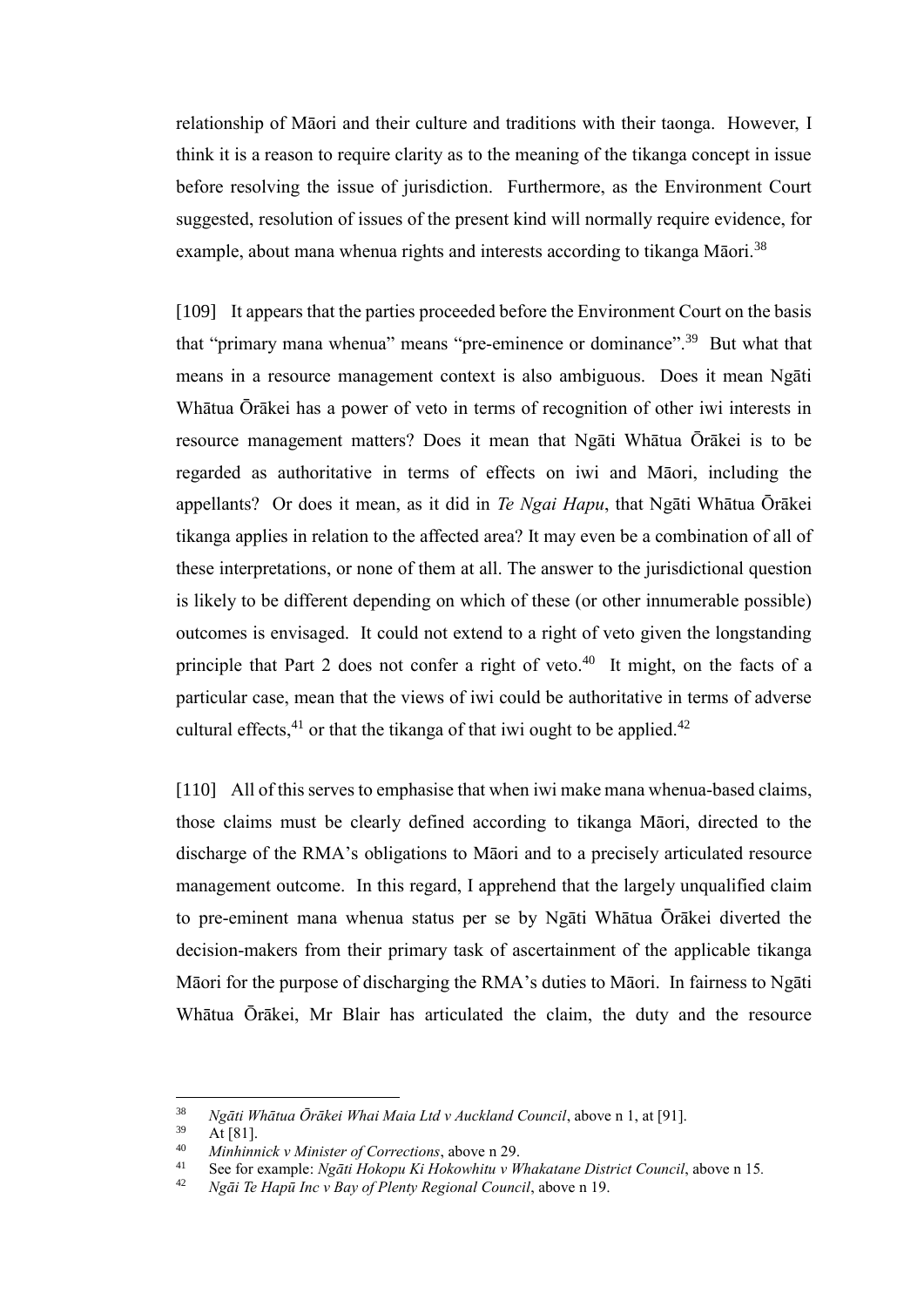management concern with some precision. It is useful to repeat his actual concern here:

Given the proposal was for 19 Pou Whenua, which reflects the Wider Iwi, Ngāti Whātua Ōrākei took this as another example of the erosion of our customary rights and the elevation of status of many other iwi who cannot claim any customary rights to the land in the Auckland CBD to the same extent as Ngāti Whātua Ōrākei. We had no choice but to object to the proposals in the strongest possible terms.

In Māori terms a turangawaewae or 'place to stand', is a place that is indisputably your land and water and a place where your tikanga or world view prevailing is fundamental. If Ngati Whatua Orakei has no turangawaewae or any place where its views matter the most (and more than any others at all), then it essentially is no longer Māori and it certainly is no longer Ngāti Whātua Ōrākei. If even in our very heartland, the central Auckland Isthmus and the CBD, we are simply accorded the same status as the Wider Iwi, then our very being as Māori and as Ngāti Whātua Ōrākei is undermined.

[111] In my tentative view, this concern raised by Mr Blair does not require a determination that Ngāti Whātua Ōrākei is "pre-eminent or dominant". It requires an examination of whether, having regard to tikanga Ngāti Whātua Ōrākei, the pou whenua condition is undermining their very being as Māori and as Ngāti Whātua Ōrākei and if so, whether the imposition of a condition of this kind serves the sustainable management purpose, and accords with the directions at ss  $6(e)$ ,  $7(a)$  and 8. When framed in this way, no serious issue of jurisdiction arises.

[112] In any event, my answer to the second issue is in three parts:

- (a) The Environment Court does not have the jurisdiction under Part 2 of the RMA to confer, declare or affirm tikanga-based rights, powers and/or authority.
- (b) The Environment Court may make evidential findings about tikangabased rights, powers and/or authority insofar as that is relevant to discharge the RMA's obligations to Māori.
- (c) I otherwise refuse to answer part (b) of the Agreed Question without the benefit of full argument and evidence on the meaning of "primary mana whenua" and its relevance to the decision-making exercise.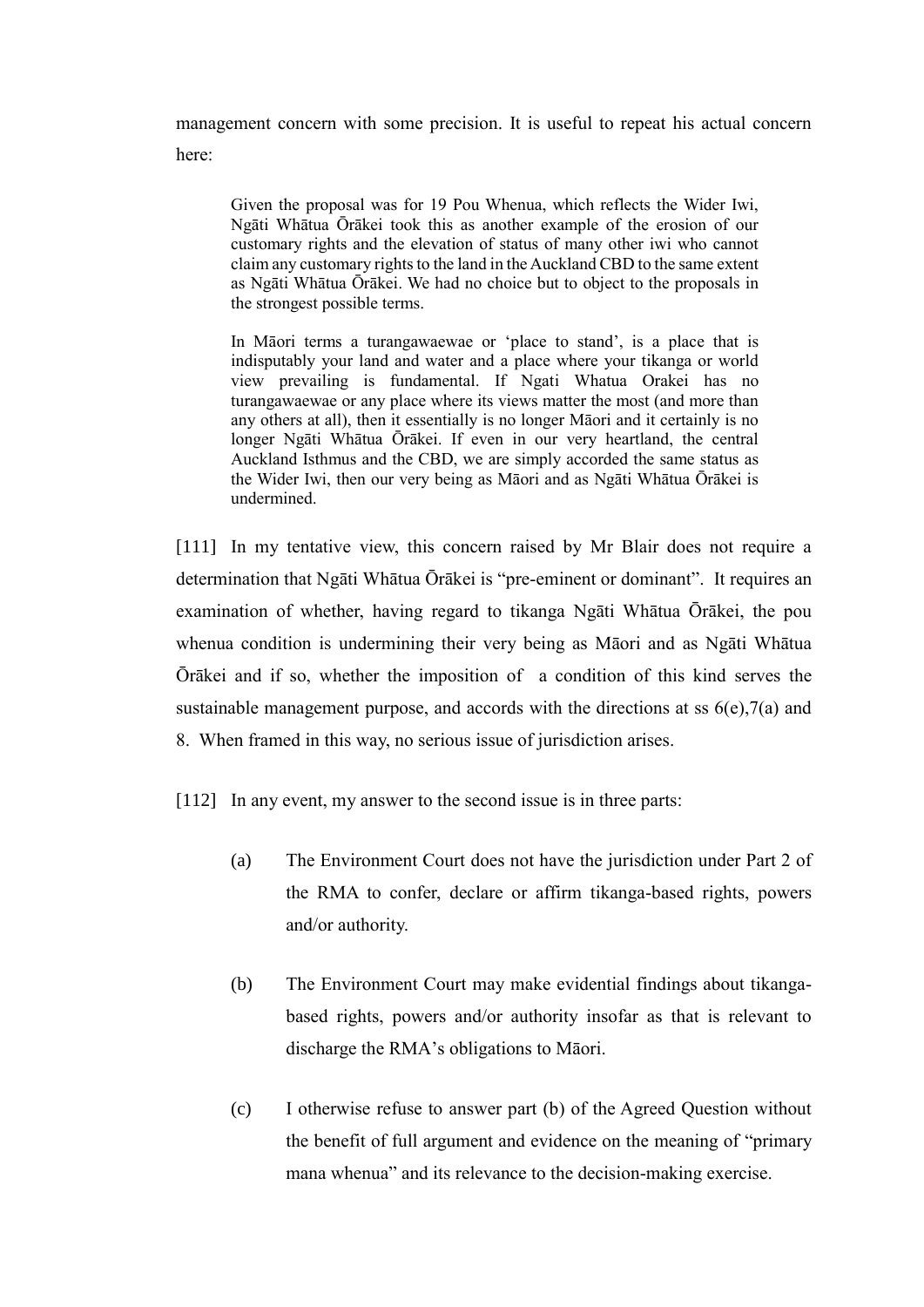### *The Reframed Question*

[113] For ease of reference, the reframed question is:

When addressing the s 6(e) RMA requirement to recognise and provide for the relationship of Māori and their culture and traditions with their ancestral lands, water, sites, waahi tapu and other taonga, does a consent authority including the Environment Court have jurisdiction to determine the relative strengths of the hapu/iwi relationships in an area affected by a proposal, where relevant to claimed cultural effects of the application and wording of the resource consent conditions.

[114] I preface this discussion by expressing similar concerns about the justiciability of this question in the abstract, untethered to a specific fact situation and evidence. Indeed, as I have noted, it is not possible to be definitive about the scope of the jurisdiction to respond to iwi tikanga-based claims, including claims based in asserted mana whenua and relative strength, in the abstract. However, I am satisfied that a qualified answer may be given to the Reframed Question which adequately addresses this issue.

### *The answer*

[115] It should be evident from the discussion above, that my answer to the Reframed Question is "yes", subject, however, to the important qualification that a relative strength claim must be clearly defined according to tikanga Māori and mātauranga Māori, clearly directed to the discharge of an obligation to Māori under the RMA, and precisely linked to a specific resource management outcome. These factors are important to ensure that relational claims are not simply an invitation to confer, declare or affirm tikanga based rights, powers and authority.

[116] Another illustration assists to understand the process to be undertaken by the decision-maker. The approach adopted in *Ngāti Hokopu Ki Hokowhitu v Whakatane District Council* is regarded by some leading commentators as a leading authority on the "appropriate metrics for assessing conflicting evidence from within the Māori system".<sup>43</sup> In this case, the Court had to determine whether a proposal by Te Rūnanga o Ngāti Awa ('TRONA") to develop a new marae complex within "dune lands" at

 $43$ <sup>43</sup> See for example: Joe Williams "Lex Aotearoa: An Heroic Attempt to Map the Māori Dimension in Modern New Zealand Law" (2013) 21 Waikato L Rev 1 at 21.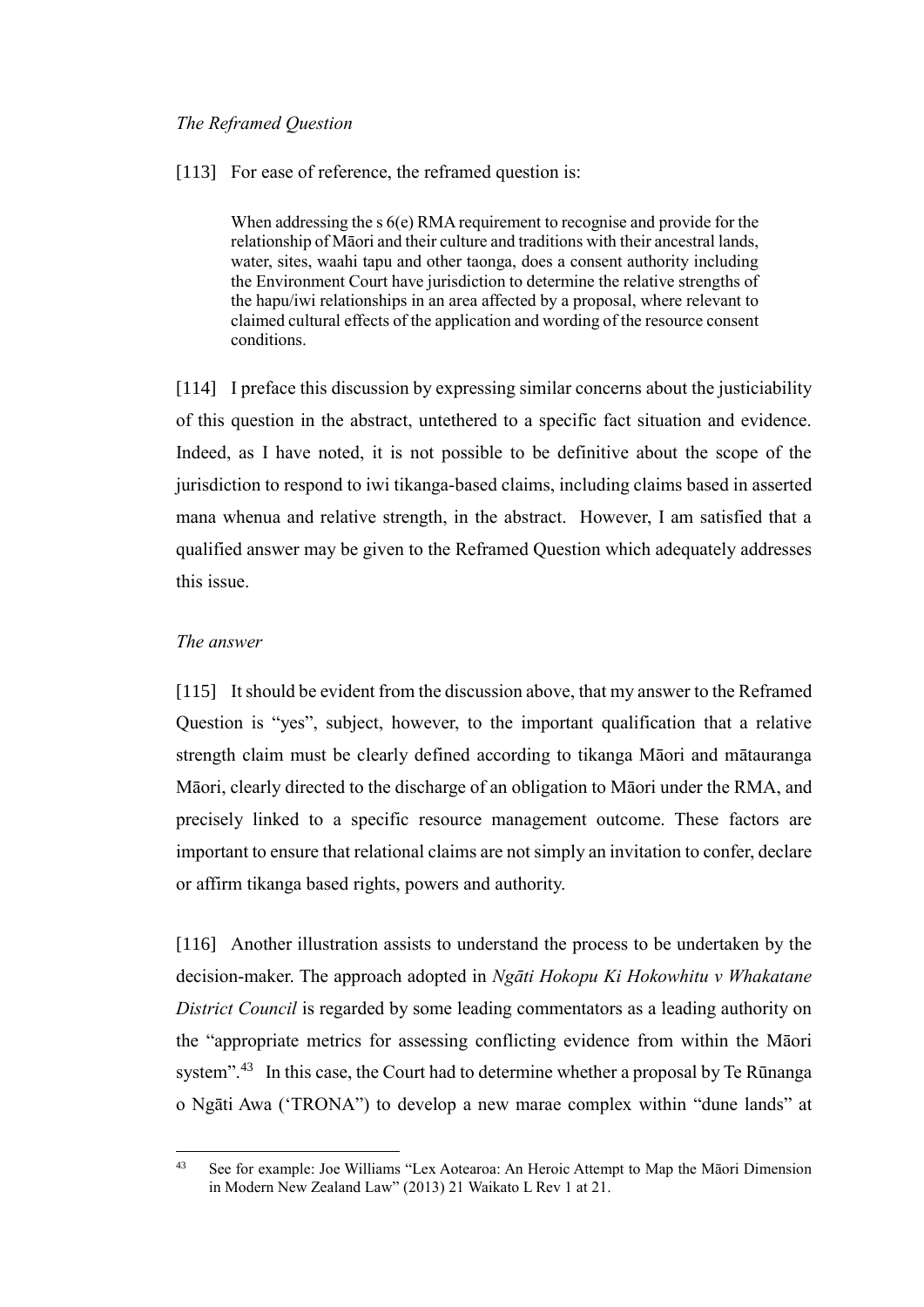Piripai in Whakatane should be granted. The appellants, a hapū of Ngāti Awa, called Ngāti Hokopu ki Hokowhitu, and a group of individuals called Te Toka, claimed that the dune lands were within the rohe of Ngāti Awa and contained an urupa that is a wahi tapu of great significance to the iwi. There was, however, disagreement among the hapū of Ngāti Awa as to the existence of the wahi tapu at this location and extensive evidence was given on behalf of the parties about this issue.

[117] To resolve this dispute, the Court developed the following methodology for assessing divergent claims about iwi and hapū values and traditions, that is by listening to, reading and examining (amongst other things):

[53] …

- whether the values correlate with physical features of the world (places, people);
- people's explanations of their values and their traditions;
- whether there is external evidence (e.g. Maori Land Court Minutes) or corroborating information (e.g. waiata, or whakatauki) about the values. By 'external' we mean before they become important for a particular issue and (potentially) changed by the value-holders;
- the internal consistency of people's explanations (whether there are contradictions);
- the coherence of those values with others;
- how widely the beliefs are expressed and held.

(footnotes omitted)

[118] One of the key tasks that had to be undertaken by the Court was to identify the mana whenua of the affected land. The Court framed that the question to be answered in this way:

[150] Who is the relevant Maori tribal grouping(s) whose relationships (whanaungatanga) with the 100 acre block we should be considering?

[119] There is nothing in this question that suggests the Court is arrogating to itself the power to designate or rank iwi or hapū or mana whenua. The Court was simply discharging the functions that it must in accordance with ss 6(e) and 7(a). The Court went onto say: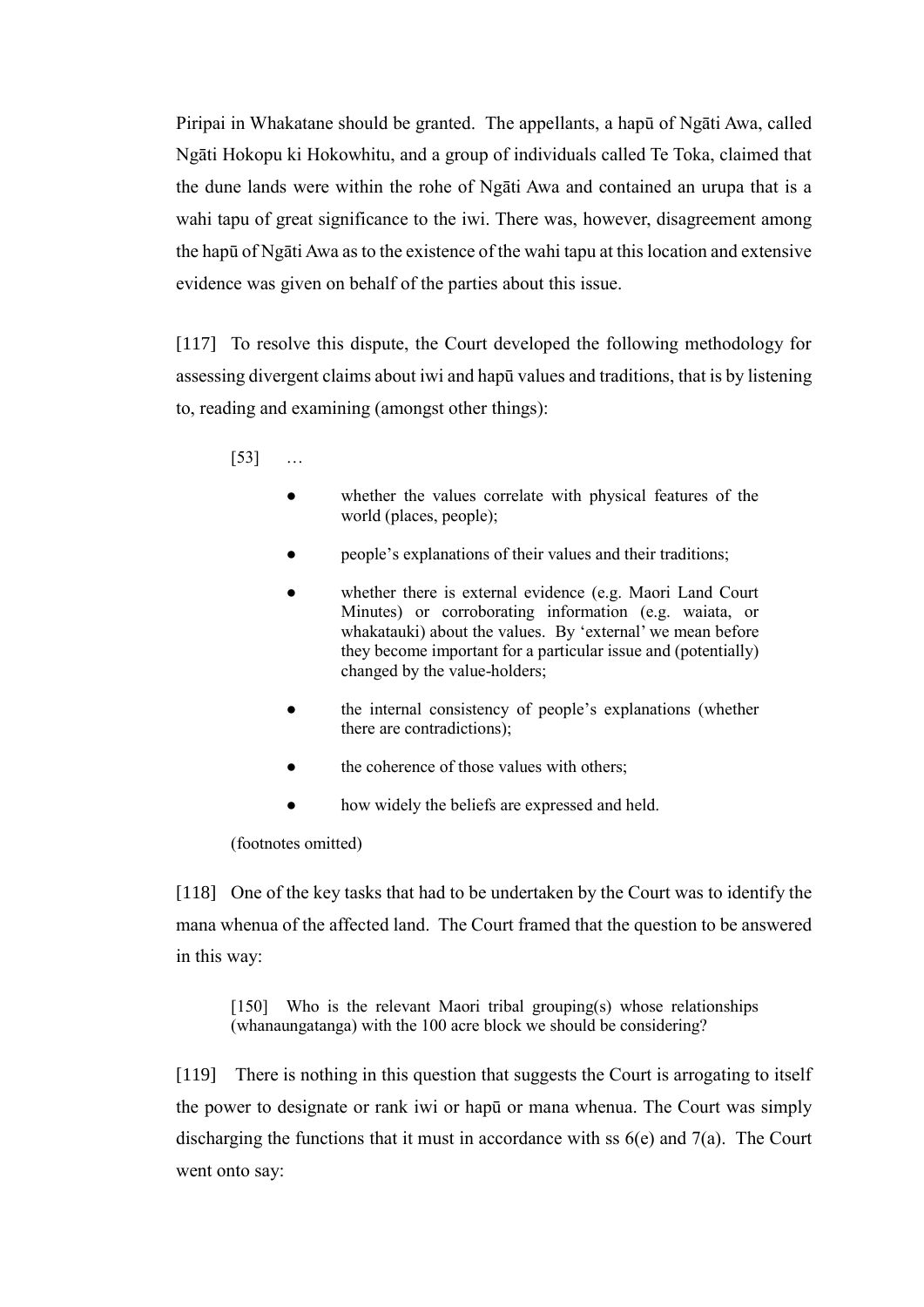[152] There is a large issue as to whether the two branches of Ngati Hokopu located at Wairaka Marae and Te Hokowhitu-a-Tu Marae have significant mana whenua in respect of the 100 acre block. Of the appellant Ngati Hokopu ki Hokowhitu, Dr Mead wrote:

> *With respect to the appellant Ngati Hokopu Ki Hokowhitu, I note that it is part of Ngati Hokopu of Te Whare o Toroa marae at Wairaka. This group is referred to as Ngai Hokopu ki Hokowhitu o Tu (Ngati Hokopu of the Maori Battalion). It was out of our deep respect for the soldiers of Ngati Awa who served in two World Wars and especially in the Maori Battalion that the elders of Ngati Awa offered the group a place on the Ngati Awa Trust Board and then TRONA. The group is not a hapu of the same order as Taiwhakaea II, Nga Maihi, Ngai Pukeko or Te Pahipoto. Rather, they are an offshoot of Ngati Hokopu. The Court should be aware that the principal hapu Ngai Hokopu of which this group is an offshoot, supports the proposed development and has done so from the very beginning, when the idea was discussed and developed.*

(footnotes omitted)

[120] This passage is significant also because it exemplifies that the assessment is not about ranking hapū, but about a fact-based evaluation, in this case, supported by evidence of a renown pūkenga of tikanga Ngāti Awa.

[121] The Court also, correctly in my view, emphasised:

[185] We observe first that we are not the Government. New Zealand has an important convention that the Courts are separate and completely independent of the Government. Secondly we are not determining – and this is very important – what is tikanga Ngati Awa. We are stating – on evidence from Ngati Awa (whether direct or indirect) – that at this time, and for these proceedings, the tikanga is, more likely than not, that the 100 acre block is, and since before 1840 has been, ancestral land but not waahi tapu. That narrow finding is important because there is a common misconception that the Environment Court is taking over the definition of Maori concepts and their application to specific areas or things. The Court is not  $-$  the idea is nonsensical if the meaning of a word is the way it is used.

(footnotes omitted)

[122] Similarly, when the Court evaluates the relative strength of relationships it is not determining what is tikanga Māori. The Court is simply stating that, at a particular time, on the available evidence, it is more likely than not that the relationship of an iwi is stronger than another iwi in relation to a particular area. It is important to add that what this means, in any individual case, still needs to be worked out, having regard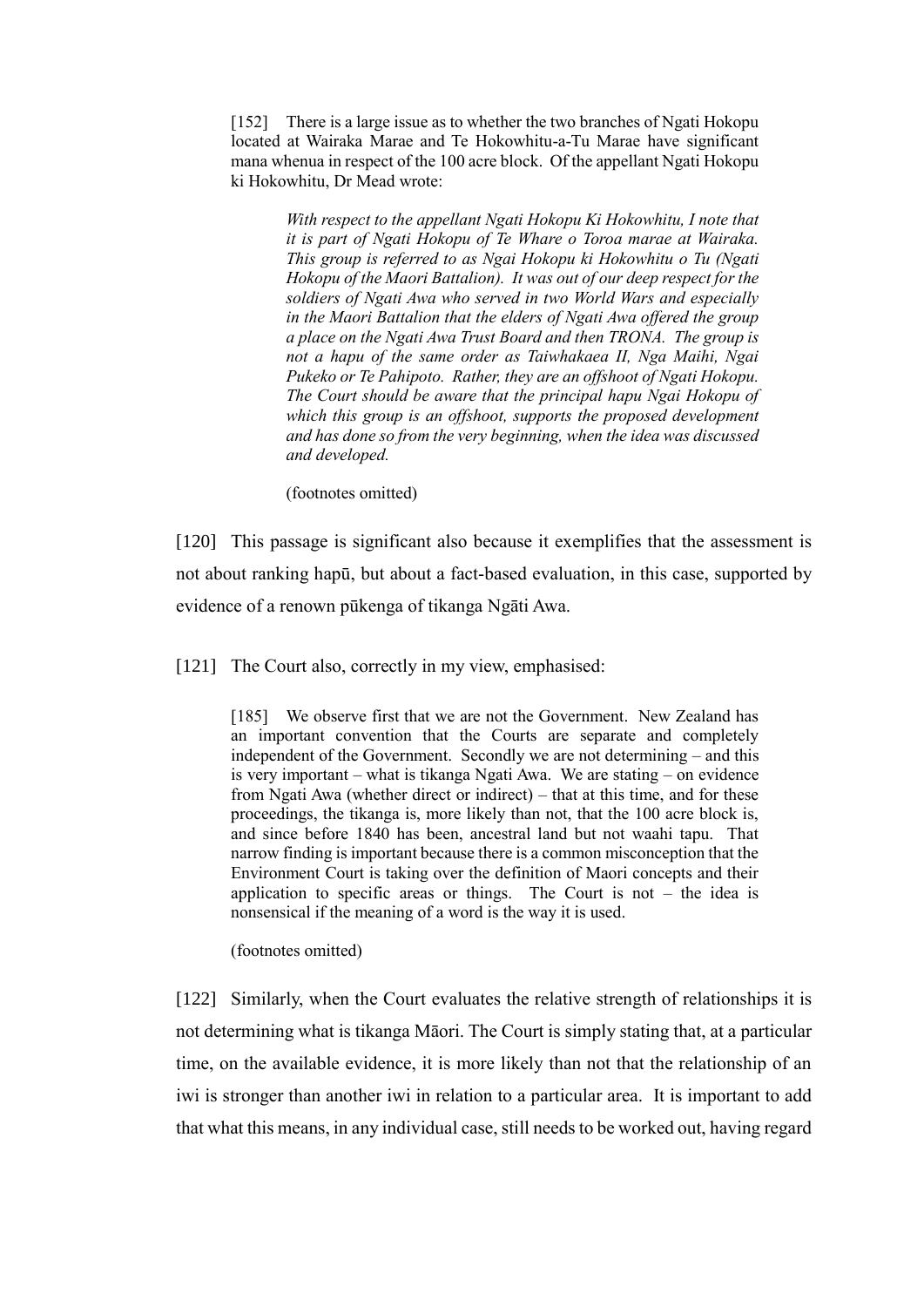to the views of all affected iwi. I am satisfied therefore that the Court was correct to answer the Reframed Question in the affirmative.

[123] Given the care and effort that the Council and the appellants have put into this part of their argument, I propose now to address each of their main propositions.

*Nothing in the RMA purports to confer on local authorities the power to rank iwi, and if Parliament intended to confer such jurisdiction, it would have done so expressly, as it has in the Te Ture Whenua Māori Act 1993*

# *The ranking of iwi is not necessary to discharge the Environment Court's functions*

[124] I do not accept the premise of these propositions, namely, that the Environment Court is engaged in a process of conferring status or ranking iwi per se. Rather, as I have said, the Environment Court engaged in a process of ascertainment of tikanga Māori in order to discharge, among other things, the duty at s 6(e) to recognise and provide for the relationship of Māori and their customs and traditions with their whenua and other tāonga. Conversely, indifference to a claim by an iwi to mana whenua and what that means to that iwi, is the antithesis of recognising and providing for their relationship with that whenua.

### *The AUP does not allow the ranking of iwi*

[125] I agree that the AUP does not envisage the ranking of iwi. However, the clear overarching policy of the AUP is to require resource management decision-making to be informed by "Mana Whenua" perspective, including their mātauranga Māori and tikanga. That must logically include taking into account and responding to claims by iwi to have their mana whenua recognised and provided for in terms of their mātauranga Māori and tikanga, even when those views conflict with the views of other iwi.

# *It is not practically possible for the Council or the Environment Court, to quantify relative to other iwi and hapū, the customary authority of Ngāti Whātua Ōrākei*

[126] While the complexity of the overlapping iwi interests in Tāmaki Makaurau is well-known, it is not possible in the context of a preliminary question about jurisdiction to make a coherent, let alone definitive, finding about whether a Council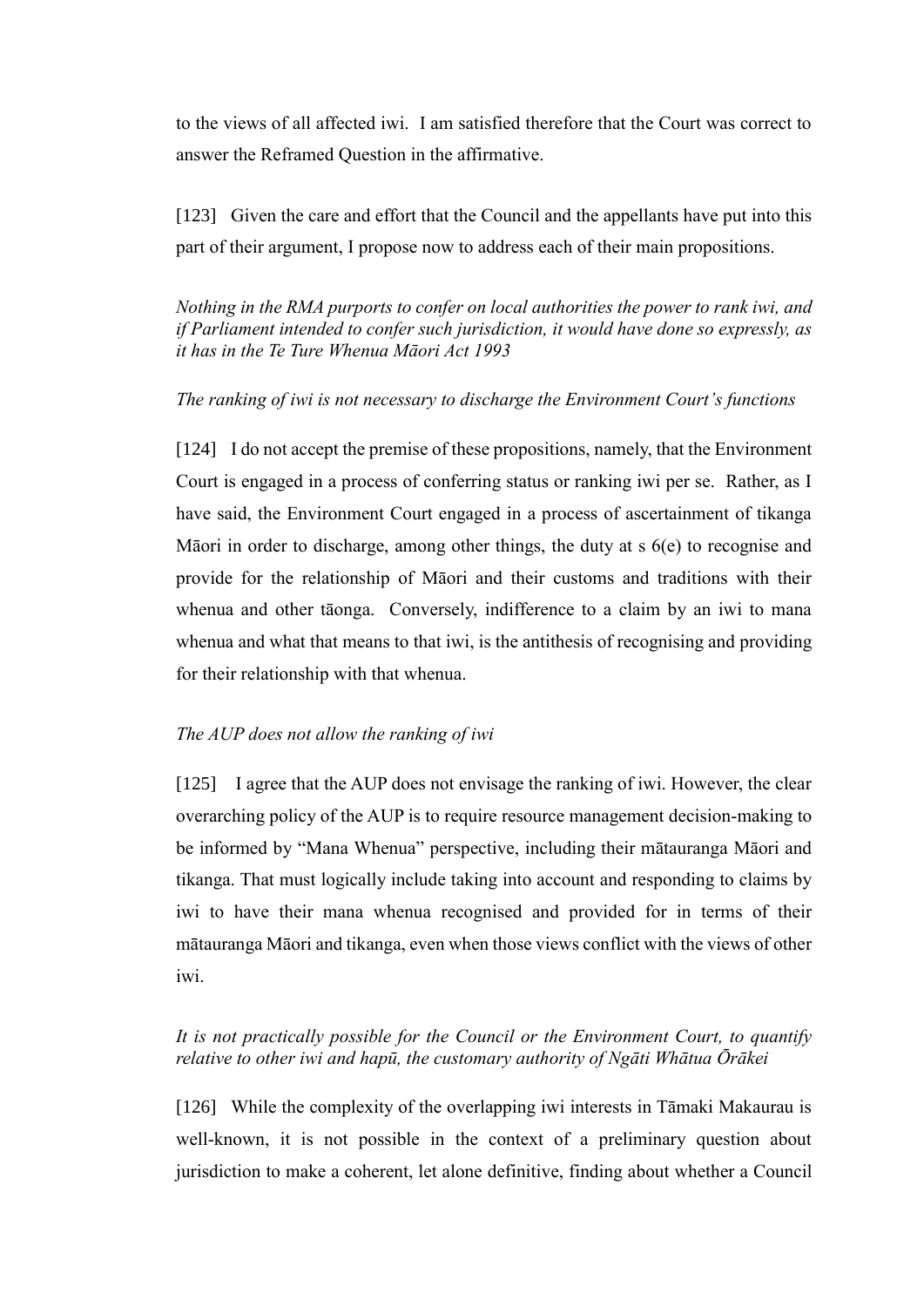or the Court is practically able to quantify relative authority. Moreover, the proposition proceeds from an inaccurate premise, namely, that Councils assessing relative strength are engaged in a quantitative exercise. Any finding as to relative strength will only ever be of a qualitative kind, evident for example in *Ngāi Te Hapū Inc*<sup>44</sup> and in *Beadle v Minister of Corrections*. 45

### *Consent conditions can be imposed to recognise mana whenua without ranking iwi*

[127] I agree, and nothing I say here should be taken to suggest that conditions must or should be framed in way that purports to rank iwi per se.

*Local authorities can recognise and provide for iwi relationships with their taonga without assessing the relative strengths of that relationship*

[128] I agree, and they often do, but that does not preclude local authorities or the Court from assessing relative strength where that claim is properly grounded in tikanga Māori, is directed to the discharge the RMA's duties to Māori and is precisely linked to a particular resource management outcome. To hold otherwise is to fetter the capacity of iwi to inform decision-makers of what they consider to be important to them and what they consider is tika.

# *The Environment Court has previously refused to make determinations about mana whenua status*

[129] I accept that the Environment Court has shown reticence about, and on occasion refused to make, determinations about mana whenua status.<sup>46</sup> In matters involving such complexity, that reticence is entirely understandable and in many, if not most, cases it will be unnecessary to make any inquiry of this kind. I also note that in two of the cases cited by counsel, *Tawa v Bay of Plenty Regional Council* and *Tuwharetoa*, the Court was responding to claims that certain iwi should be excluded from the consideration or that it was necessary only to hear from certain iwi. Those

 $44$ <sup>44</sup> *Ngāi Te Hapū Inc v Bay of Plenty Regional Council*, above n 19.

<sup>45</sup> *Beadle v Minister of Corrections* EnvC Wellington A74/02, 8 April 2002.

<sup>46</sup> *Paihia and District Citizens Assn Inc v Northland Regional Council*, above n 33; *Kawhia v Bay of Plenty Regional Council*, above n 33; *Hokio Trusts v Manawatu-Wanganui Regional Council*, above n 33, *Luxton v Bay of Plenty Regional Council*, above n 33.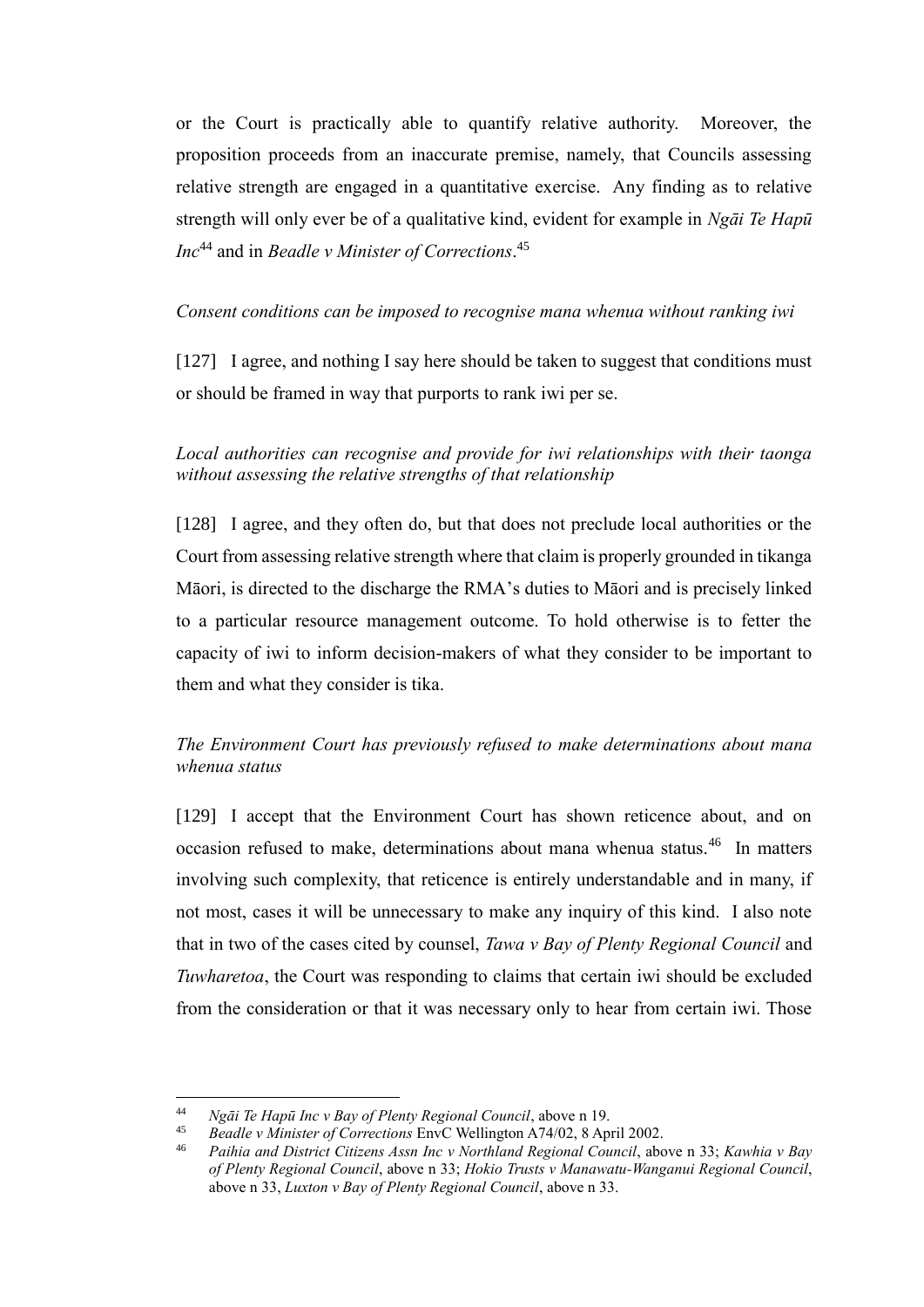Courts were correct to reject those claims. $47$  To the extent those authorities are being advanced for a broader proposition that the Environment Court can never inquire into relative mana whenua status in order to respond to divergent iwi claims, I disagree, for the reasons already expressed.

[130] I would also observe that from the earliest cases, the Courts have recognised the difficulties inherent in making assessments of this kind, but have not excluded that possibility altogether. *Luxton v Bay of Plenty Regional Council* is invariably the authority most cited for the proposition that the Courts avoid making any findings about mana whenua.<sup>48</sup> The Tribunal (as it then was) there said:<sup>49</sup>

… this Tribunal would avoid, *if possible*, making any findings about the status of a particular tribal authority, or about the scope of a whanau's rights as tangata whenua, or about which hapu might have traditional or customary interests in a particular area.

[131] The capacity to make assessments of relative status was affirmed by the High Court in *Friends and Community of Ngawha Inc v Minister of Corrections*. In that case, Wild J said:<sup>50</sup>

[70] …..

[a] Whilst s 2 of the Act does not expressly mandate the finding of primary kaitiaki and additional kaitiaki, such an approach is not at all inconsistent with s 2. Indeed, it seems to me to exactly accord with it. If the Court is to give effect to s 7(a), then it must first determine who are the kaitiaki. Guardianship, in Tikanga Maori, can involve degrees, and the exercise of stewardship at different levels. It is only kaitiaki who can tell the Court what they consider kaitiakitanga and the views of the kaitiaki who have most recently and closely exercised stewardship over the land patently carry the greatest authority.

<sup>47</sup> <sup>47</sup> *Tawa v Bay of Plenty*, above n 33, at [35]-[36]; *Tūwharetoa Māori Trust Board v Waikato Regional Council*, above n 32, at [128]-[129].

<sup>48</sup> See *Tawa v Bay of Plenty*, above n 33 and *Paihia and District Citizens Assn Inc v Northland Regional Council*, above n 33.

 $49$  At 6 (emphasis added).

<sup>50</sup> *Friends and Community of Ngawha Inc v Minister of Corrections* [2022] NZRMA 401 at [70].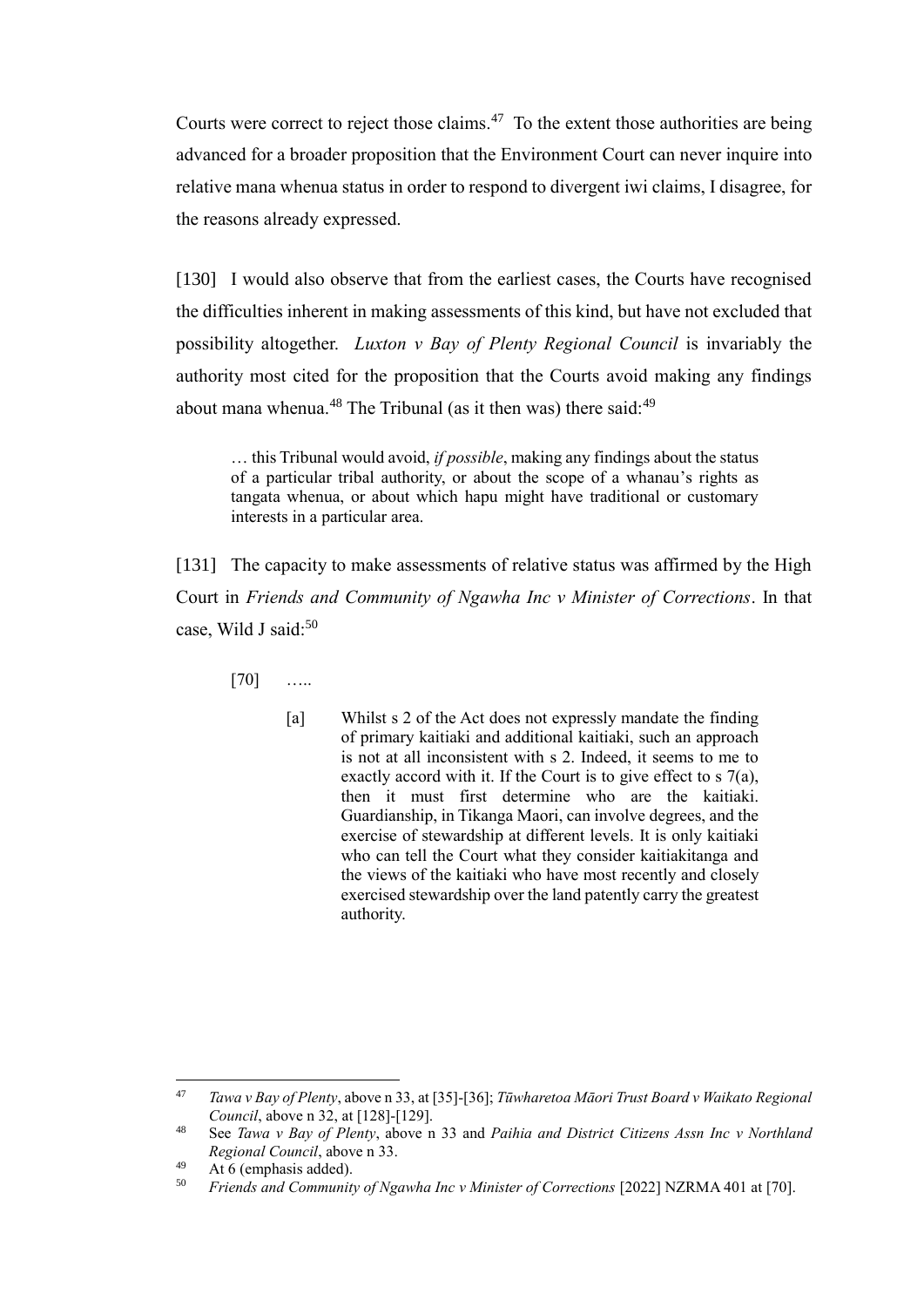*Conditions stating a particular group holds primary mana whenua to address cultural effects would not be directly connected to an adverse effect of the activity.*

[132] Conditions purporting to state that a particular group holds mana whenua are likely to be ultra vires insofar as the condition is simply about declarations of mana whenua or rights per se. But conditions that seek to recognise and provide for the relationship of mana whenua with their whenua or other tāonga may well be connected to an effect of the activity on the environment, including an effect on mana whenua who form part of that environment. This point is exemplified by the following passage taken from *Te Runanga o Ngai Te Rangi Iwi Trust v Bay of Plenty Regional Council*: 51

[302] We conclude that the Port opening missed entirely the basic premise of the appellants' cases. Namely, that they have a long established, wellrecognised, and vital relationship with Te Awanui and Mauao. Te Paritaha and Panepane.

[303] It was accepted, and we have concluded, that the modification to these areas will adversely impact on that relationship. The Port's original opening case did not even acknowledge the rangatiratanga of iwi. This focuses under Section 5 of the Act in two ways:

- [a] Enabling the cultural values of tangata whenua by recognising and providing for the relationship (Section  $6(e)$ ); and
- [b] Avoiding, remedying or mitigating any adverse impact on that relationship to such an extent that we are satisfied the application with conditions meets the purpose of the Act.

# *Conclusion*

[133] Overall therefore, in regards to the third issue, I am satisfied that when addressing the s 6(e) RMA requirement to recognise and provide for the relationship of Māori and their culture and traditions with their ancestral lands, water, sites, waahi tapu and other taonga, a consent authority, including the Environment Court, does have jurisdiction to determine the relative strengths of the hapū/iwi relationships in an area affected by a proposal, where relevant to claimed cultural effects of the application and wording of the resource consent conditions. But any assessment of this kind will be predicated on the asserted relationship being clearly grounded in and defined in accordance with tikanga Māori and mātauranga Māori and that any claim based on it

 $51$ <sup>51</sup> *Te Runanga o Ngai Te Rangi Iwi Trust v Bay of Plenty Regional Council* [2011] NZEnvC 402. See also Nolan, above n 16, from [14.18].